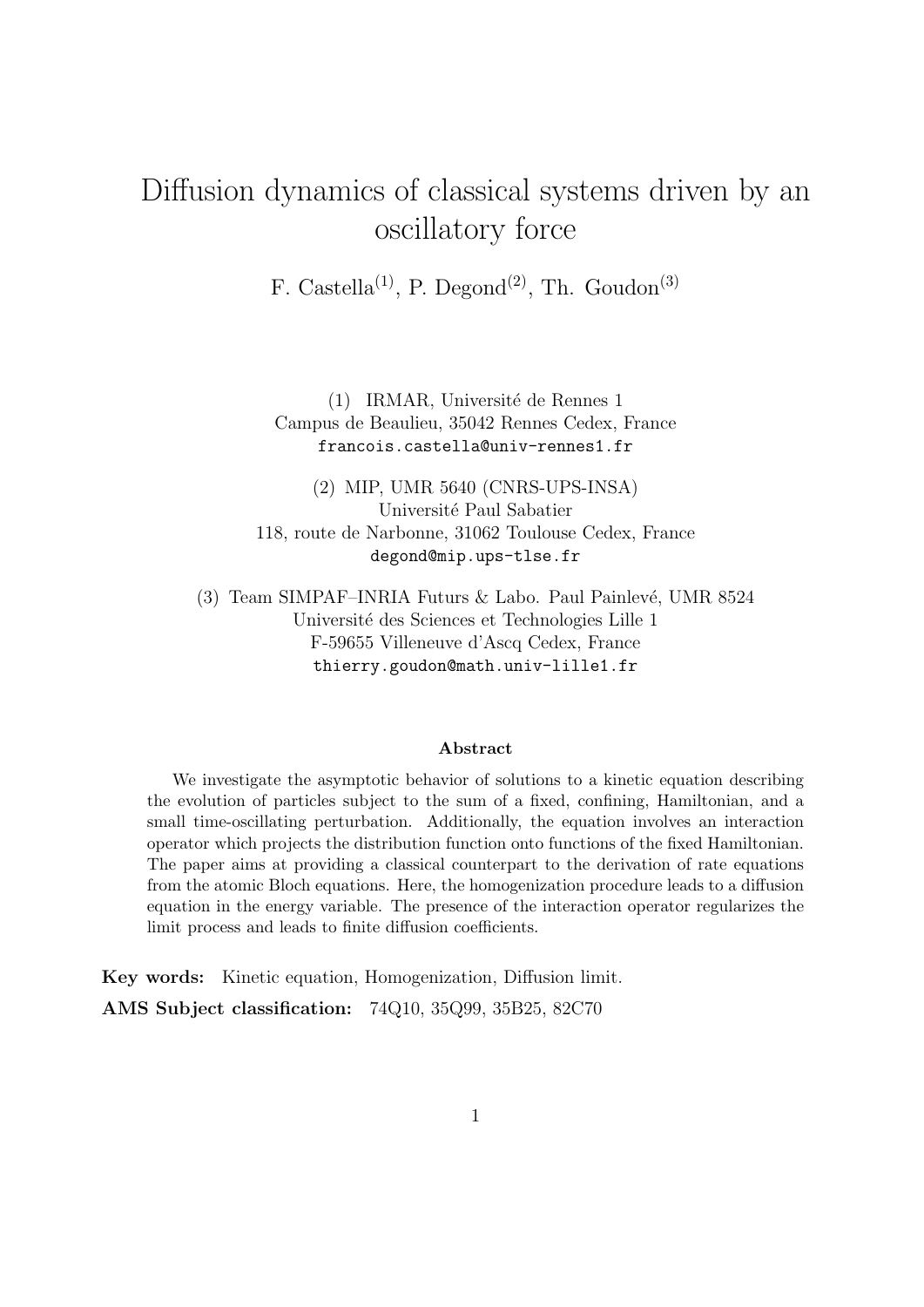### 1 Setting of the problem

We consider a particle system described by its phase-space density, or distribution function,  $f(t, x, p)$ :  $x \in \mathbb{R}^d$  is the position variable,  $p \in \mathbb{R}^d$  is the momentum, and t is the time. In practice,  $d = 1, 2$  or 3. It is convenient to also introduce the phase space variable  $X = (x, p) \in$  $\mathbb{R}^{2d}$ . The evolution of the density f is governed by a kinetic equation of the form

$$
\partial_t f + \{H, f\} = \frac{1}{\tau} Q(f). \tag{1.1}
$$

Given the Hamiltonian of the system  $H = H(t, X) = H(t, x, p)$ , the Poisson bracket  $\{H, f\}$ denotes the operator

$$
\{H, f\} = \nabla_p H \cdot \nabla_x f - \nabla_x H \cdot \nabla_p f.
$$

The left-hand side of  $(1.1)$  describes the total time derivative of f along the trajectories of the particles, i.e.

$$
\frac{d}{dt}f(t,\bar{x}(t),\bar{p}(t)) = (\partial_t f + \{H,f\}\Big)(t,\bar{x}(t),\bar{p}(t)),
$$

where  $\overline{X}(t) = (\overline{x}(t), \overline{p}(t))$  is any solution of the characteristic system

$$
\frac{d}{dt}\bar{x}(t) = \nabla_p H(t, \bar{x}(t), \bar{p}(t)), \qquad \frac{d}{dt}\bar{p}(t) = -\nabla_x H(t, \bar{x}(t), \bar{p}(t)).
$$

Then,  $(1.1)$  translates the fact that the time variations of f produced by transport along the Hamiltonian flow of  $H$  balances the rate of change of  $f$ . The latter is due to complex interaction phenomena, the description of which is embodied into the operator Q (see below). The parameter  $\tau > 0$  in (1.1) then appears as a relaxation time.

We are interested in a situation in which the Hamiltonian  $H$  splits into an unperturbed timeindependent Hamiltonian  $H_0(x, p)$ , and a time dependent potential perturbation  $\mathcal{V}(t, x)$ , i.e.

$$
H(t, x, p) = H_0(x, p) + \mathcal{V}(t, x).
$$

The technical requirements on  $H_0$  and  $\mathcal V$  will be specified later on. A typical example is that of a classical particle in an unperturbed potential  $V_0(x)$  which leads to

$$
H_0(X) = \frac{p^2}{2} + V_0(x).
$$

The prototype situation is the case where  $H_0$  is the harmonic oscillator

$$
H_0(X) = \frac{p^2 + x^2}{2} = H_{\text{harm}}(X).
$$

This situation is presented in detail in Appendix E.

Besides, we assume that the potential  $\mathcal V$  is small but has very fast time variations. Precisely, let us denote by  $\varepsilon$  the ratio between the order of magnitude of the perturbation to that of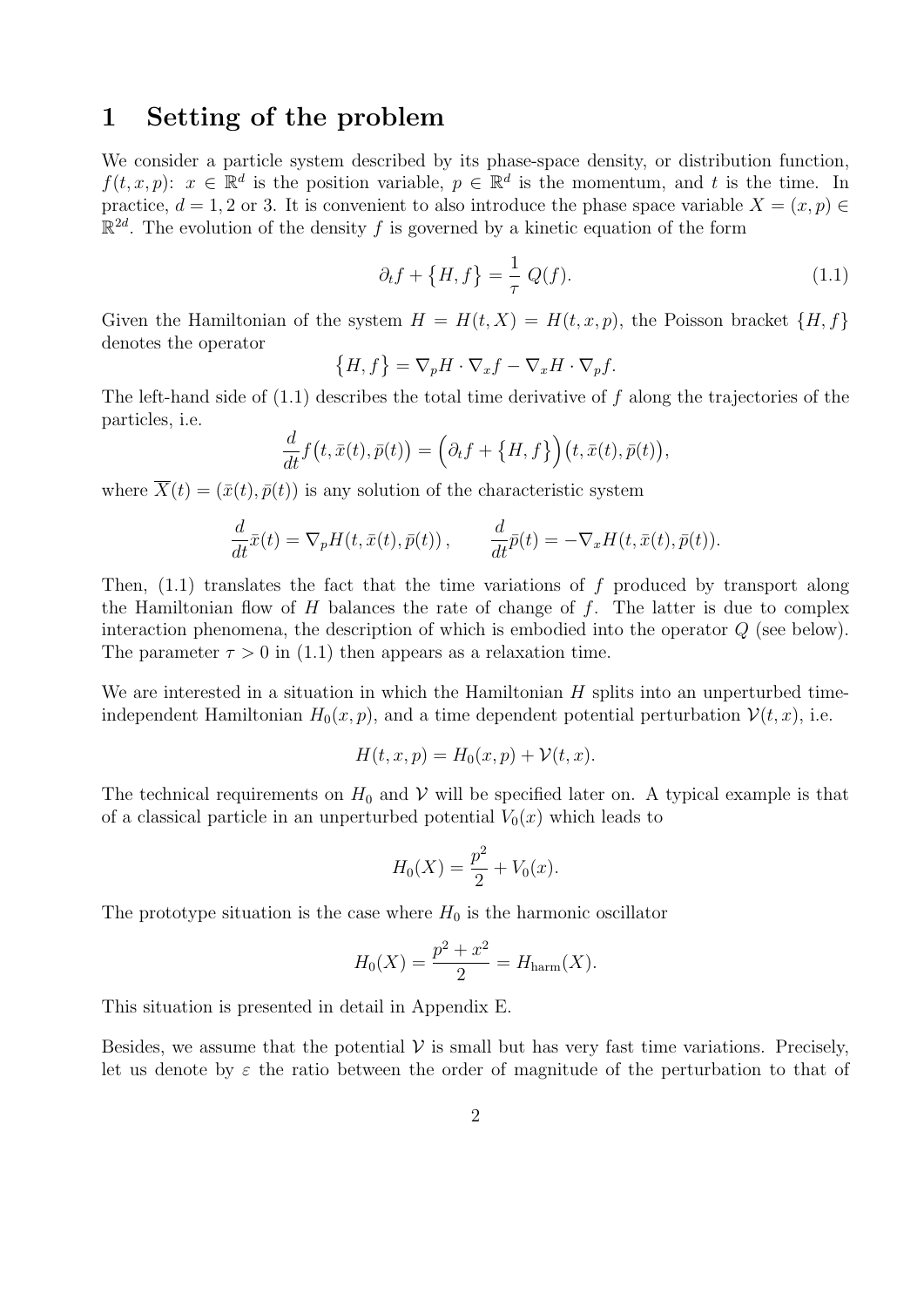the free Hamiltonian. We also have to define the observation time scale T, in comparison to both the typical time scale of the perturbation  $\theta$  and the relaxation time  $\tau$ . It turns out that the perturbation is still negligible when looking at too short time scales (say of order  $\mathcal{O}(1/\varepsilon)$ . This is reminiscent of the well established fact that perturbations of size  $\varepsilon$  in an integrable Hamiltonian dynamics enter at second order only: they induce an effect of typical size  $O(\varepsilon^2)$ . In this paper, the "integrability" assumption is played by Hypothesis 1.2 below. For that reason, we define the time scale so that  $T/\theta = 1/\varepsilon^2$ ,  $T/\tau = \gamma/\varepsilon^2$ , with  $\gamma > 0$  a fixed dimensionless parameter. Accordingly, the Hamiltonian can be recast in dimensionless form as

$$
H(t, x, p) = H_0(x, p) + \varepsilon V(t/\varepsilon^2, x)
$$

and we wish to perform the asymptotic analysis  $\varepsilon \to 0$  in the following scaled version of (1.1)

$$
\varepsilon^2 \partial_t f^\varepsilon + \left\{ H_0, f^\varepsilon \right\} + \varepsilon \left\{ V(t/\varepsilon^2, x), f^\varepsilon \right\} = \gamma \ Q(f^\varepsilon). \tag{1.2}
$$

The derivation of (1.2) from (1.1) is detailed in Appendix B. Such a scaling is known under the name of weak-coupling regime, and is a well-identified regime both in quantum mechanics and in classical Hamiltonian systems, see [Sp].

The present situation is the standard setting for the description of an atom which interacts with a light field. In that case, the unperturbed Hamiltonian  $H_0$  is the atomic Hamiltonian, and the perturbation  $V(t, x) = \varepsilon V(t/\varepsilon^2, x)$  is the potential energy induced by the light wave in the vicinity of the atom. If a quantum mechanical setting is retained instead of a classical one, the kinetic equation (1.1) must be replaced by the quantum Liouville equation, which, for atoms, is often referred to as the atomic Bloch equation. It reads

$$
i\varepsilon^2 \partial_t \rho^\varepsilon(t) = \left[ H_0, \rho^\varepsilon(t) \right] + \varepsilon \left[ V(t/\varepsilon^2), \rho^\varepsilon(t) \right] + \gamma \ Q(\rho^\varepsilon(t)), \tag{1.3}
$$

where the unknown now is a time dependent trace class operator  $\rho^{\varepsilon}(t)$ , the so-called density matrix of the quantum mechanical system, and all Poisson brackets  $\{\cdot,\cdot\}$  are formally replaced by commutators  $[\cdot, \cdot]$  between operators, in the passage from the kinetic equation (1.2) to the quantum equation (1.3). Also, in (1.3),  $Q(\rho^{\varepsilon})$  is a relaxation operator that describes, at a heuristic level, the observed trend of various atomic systems to relax towards equilibrium states of the unperturbed Hamiltonian  $H_0$ . We do not give the precise expression of  $Q(\rho^{\varepsilon})$  here, and refer e.g. to [Lo] for a physical discussion.

Let us now turn to the definition of the operator Q that is relevant in our context. Our basic approach follows the analogy between the quantum mechanical situation (1.3) and the associated classical setting (1.2). For quantum mechanical systems, the large time behavior of the system can be described by a time-differential system of rate equations, which describes the evolution of the populations of the atomic energy levels (see e.g. [Lo] and references therein). The rate constants depend on the frequency of the light field and the differences between the atomic energy levels (transition energies). They are large when a resonance occurs i.e. when the frequency of the light field matches one (or more) of the transition energies. These facts have been recently proved on a rigorous basis in [BCD, BCDG], starting from equation  $(1.3)$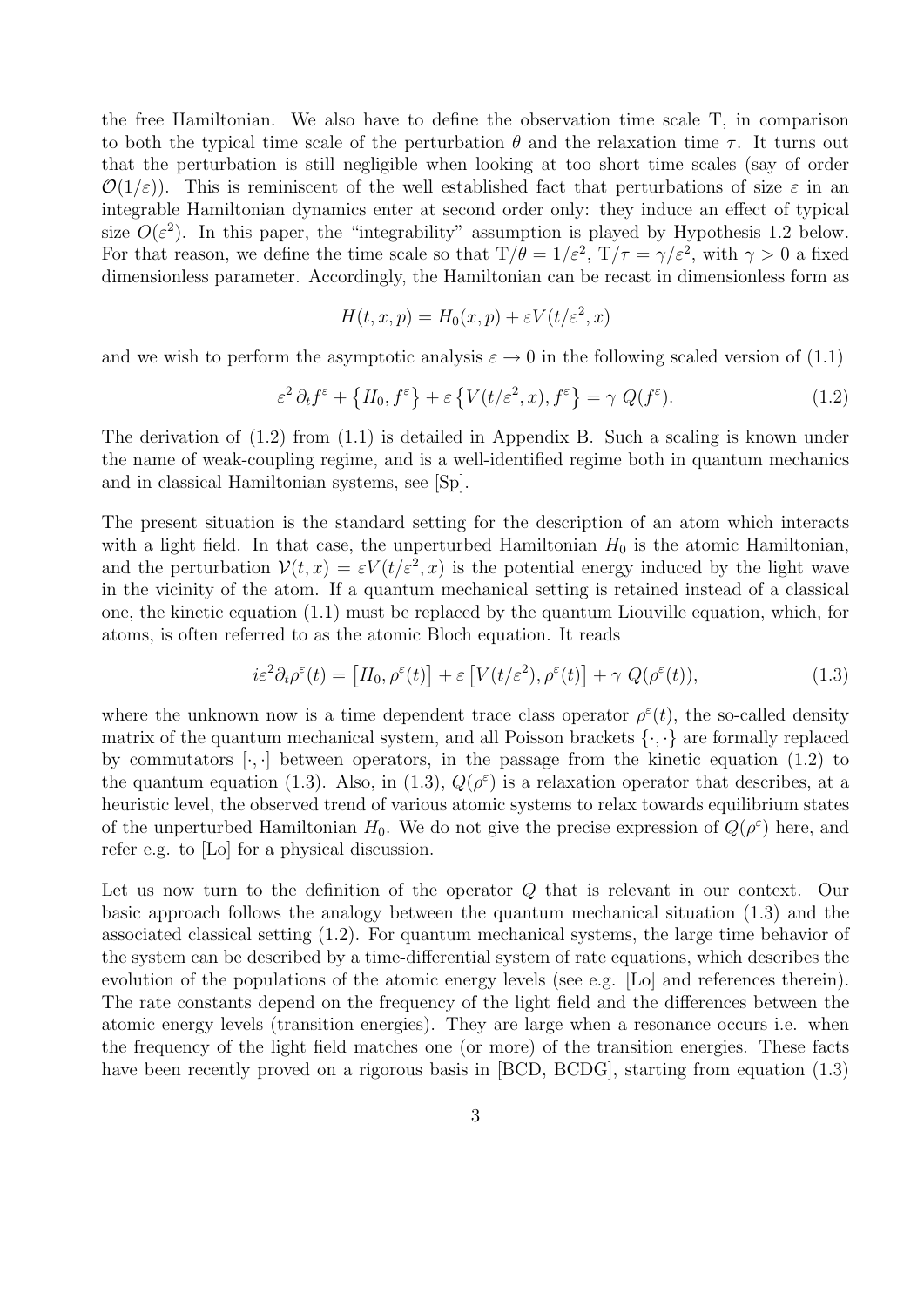and performing both a density matrix analysis in the spirit of [CD, Ca1, Ca2], and an averaging procedure for Ordinary Differential Equations in the spirit of [SV]. In the present work, we would like to explore a similar situation with a classical system. The classical counterpart of the level population is the number of particles on a given energy surface. Hence, we shall assume that this number is well defined and finite for almost all energies. For that purpose, let us introduce the following requirements on the free Hamiltonian  $H_0$ .

Hypothesis 1.1 We assume that

$$
H_0(X) \in C^{\infty}(\mathbb{R}^{2d}), \qquad H_0(X) \ge -C_0 \quad \text{for some } C_0 \ge 0, \qquad \lim_{|X| \to \infty} H_0(X) = +\infty.
$$

Hypothesis 1.2 (Well defined energy levels, having finite measure) We assume that (i) For almost all  $E \in \mathbb{R}$ , the set<sup>1</sup>

$$
S_E = \{ X = (x, p) \in \mathbb{R}^{2d} \mid H_0(X) = E \},
$$

is a smooth orientable  $2d-1$  submanifold of  $\mathbb{R}^{2d}$ . For any such E, we let  $d\sigma_E(X)$  denote the induced euclidean surface measure, and we define the measure  $\delta(H_0(X) - E)$  as

$$
\delta(H_0(X) - E) := \frac{d\sigma_E(X)}{|\nabla_X H_0(X)|}.
$$

(ii) For any E as in (i),  $S_E$  also has finite measure with respect to  $\delta(H_0(X) - E)$ . In other words

$$
h_0(E) := \int_{S_E} \delta(H_0(X) - E) < +\infty, \quad a.e. \ E \in \mathbb{R}.
$$

This serves as a definition for  $h_0(E)$ .

**Hypothesis 1.3** Let  $\overline{X}$  :  $s \in \mathbb{R} \longrightarrow \overline{X}(s) \in \mathbb{R}^{2d}$  stand for the solution of the ODE system

$$
\frac{d}{ds}\overline{X}(s) = (\nabla_p H_0, -\nabla_x H_0)(\overline{X}(s)), \qquad \overline{X}(0) = (x, p).
$$

Then we assume that the matrix of the derivatives with respect to the initial data is such that for any  $0 < R < \infty$ , there exist  $C_R, q_R \geq 0$  verifying

$$
\sup_{|(x,p)|\leq R} |\nabla_{x,p}\overline{X}(s)| \leq C_R (1+|s|)^{q_R}
$$

for any  $s \in \mathbb{R}$ .

<sup>&</sup>lt;sup>1</sup>We should write here  $E \in H_0(\mathbb{R}^{2d})$  instead of  $E \in \mathbb{R}$  to be rigorous. Since the distinction between  $H_0(\mathbb{R}^{2d})$ and R is anyhow obvious – there is nothing to assume for energies  $E \notin H_0(\mathbb{R}^{2d})$  – we shall systematically consider energies  $E \in \mathbb{R}$  in this article, meaning implicitely that energies should actually satisfy the rigorous condition  $E \in H_0(\mathbb{R}^{2d})$ .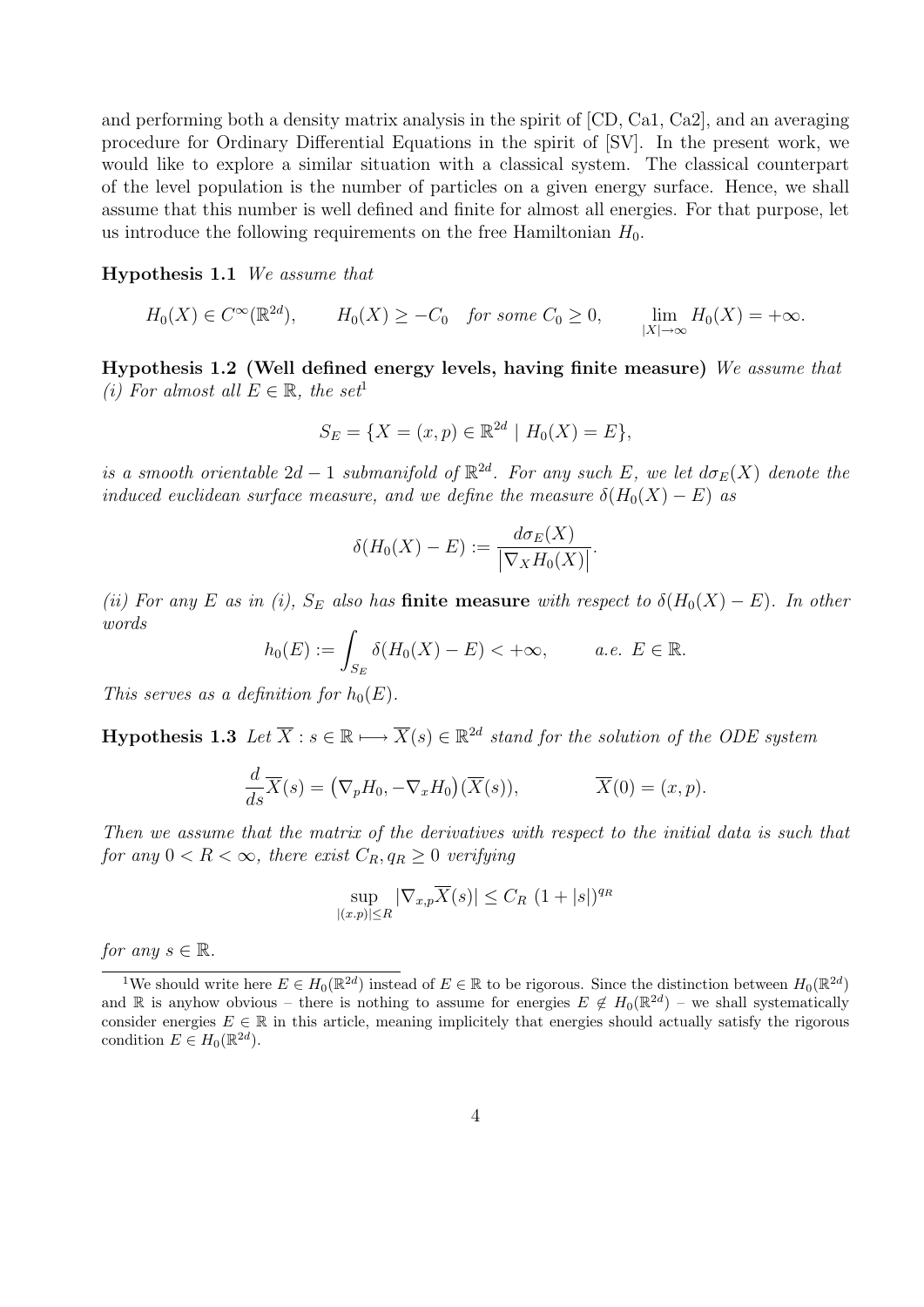**Remark 1.1** Of course, these assumptions are fulfilled by the harmonic potential  $H_{\text{harm}}$ . Then, the energy shells reduce to spheres  $\{X \in \mathbb{R}^{2d}, X^2 = 2E\}$  and Hypothesis 1.3 simply holds with  $C_R = 1$ ,  $q_R = 0$ . Moreover, one may take any smooth diffeomorphism of phase-space  $\Phi$ :  $\mathbb{R}^{2d} \to \mathbb{R}^{2d}$ . Clearly, the new Hamiltonian  $H_0(X) = H_{\text{harm}}(\Phi(X))$  also satisfies these Hypotheses. Then, energy shells are deformed spheres.

Remark 1.2 Hypothesis 1.1 is essentially a confining condition. As discussed in Appendix A, once  $H_0$  is assumed  $C^{\infty}$ , Sard's Theorem together with the coarea formula imply that  $S_E$ is indeed a smooth codimension one submanifold, for almost every  $E \in \mathbb{R}$ . Hence part (i) of Hypothesis 1.2 is indeed a consequence of Hypothesis 1.1. The important point in Hypothesis 1.2 is part (ii). It can be seen as an additional growth condition on  $H_0$  with respect to the space variable. It allows us to normalize the measure  $\delta(H_0(x) - E)$ . This is a key assumption in the present paper, both from the point of view of the model (it allows us to define the operator  $Q$ ), and of the techniques: through Jensen's inequality, it gives us the desired "entropy estimates" suited for our asymptotic analysis. Note that the measure  $\delta(H_0(x) - E)$  is a standard object in statistical physics: it is known as the microcanonical measure on the energy shell  $S_E =$  ${H_0(X) = E}.$  It is also referred to as the Liouville measure, which is the unique invariant measure under the Hamiltonian flow generated by  $H_0$ .

Also, Hypothesis 1.3 is a strong stability assumption on the unperturbed potential  $V_0$ . Its role will appear clear in Section 4.2, and is related to the regularity of the solutions of certain profile equations. Note that this Hypothesis can be relaxed, but at the price of restricting the relaxation parameter  $\gamma$  to large enough values.

Associated with  $\delta(H_0(X) - E)$ , the following mean-value operator is defined:

$$
\Pi f(t, E) := \frac{1}{h_0(E)} \int_{S_E} f(t, X) \, \delta(H_0(X) - E) = \frac{\int_{S_E} f(t, X) \, \delta(H_0(X) - E)}{\int_{S_E} \delta(H_0(X) - E)}.
$$
\n(1.4)

For each energy level E,  $\Pi f$  defines the average of f over the energy shell  $\{X | H_0(X) = E\}$ . In Appendix A, we check that  $\Pi f(t, E)$  is well-defined for functions f belonging to the spaces  $L^p(\mathbb{R}^{2d})$ . Physically,  $\Pi f(t, E)$  denotes the mean number of particles which belong to the energy shell  $S_E$  at time t. Now, the classical counterpart of the level populations being the number of particles on a given energy surface, it is natural to define the following operator

$$
P: f \longmapsto Pf(t, X) := \Pi f(t, H_0(X)). \tag{1.5}
$$

We shall see that P enjoys the natural self-adjointness and contraction properties of a projection: it is the projection onto functions depending only on the energy. Going on with the analogy between classical and quantum mechanics, we also observe that the classical counterpart of the density-matrix correlations is the projection of the distribution function onto the space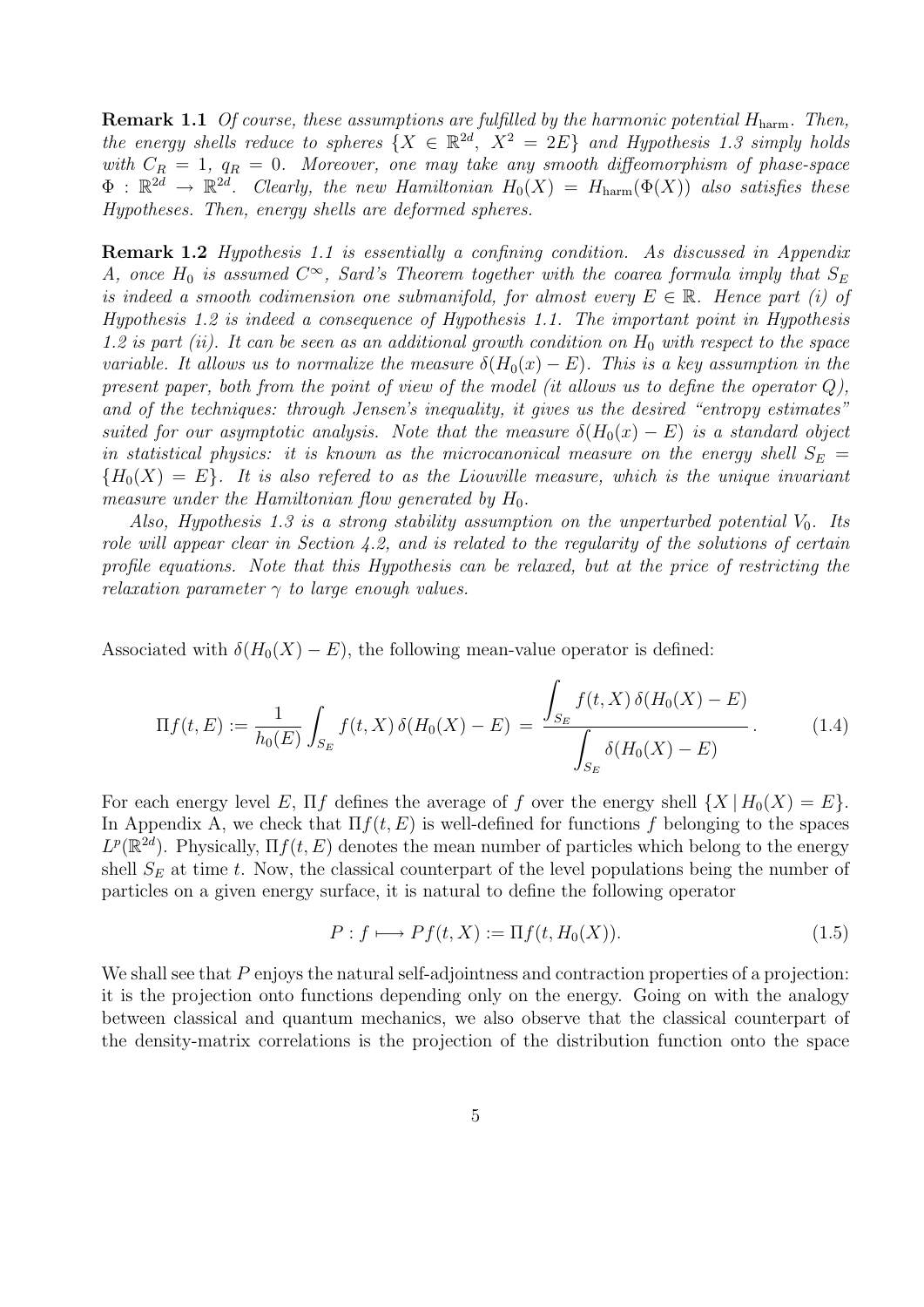orthogonal to functions of the energy only. This leads us to the following definition of the relaxation operator to be used in (1.2):

$$
Q(f) := Pf - f. \tag{1.6}
$$

This operator models the relaxation of the distribution function towards a function of the total energy of the system only. Physically, it describes a redistribution of the particles which makes the distribution uniform on any energy shell. To motivate this interaction, we can think of some resonant interaction process: two particles with different energies do not spend enough time in a coherent motion one with respect to each other to interact significantly. Only particles which have the same energy do interact, and if this interaction is repulsive, it eventually produces a uniform distribution on the energy shell. Further considerations on how such a relaxation operator can be derived are beyond the scope of this work.

Let us give some intuition of the phenomena involved in (1.2), endowed with the operator (1.6). First, as  $\varepsilon \to 0$ , we can expect that  $f^{\varepsilon}$  relaxes towards an equidistributed repartition i.e. towards a solution to  $Pf = f$ . However, the fluctuations  $f^{\varepsilon} - Pf^{\varepsilon}$ , which are small but definitely non zero, are transported by the Hamiltonian flow. Then, resonant interactions are possible with the motion induced by the perturbation  $\varepsilon V$  which oscillates with frequency  $1/\varepsilon^2$ . These intricate interactions will eventually give rise to diffusion in the energy variable. Of course, the asymptotics is highly governed by the precise time dependence of  $V$ . It turns out that the relaxation operator Q somewhat regularizes the situation in this respect, in that it prevents the possibility of too strong resonances (small denominators), through the introduction of some damping in the model. Let us comment further the introduction of this operator:

• On the one hand, as explained above, the situation has to be compared with the quantum Bloch equation (1.3), which has been analyzed in [BCD] and further in [BCDG]. There, the term  $Q(\rho^{\varepsilon})$  gives damping terms for the off-diagonal elements of the density matrix (the correlations, analogous to  $f^{\varepsilon} - Pf^{\varepsilon}$  here). These damping terms make the large-time dynamics dominated by the diagonal elements (the populations, analogous to  $P f^{\varepsilon}$  here). They also contribute to making the rate constants finite even at resonances (the "width" of the resonance being related to the damping rates). These damping terms can be physically motivated in a number of ways (for instance they can model the decoherence effects of atomic collisions in a gaseous medium, see the discussion in [Lo]). Under more restrictive assumptions on the data, smaller damping rates of order  $\mathcal{O}(\varepsilon^{\mu})$  with  $\mu < 1/2$  could be considered and the usual (undamped) formulae for the Einstein rate equations [Lo] could be recovered, see [BCD, BCDG].

• On the other hand, the operator  $Q$  introduces non reversibility in the system through dissipation mechanisms. Without damping rates, the Bloch equation is time-reversible while the rate equations are time-irreversible. The damping terms in the quantum Liouville equation make it an irreversible equation from the beginning and simplifies the mathematical theory. A similar idea was used in [CD, Ca1, Ca2] for the derivation of the Pauli master equation from the quantum Liouville equation in a deterministic framework. Indeed, it is a well-known fact, since the work of Lanford [La] about the derivation of the Boltzmann equation, that rigorously passing from a reversible to an irreversible dynamics is extremely difficult. A second, probably more standard, approach to overcome this problem is the introduction of stochastic averaging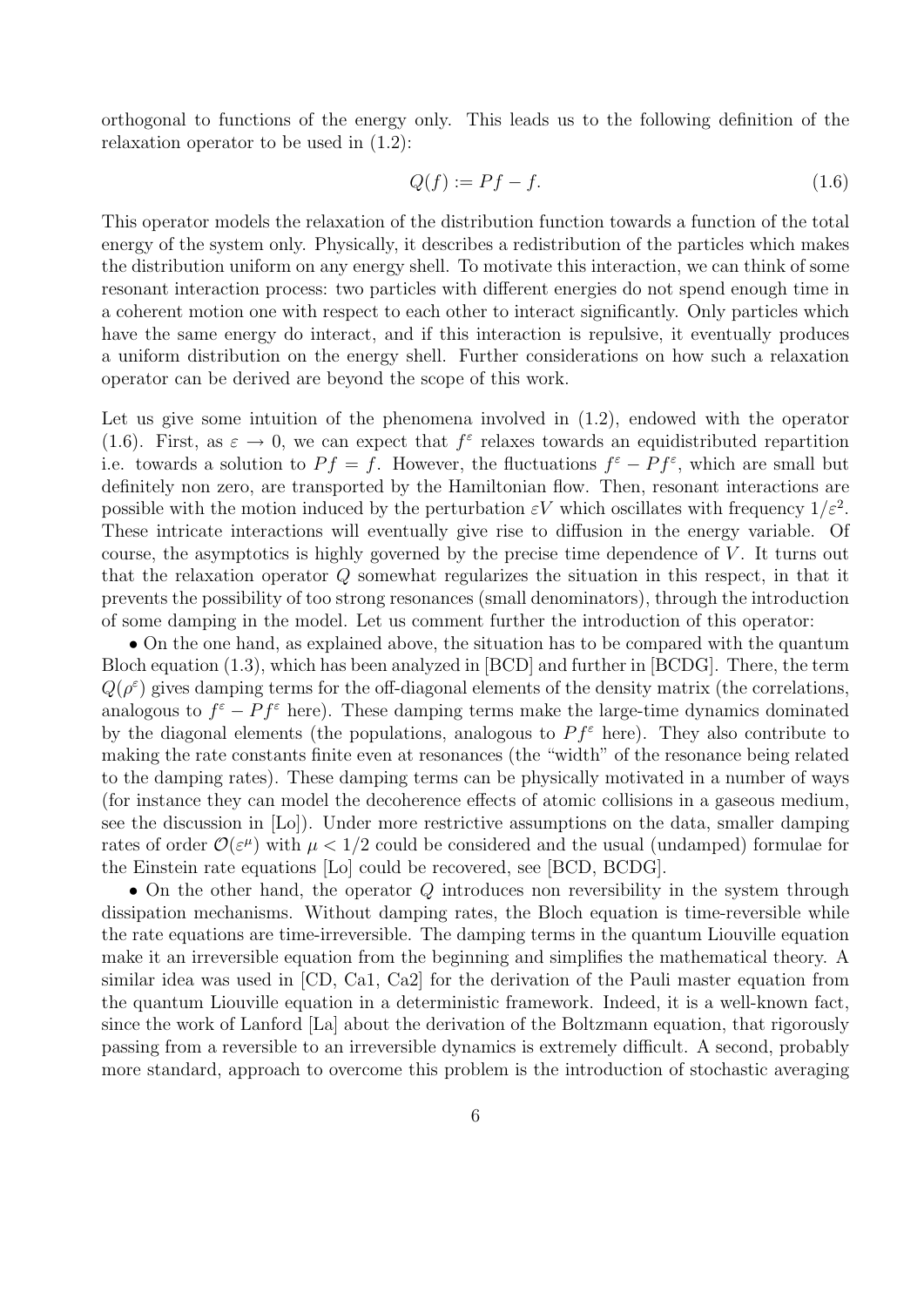in the model, as in [EY1], [EY2], [PV], [LV] (see also [KPR] in a different context). There are several other examples of such an alternative: homogenization of convection(-diffusion) equations (see [GP2, GP3] and references therein), Lorentz gas evolving in a billiard (see [BDG] and  $[BCS]$ , quantum scattering limit of the Schrödinger equation  $[BPR]$ ,  $[EY2]$ ,  $[PR]$ ,  $[PV]...$ For the (space-)homogenization of the kinetic equation without dissipative term, we refer e.g. to [Ale2], [FH]. Here, as well as in [BCD] and [BCDG], we wish to treat the problem in a fully deterministic framework. To some extent, in this framework, the damping term plays the same role as the stochastic averaging process (see remark 3.2 below).

We wish to add a last comment. In the quantum context, it has been proved (see [BCD] and [BCDG] for extensions) that the asymptotic behavior of the Bloch equations (1.3) leads to an Ordinary Differential System (the system of rate equations) describing the occupation numbers of the various energy levels. This system describes the jump process of the electrons between the energy levels. However, in contrast with the quantum case where the energy levels are naturally discrete (like the lowest energy levels of an atom), a classical system possesses a continuum of allowed energies and the corresponding transition energies are infinitesimaly small. Therefore, the large time evolution of a classical system (or equivalently, in our framework, the  $\varepsilon \to 0$  limit of eqs. (1.2), (1.6)) is expected to take place through infinitesimal energy jumps, i.e. through a diffusion process in energy, rather than through a finite jump process. For this reason, the limit model will be in the form of a diffusion equation in the energy variable, or in other words, of a Fokker-Planck type equation. The goal of the paper is to rigorously show this fact and to obtain the classical mechanics counterparts of the results proved in [BCD]. The main result of this work can be summarized as follows.

Formal statement. We suppose that V oscillates quasi-periodically:  $V(\tau, x) = V_q(\omega \tau, x)$ , where  $\omega \in \mathbb{R}^r$  has rationaly independent components and  $\theta \mapsto V_q(\theta, x)$  is  $(0, 1)^r$ -periodic. Then, up to some "reasonable" assumptions on  $V_q$ ,  $f^{\varepsilon}(t,X)$  converges to some  $F(t,H_0(X))$ , where  $F(t, E)$  satisfies a diffusion equation, which can be written in the following conservative form

$$
\partial_t (h_0 F) - \partial_E (h_0 b \partial_E F) = 0,\tag{1.7}
$$

with  $h_0$  defined in Hypothesis 1.2. The coefficient  $b(E) \geq 0$  is defined by an expression involving some average of  $V_a$ .

The expression of the effective coefficient  $b$ , as well as the precise notion of convergence will be stated later on (see Section 3). In (1.7),  $h_0F(E) dE$  can be interpreted as the number of particles having their energies in the interval  $(E, E + dE)$  while  $h_0 b \partial_E F(E)$  gives the particle flux through the energy surface  $S_E$ .

The remainder of this paper is organized as follows. Section 2 is devoted to the basic properties of both the relaxation and transport operators, which will be crucial for our analysis. In Section 3, we provide a formal derivation of the asymptotic model. To this aim, we restrict ourselves to the framework of quasi-periodic perturbation potentials  $V$ . In this framework, we are able to give the precise and complete statement of our convergence result. This discussion allows us to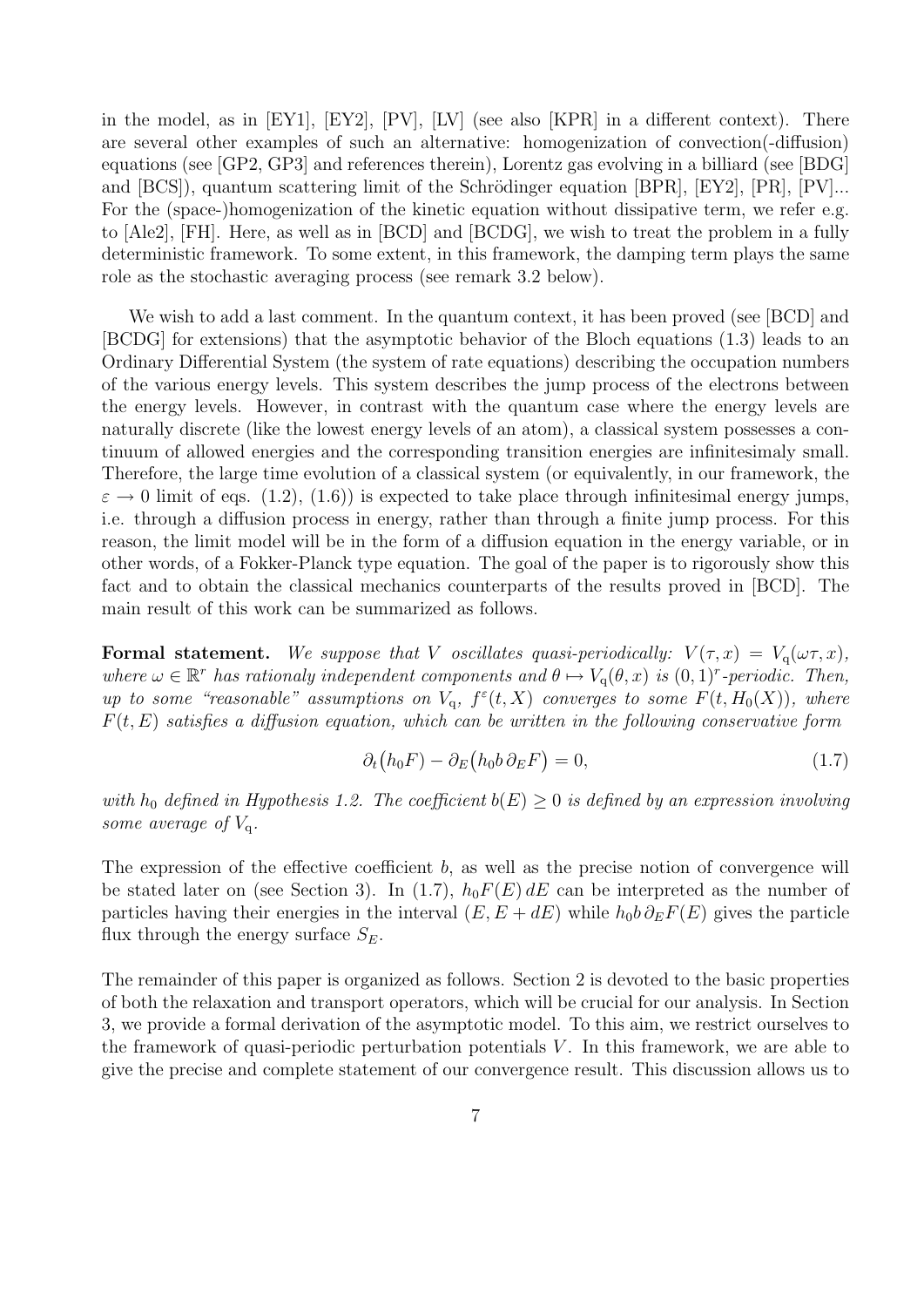point out the mathematical difficulties related to the resolution of adequate profile equations. These difficulties are analyzed in Section 4. Next, details of the convergence proof are presented in Section 5. We postpone the proofs of several technical facts – which could be interesting in themselves – to the Appendix.

## 2 Preliminary considerations: properties of the relaxation operator

Since equations (1.2), (1.6) describe a relaxation phenomenon, we are naturally led to investigate the dissipation properties of the operator Q. This will give a particular form of the "entropy dissipation estimates" that are suited to our problem. Also, the commutator between both operators  $f \mapsto Pf$  and  $f \mapsto \{H_0, f\}$  is an important object in the asymptotic analysis of (1.2). Hence, the following statement will be useful.

**Lemma 2.1** The operator  $P$  satisfies the following properties: (i) P is a continuous projection operator on  $L^p$  spaces.

$$
P(Pf) = Pf, \t\t ||Pf||_{L^p(\mathbb{R}^{2d})} \le ||f||_{L^p(\mathbb{R}^{2d})} \t 1 \le p \le \infty.
$$

 $(ii)$  P is conservative in the sense that for any integrable function, we get

$$
\int_{\mathbb{R}^{2d}} Pf \ dX = \int_{\mathbb{R}^{2d}} f \ dX.
$$

(iii) P is self-adjoint with respect to the inner product in  $L^2(\mathbb{R}^{2d})$  (denoted by  $\langle \cdot, \cdot \rangle$  throughout the paper). Consequently, the following orthogonality property holds: for any function  $f \in L^2(\mathbb{R}^{2d})$ and  $\varphi : \mathbb{R} \to \mathbb{R}$  such that  $X \mapsto \varphi(H_0(X))$  lies in  $L^2(\mathbb{R}^{2d})$ , we have

$$
\langle \varphi(H_0(X)), (\mathrm{Id}-P)f \rangle = 0.
$$

(iv) P is a non negative operator: if  $f \geq 0$  almost everywhere (a.e.), then  $Pf \geq 0$  a.e. as well. Moreover, the stronger property holds:

If 
$$
f \ge 0
$$
 a.e., and  $Pf = 0$  a.e., then  $f = 0$  a.e.

(v) The operators  $f \mapsto Pf$  and  $f \mapsto \{H_0, f\}$  are orthogonal, in the sense that

$$
P\{H_0, f\} = 0,
$$

holds for any  $f \in L^2(\mathbb{R}^{2d})$  such that  $\{H_0, f\} \in L^2(\mathbb{R}^{2d})$ . Consequently, for any  $f, g \in L^2(\mathbb{R}^{2d})$ such that  $\{H_0, f\}$  and  $\{H_0, g\}$  in  $L^2(\mathbb{R}^{2d})$ , we have

$$
P(\lbrace H_0, f \rbrace g) = -P(f\lbrace H_0, g \rbrace).
$$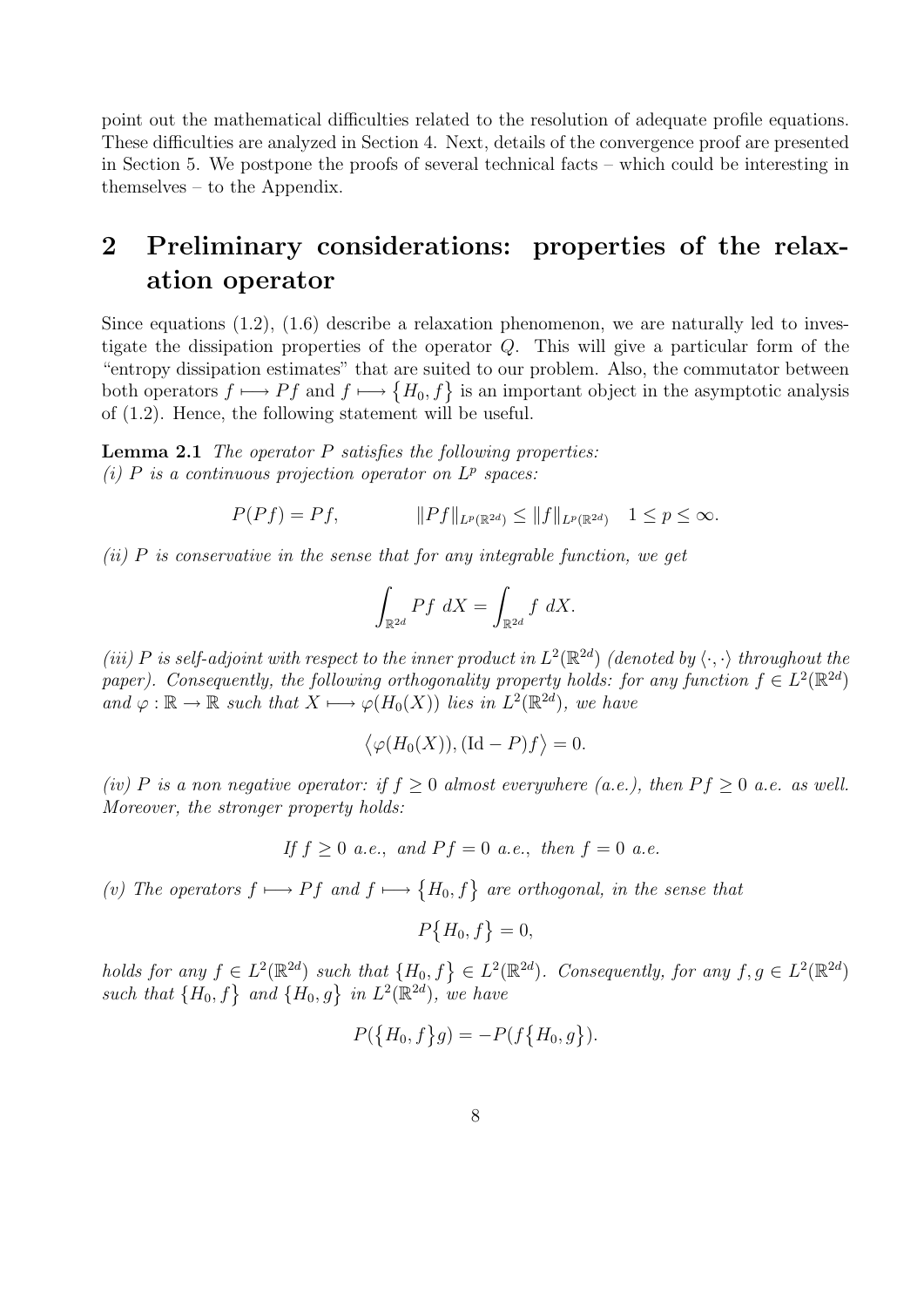Property (iii) implies that

$$
\int_{\mathbb{R}^{2d}} (Pf - f) Pf \ dX = 0.
$$

Therefore, we deduce the following key property of the relaxation operator.

**Corollary 2.2** The operator Q is a bounded operator on  $L^2(\mathbb{R}^{2d})$  and the relation

$$
-\int_{\mathbb{R}^{2d}} Q(f)f \ dX = \int_{\mathbb{R}^{2d}} \left| Pf - f \right|^2 \ dX \ge 0
$$

holds for any  $f \in L^2(\mathbb{R}^{2d})$ .

Proof of Lemma 2.1. We split the proof as follows.

Proof of  $(i)$ - $(ii)$ - $(iii)$ 

The continuity of  $P$  on  $L^p$  spaces is an immediate consequence of the coarea formula recalled in Appendix A, together with the assumption that  $S_E$  has finite measure for  $E \in \mathbb{R}$  a.e. Indeed,

$$
\|Pf\|_{L^p(dX)}^p = \int_{\mathbb{R}^{2d}} |\Pi f(H_0(X))|^p dX
$$
  
\n
$$
= \int_{\mathbb{R}} |\Pi f(E)|^p h_0(E) dE
$$
  
\n
$$
\leq \int_{\mathbb{R}} \left( \int_{S_E} |f(X)|^p \frac{\delta(H_0(X) - E)}{h_0(E)} \right) h_0(E) dE
$$
  
\n
$$
\leq \int_{\mathbb{R}^{2d}} |f(X)|^p dX
$$

where the coarea formula (A.5) is used for the second equality, Jensen's inequality for the first inequality and the coarea formula again for the second inequality. Note that equality holds for  $p = 1$ . The relation  $P(Pf) = Pf$  is obvious since P leaves any function depending only on  $H_0(X)$  invariant. Finally, the self-adjointness of P simply comes from the identity  $P = \Pi^* \Pi$ , where  $\Pi^*$  is the adjoint of  $\Pi$  (with the notations of the Appendix – see Lemma A.1).

Proof of (iv)

It is obvious that P preserves non negativeness. Let  $f \geq 0$  such that  $Pf = 0$  a.e.. Since  $\int_{\mathbb{R}^{2d}} f dX = \int_{\mathbb{R}^{2d}} Pf dX = 0$ , then, f is a nonnegative function with vanishing integral, which implies that  $f(X) = 0$  for  $X \in \mathbb{R}^{2d}$  a.e.

Proof of (v)

We deduce that  $P\{H_0, f\} = 0$  from  $\Pi\{H_0, f\} = 0$ . To prove the latter, we take any test function  $\psi(E) \in L^2(\mathbb{R}, h_0(E) dE)$ . We write

$$
\langle \Pi\{H_0, f\}, \psi \rangle_{L^2(\mathbb{R}; h_0(E) dE)} = \int_{\mathbb{R}} \Pi\{H_0, f\}(E) \psi(E) h_0(E) dE
$$
  
\n
$$
= \langle \{H_0, f\}, \Pi^* \psi \rangle_{L^2(\mathbb{R}^{2d})}
$$
  
\n
$$
= \langle \{H_0, f\}, \psi(H_0(X)) \rangle_{L^2(\mathbb{R}^{2d})}
$$
  
\n
$$
= -\langle f, \{H_0, \psi(H_0(X))\} \rangle_{L^2(\mathbb{R}^{2d})}
$$
  
\n
$$
= 0.
$$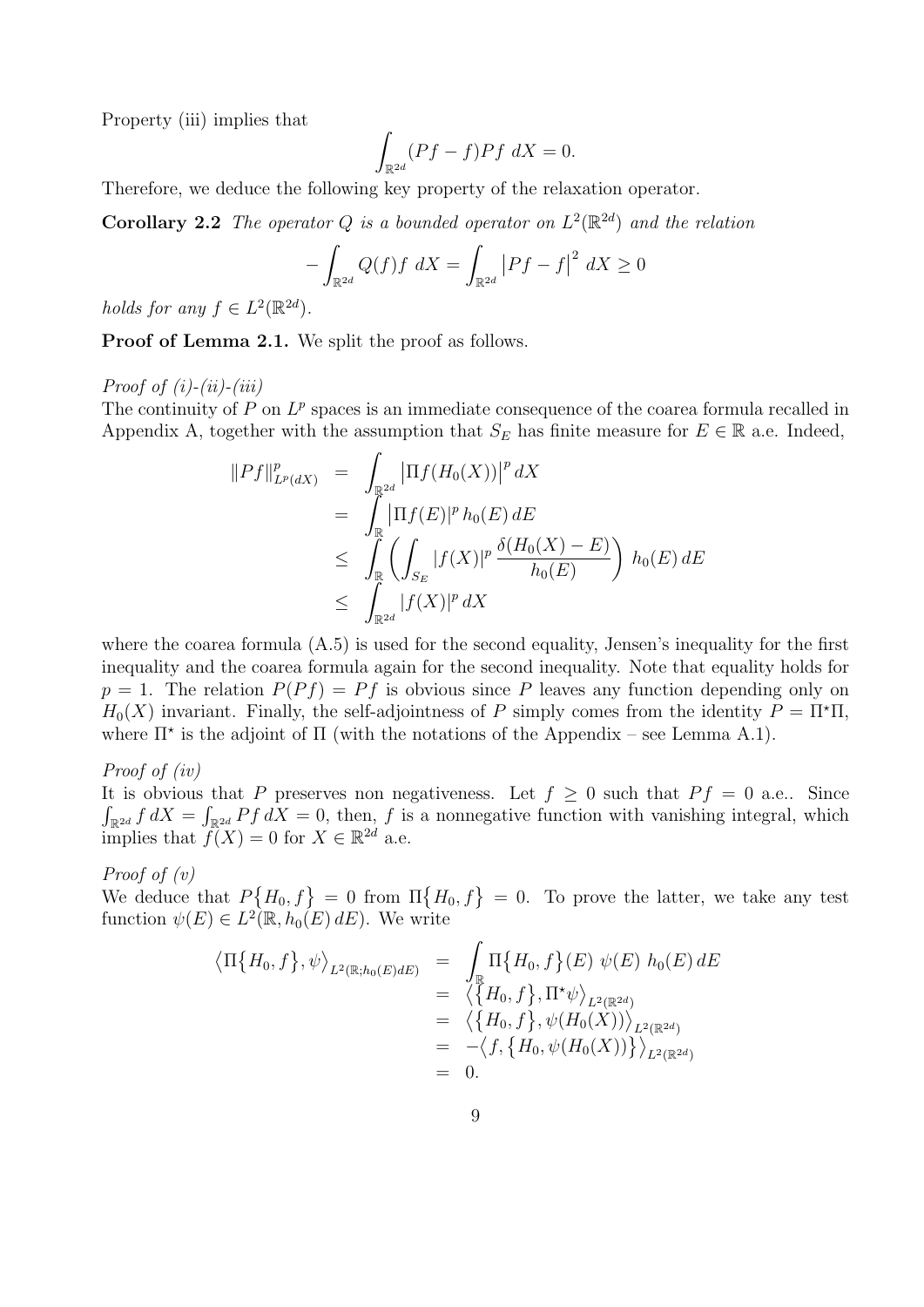where the definition of  $\Pi^*$  can be found in Lemma A.1 of the Appendix and where we have used an integration by parts to obtain the fourth equality. Then, combining this property together with the Leibniz rule  $\{H_0, f\,g\} = \{H_0, f\} g + f \{H_0, g\}$  allows to conclude the proof.

### 3 Formal derivation; quasi-periodicity

We consider a perturbation  $V$  which oscillates in a quasi-periodic way. To be more precise, let  $\mathbb Y$  be the unit cube in  $\mathbb R^r$ , for some integer  $r ≥ 1$ . We assume the following

Quasi-periodicity Hypothesis: There exists a vector  $\omega \in \mathbb{R}^r \setminus \{0\}$  and a smooth and bounded function  $V_q: \mathbb{R}^r \times \mathbb{R}^d \to \mathbb{R}$ , which is Y-periodic with respect to its first variable, such that

$$
V(\tau, x) = V_q(\omega \tau, x), \quad \text{for any } \tau \in \mathbb{R}, x \in \mathbb{R}^d.
$$

The periodicity condition means that  $V_q(\theta + j, x) = V_q(\theta, x)$  holds for any  $\theta \in \mathbb{Y}, x \in \mathbb{R}^d$ ,  $j \in \mathbb{N}^r$ . The vector  $\omega$  is called the frequency vector. It collects the r frequencies of V. We assume that the r components of  $\omega$  are rationally independent, which means that  $k \cdot \omega = 0$ , for  $k \in \mathbb{Q}^r$  iff  $k = 0$ . When  $r = 1$ , V is simply said to be periodic, and one can take  $\omega = 1$  without loss of generality. It will be convenient later to make use of the Fourier series associated to  $V_{\rm q}$ 

$$
V_{\mathbf{q}}(\theta,x) = \sum_{k \in \mathbb{Z}^r} \widehat{V}_{\mathbf{q}}(k,x) \exp(2i\pi k \cdot \theta), \qquad \widehat{V}_{\mathbf{q}}(k,x) = \int_{\mathbb{Y}} V_{\mathbf{q}}(\theta,x) \exp(-2i\pi k \cdot \theta) d\theta.
$$

Provided  $V_q$  has the smoothness  $V_q(\theta, x) \in L^2(\mathbb{Y} \times \mathbb{R}^d)$ , the above Fourier series is convergent in the topology  $\ell^2(\mathbb{Z}^r; L^2(\mathbb{R}^d))$  (note that we shall need the stronger regularity  $V_q \in C_b^2$ , see assumption 3.1 below).

With the help of this assumption, we can now guess the behavior of  $f^{\varepsilon}$  by inserting into eq. (1.2) a double scale ansatz in the spirit of [BLP], [SP]:

$$
f^{\varepsilon}(t,X) = f_{\mathbf{q}}^{(0)}(t,\omega t/\varepsilon^2,X) + \varepsilon f_{\mathbf{q}}^{(1)}(t,\omega t/\varepsilon^2,X) + \varepsilon^2 f_{\mathbf{q}}^{(2)}(t,\omega t/\varepsilon^2,X) + \dots
$$

where all functions  $f_q^{(i)}$  are supposed Y-periodic with respect to the second variable. Then, we formally identify all terms which appear with the same power of  $\varepsilon$ . Remarking that

$$
\partial_t \Big( f_q^{(i)}(t, \omega t/\varepsilon^2, X) \Big) = \Big( \partial_t f_q^{(i)} + \frac{1}{\varepsilon^2} \ \omega \cdot \nabla_\theta f_q^{(i)} \Big) (t, \omega t/\varepsilon^2, X),
$$

it becomes convenient to introduce the operator

$$
\mathcal{T}f_{\mathbf{q}} = \omega \cdot \nabla_{\theta} f_{\mathbf{q}} + \{H_0, f_{\mathbf{q}}\} - \gamma Q(f_{\mathbf{q}}),
$$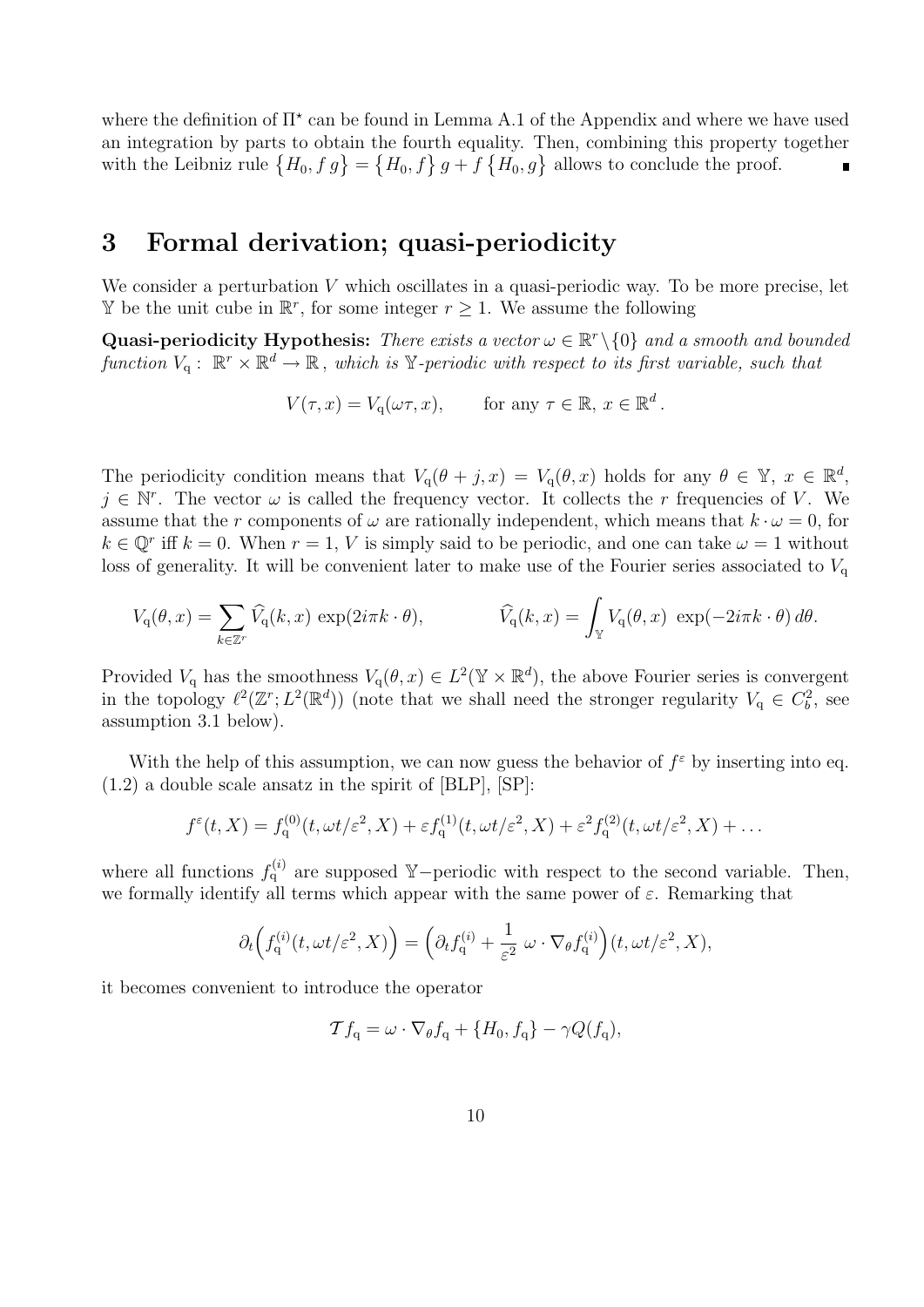and its formal adjoint  $T^*\varphi = -\omega \cdot \nabla_{\theta}\varphi - \{H_0, \varphi\} - \gamma Q(\varphi)$ . We obtain the following profile equations

$$
\mathcal{T}f_{q}^{(0)} = 0, \tag{3.1}
$$

term: 
$$
\mathcal{T}f_q^{(1)} = \nabla_x V_q(\theta, x) \cdot \nabla_p f_q^{(0)}, \qquad (3.2)
$$

$$
\varepsilon^2 \text{ term:} \qquad \qquad \mathcal{T}f_q^{(2)} = -\partial_t f_q^{(0)} + \nabla_x V_q(\theta, x) \cdot \nabla_p f_q^{(1)} \qquad (3.3)
$$

and so on. The general form of these equation reads  $\mathcal{T} f_q = h_q$ , and the time variable t appears only as a parameter. As a matter of fact, we readily check that any function depending only on the energy variable, but not on  $\theta$ , belongs to the kernel of T. Therefore, it is tempting to infer from (3.1) that

$$
f_{\mathbf{q}}^{(0)}(t, \theta, X) = F(t, H_0(X)).
$$

Since such a function also lies in the kernel of the adjoint operator  $\mathcal{T}^*$ , we might imagine that the orthogonality relation

$$
\int_{\mathbb{Y}} P h_{\mathbf{q}} \, d\theta = 0
$$

can serve as a compatibility condition. Assuming that these considerations hold true, and forgetting for the time being any functional difficulties, we rewrite (3.2) as

$$
\mathcal{T}f_{\mathbf{q}}^{(1)} = \nabla_x V_{\mathbf{q}}(\theta, x) \cdot \nabla_p H_0(X) \partial_E F(t, H_0(X)).
$$

Note that  $\nabla_x V_q(\theta, x) \cdot \nabla_p H_0(X) = -\{V_q, H_0\}$  fulfils the compatibility condition, thanks to Lemma 2.1-(v). Thus, we can define  $\chi_q(\theta, X)$ , a solution of the auxiliary equation

$$
\mathcal{T}\chi_{\mathbf{q}} = \nabla_x V_{\mathbf{q}}(\theta, x) \cdot \nabla_p H_0(X),
$$

and we set  $f_q^{(1)}(t, \theta, X) = \chi_q(\theta, X) \partial_E F(t, H_0(X))$ . Inserting this expression into the  $\varepsilon^2$  order equation (3.3), and using the compatibility condition, we are led to

$$
0 = \partial_t P\Big(F(t, H_0(X))\Big) - \int_{\mathbb{Y}} P\Big(\nabla_x V_q(\theta, x) \cdot \nabla_p f_q^{(1)}(t, \theta, X)\Big) d\theta
$$
  
\n
$$
= \partial_t F(t, H_0(X)) - \left(\int_{\mathbb{Y}} P\Big(\nabla_x V_q(\theta, x) \cdot \nabla_p \chi_q(\theta, X)\Big) d\theta\right) \partial_E F(t, H_0(X))
$$
  
\n
$$
- \left(\int_{\mathbb{Y}} P\Big(\nabla_x V_q(\theta, x) \cdot \nabla_p H_0(X) \chi_q(\theta, X)\Big) d\theta\right) \partial_{EE}^2 F(t, H_0(X)).
$$

Thanks to the coarea formula  $(A.5)$ , we deduce that  $F(t, E)$  verifies the following drift-diffusion equation

$$
\partial_t \big( h_0(E) F(t, E) \big) = h_0(E) a(E) \partial_E F(t, E) + h_0(E) b(E) \partial_{EE}^2 F(t, E), \tag{3.4}
$$

the coefficients of which are defined by

 $\varepsilon^1$ 

$$
\begin{cases}\na(E) = \Pi \Big(\int_{\mathbb{Y}} \nabla_x V_{\mathbf{q}}(\theta, x) \cdot \nabla_p \chi_{\mathbf{q}}(\theta, X) d\theta\Big)(E), \\
b(E) = \Pi \Big(\int_{\mathbb{Y}} \nabla_x V_{\mathbf{q}}(\theta, x) \cdot \nabla_p H_0(X) \chi_{\mathbf{q}}(\theta, X) d\theta\Big)(E).\n\end{cases}
$$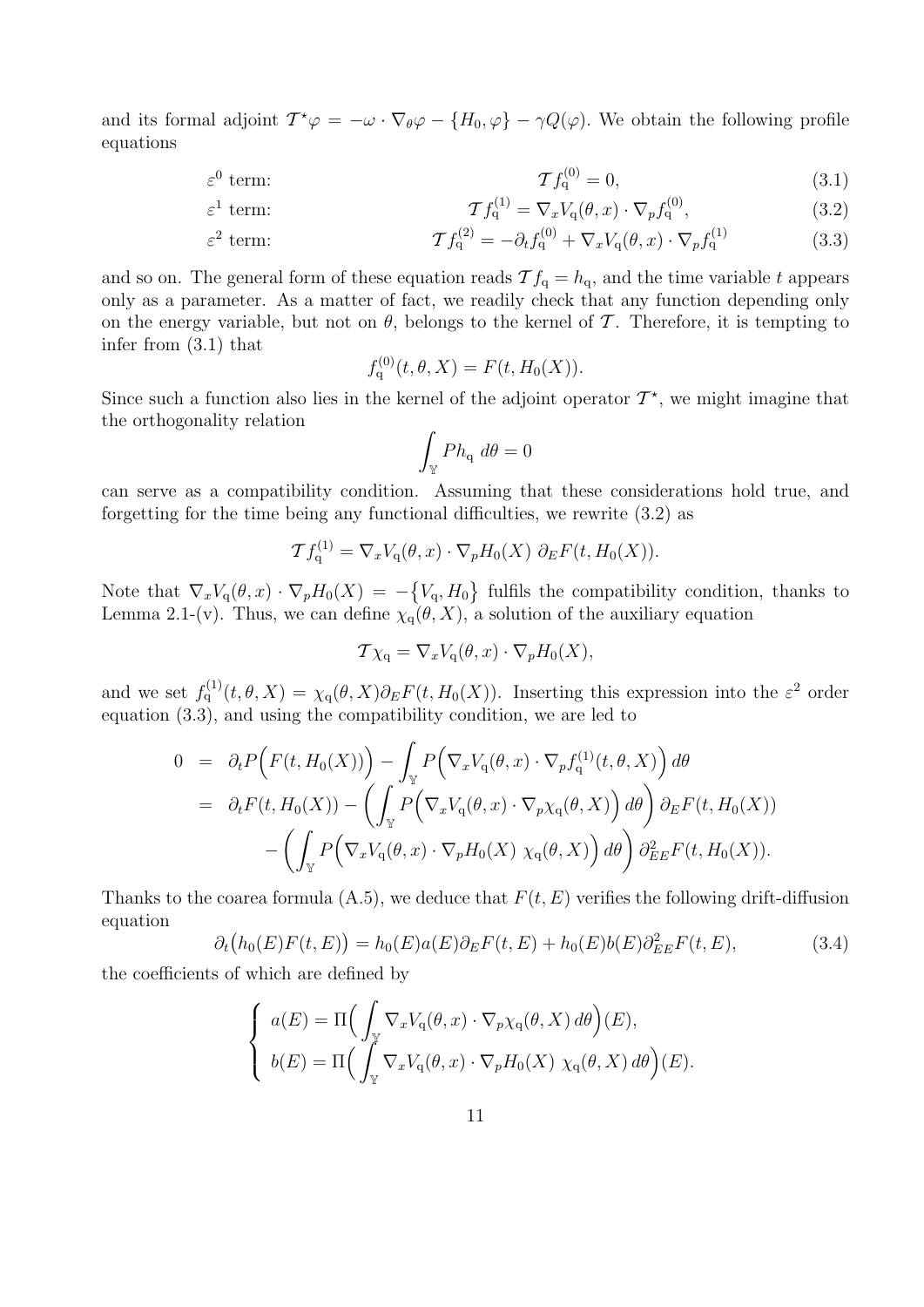For further purposes, it is also convenient to introduce  $\chi_q^*$ , a solution of the adjoint profile equation

$$
\mathcal{T}^{\star}\chi_{\mathbf{q}}^{\star} = \nabla_x V_{\mathbf{q}}(\theta, x) \cdot \nabla_p H_0(X).
$$

This function is precisely defined in Corollary 4.4 below. Let us set

$$
\begin{cases}\n a^{\star}(E) = \Pi \left( \int_{\mathbb{Y}} \nabla_x V_{\mathbf{q}}(\theta, x) \cdot \nabla_p \chi_{\mathbf{q}}^{\star}(\theta, X) \, d\theta \right) (E) \\
 b^{\star}(E) = \Pi \left( \int_{\mathbb{Y}} \nabla_x V_{\mathbf{q}}(\theta, x) \cdot \nabla_p H_0(X) \chi_{\mathbf{q}}^{\star}(\theta, X) \, d\theta \right) (E).\n\end{cases} \tag{3.5}
$$

The following claim will make the connection with (1.7) clear.

**Lemma 3.1** The following relations hold true:

$$
h_0(E)b^*(E) = h_0(E)b(E), \qquad h_0(E)a^*(E) = h_0(E)a(E) = \frac{d}{dE}\Big(h_0(E)b^*(E)\Big).
$$

These relations are consequences of the coarea formula; detailed computations are presented in Appendix C. Therefore, from  $(3.4)$ , we are led to  $(1.7)$ :

$$
\partial_t (h_0 F) = \partial_E (h_0 b) \partial_E F(t, E) + h_0 (E) b(E) \partial_{EE}^2 F(t, E) = \partial_E (h_0 b \partial_E F).
$$

We are now left with the task of making this formal guess rigorous. To this end, we need some technical assumptions on the perturbation V .

#### Hypothesis 3.1 We assume that

(i) the quasiperiodic potential  $V(t,x) = V_q(\omega t, x)$  posesses the regularity  $V_q \in C_b^2(\mathbb{Y} \times \mathbb{R}^d)$ , where  $V_q$  is Y−periodic with respect to the first variable. (ii) There exists some  $\beta \geq 0$  such that

$$
\sup_{\theta \in \mathbb{Y}} \int_{\mathbb{R}^{2d}} \frac{|\nabla_x V_{\mathbf{q}}(\theta, x) \cdot \nabla_p H_0(X)|^2}{w(X)^{\beta}} dX < \infty,
$$

where  $w(X) = (1 + H_0(X)^2)^{1/2}$ .

**Remark 3.1** Considering the harmonic Hamiltonian, we get  $\nabla_x V \cdot \nabla_p H_{\text{harm}}(X) p \cdot \nabla_x V$  which clearly does not belong to  $L^2(\mathbb{R}^{2d})$ . However, Hypothesis 3.1-(ii) holds for any  $\beta > d+1$ . Thus, the  $\varepsilon$  order equation (3.2) makes sense in a reasonable functional space since the right-hand side belongs to the weighted space  $L^2(\mathbb{R}^{2d}, w(X)^{-\beta}dX)$ .

We are now ready to give the statement of our main result.

**Theorem 3.2** Let  $f_0^{\varepsilon} \geq 0$  be the initial data for (1.2). We suppose that  $f_0^{\varepsilon}$  is bounded in  $L^2(\mathbb{R}^{2d})$ . We suppose that Hypothesis 1.1, 1.2, 1.3 and 3.1 are satisfied. Then,  $f^{\varepsilon} = Pf^{\varepsilon} + \varepsilon g_{\varepsilon}$ where  $g_{\varepsilon}$  is bounded in  $L^2((0,T) \times \mathbb{R}^{2d})$  and, up to a subsequence,  $Pf^{\varepsilon}(t,X)$  converges in  $C^0([0,T]; L^2(\mathbb{R}^{2d})-weak)$  to  $F(t, H_0(X))$ , where  $F : \mathbb{R}^+ \times \mathbb{R} \to \mathbb{R}^+$  satisfies the diffusion equation (1.7) weakly in  $L^2(\mathbb{R})$ , with the initial data  $F(t = 0, E)$  given by the weak limit of  $\Pi f_0^{\varepsilon}(E)$  in  $L^2(\mathbb{R}, h_0(E) dE)$ .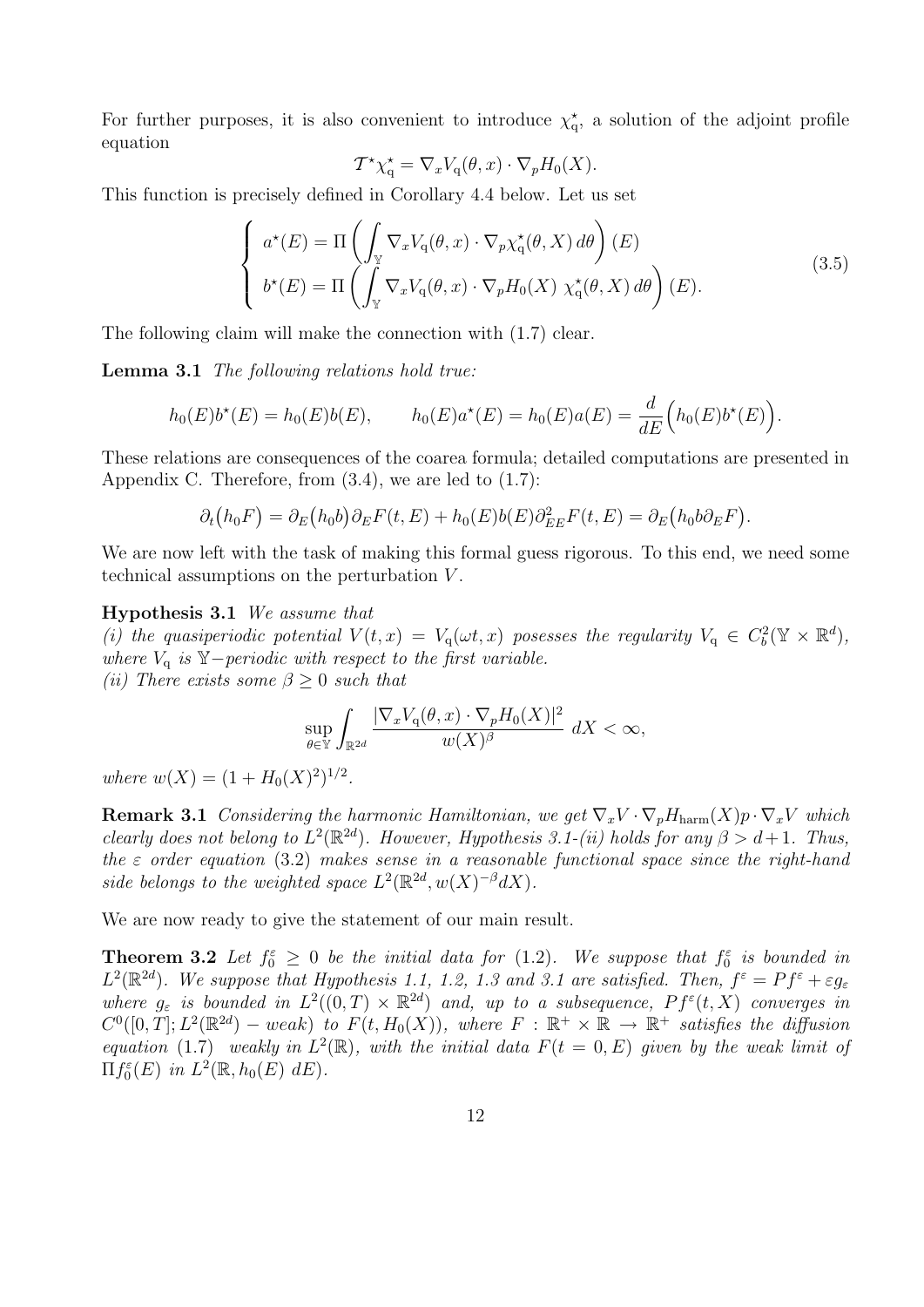**Remark 3.2** We point out that assuming  $\gamma > 0$  is crucial in our analysis since the operator Q plays the role of a dissipation which allows to avoid all resonance phenomena. The explicit computations presented in Appendix E may shed some light on this aspect. Without such a relaxation, the mathematical analysis becomes very delicate and certainly does not lead to a diffusion process. We refer in particular to [Ale2], [FH] where it is shown that the homogenization of a kinetic equation with highly oscillatory force fields leads to an effective equation involving memory effects. These results are in the spirit of those concerning the homogenization of transport equations with transverse oscillations  $[Ale1], [AHZ], [Pe]$  as initiated by [T]. In the present approach, we avoid these effects thanks to the presence of a dissipation operator.

### 4 Profile Equations

This section is devoted to the analysis of the profile equation  $\mathcal{T} f_q = h_q$ . We denote by  $L^2_{\#}(\mathbb{Y} \times$  $\mathbb{R}^{2d}$  the class of functions  $f_q : \mathbb{R}^r \times \mathbb{R}^{2d} \to \mathbb{R}$  which are Y-periodic with respect to the first variable and such that

$$
\int_{\mathbb{Y}\times\mathbb{R}^{2d}}|f_{\mathbf{q}}(\theta,X)|^2\,d\theta\,dX<\infty.
$$

We also introduce

$$
H_{\#} = \left\{ f_{\mathbf{q}} \in L^2_{\#}(\mathbb{Y} \times \mathbb{R}^{2d}), \ \mathcal{T} f_{\mathbf{q}} \in L^2_{\#}(\mathbb{Y} \times \mathbb{R}^{2d}) \right\}.
$$

#### 4.1 General setting

**Proposition 4.1** Let  $h_q \in L^2_{\#}(\mathbb{Y} \times \mathbb{R}^{2d})$ . We suppose that  $h_q$  is either purely periodic or has finitely many harmonics, which means that either  $r = 1$ , or, when  $r \geq 2$ ,

$$
h_{\mathbf{q}}(\theta, x) = \sum_{k \in \mathbb{Z}^r, \ |k| \le K} \widehat{h}_{\mathbf{q}}(k, x) \, \exp(ik \cdot \theta), \tag{4.1}
$$

for some finite integer K. Then, the problem  $\mathcal{T} f_q = h_q$  has a solution  $f_q \in H_{\#}$  iff  $h_q$  satisfies the compatibility condition

$$
\int_{\mathbb{Y}} Ph_{\mathbf{q}}(\theta, X) d\theta = 0.
$$
\n(4.2)

The solution is unique when imposing the additional constraint  $\int_{\mathbb{Y}} Pf_q(\theta, X) d\theta = 0$ . This uniquely defined solution depends continuously on  $h_q$ : there exists  $C > 0$  such that

$$
||f_{\mathbf{q}}||_{L^{2}(\mathbb{Y}\times\mathbb{R}^{2d})}\leq C||h_{\mathbf{q}}||_{L^{2}(\mathbb{Y}\times\mathbb{R}^{2d})}.
$$

Other solutions differ from  $f_q$  by a function  $\varphi(H_0(X))$ .

**Proof.** The arguments are inspired from [GP1], but specific difficulties appear, since in particular the operators  $\omega \cdot \nabla_{\theta}$  and  $\{H_0, \cdot\} - Q$  act on independent variables. As it will become clear in the proof, the restriction contained in (4.1) is related to small denominator difficulties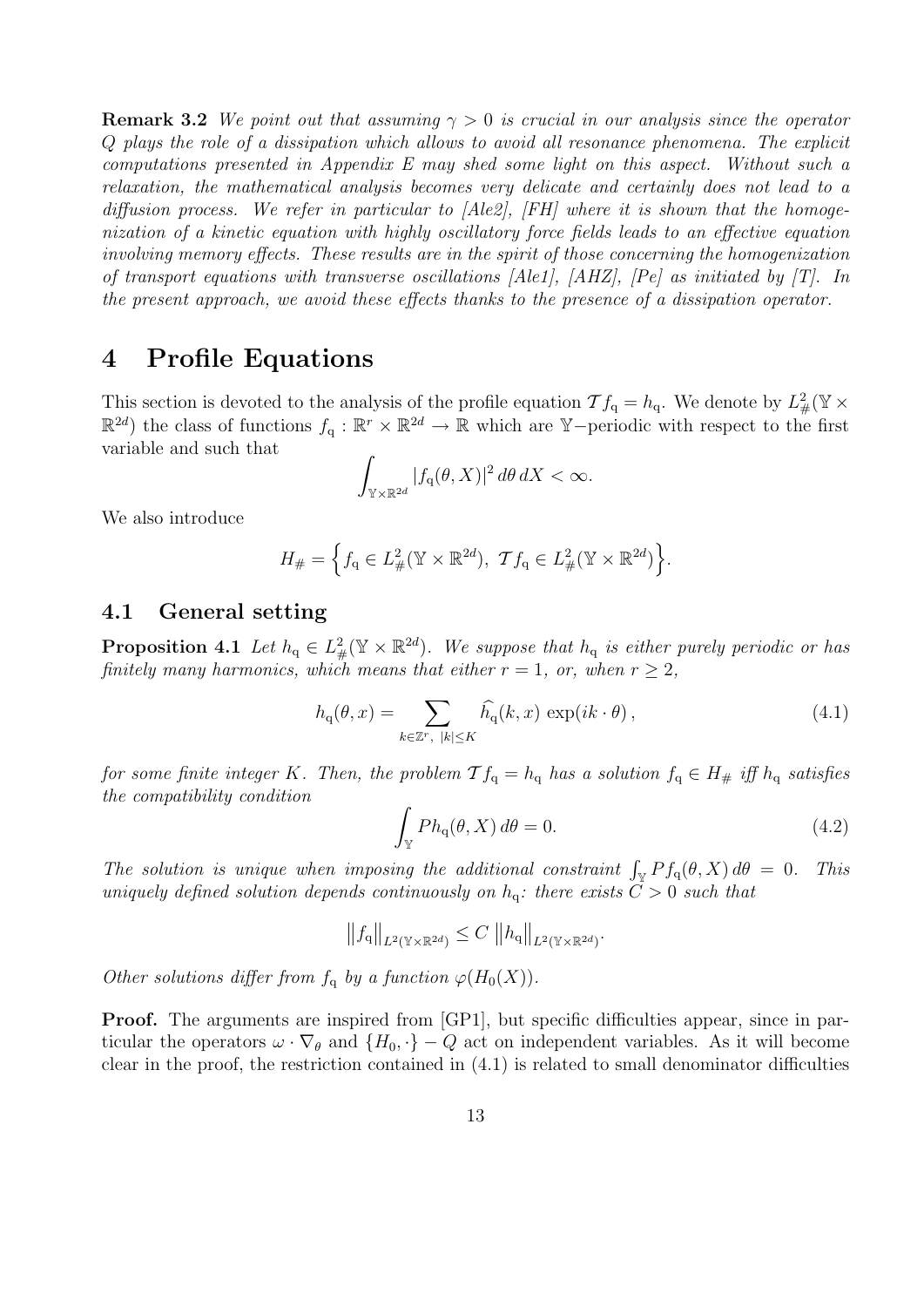when solving the profile equations. These difficulties disappear in the purely periodic case. The proof splits as follows.

#### Uniqueness

For any  $f_q \in H_{\#}$ , we observe that

$$
\int_{\mathbb{Y}\times\mathbb{R}^{2d}} \omega \cdot \nabla_{\theta} f_q \, f_q \, d\theta \, dX = 0, \qquad \qquad \int_{\mathbb{Y}\times\mathbb{R}^{2d}} \left\{ H_0, f_q \right\} f_q \, d\theta \, dX = 0.
$$

Let  $f_q \in H_{\#}$  be a solution of  $\mathcal{T} f_q = 0$ . Multiplying by  $f_q$  and integrating yields

$$
-\gamma \int_{\mathbb{Y}\times\mathbb{R}^{2d}} Q(f_q) f_q d\theta dX = 0 = \gamma \|f_q - Pf_q\|_{L^2(\mathbb{Y}\times\mathbb{R}^{2d})}^2
$$

thanks to Corollary 2.2. We deduce that  $f_q(\theta, X) = Pf_q(\theta, X)$  depends on X only through the energy. Then, we apply the operator  $P$  to the equation. We get

$$
\omega \cdot \nabla_{\theta} Pf_{\mathbf{q}} = 0
$$

thanks to Lemma 2.1-(ii) and (v). Accordingly, the Fourier coefficients of  $P_{f_q}$  verify

$$
\omega \cdot k \widehat{P} \widehat{f}_q(k, X) = 0.
$$

Since the components of the frequency vector  $\omega$  are assumed rationally independent, we deduce that  $P f_q(k, X) = 0$  for any  $k \neq 0$ , and thus this implies that  $P f_q(\theta, X)$  does not depend on the variable  $\theta \in \mathbb{Y}$ . We proved that  $f_q \in L^2(\mathbb{Y} \times \mathbb{R}^{2d})$  verifies  $\mathcal{T} f_q = 0$  iff  $f_q(\theta, X) = F(H_0(X))$ , for some F such that  $\int_{\mathbb{R}^{2d}} |F(H_0(X))|^2 dX < \infty$ . In particular, if we impose that  $\int_{\mathbb{Y}} Pf_q d\theta = 0$ , this implies that  $f_q = 0$ , proving the uniqueness result.

#### Existence

Applying the projector P to the equation  $\mathcal{T} f_q = h_q$  and integrating over Y, we realize that (4.2) is a necessary condition for having a solution. From now on, we thus assume that (4.2) holds true and we prove that it is also a sufficient condition. Let us temporarily assume that, for any  $\lambda > 0$ , there exists  $f_q^{(\lambda)} \in H_{\#}$  verifying

$$
\lambda f_{\mathbf{q}}^{(\lambda)} + \mathcal{T} f_{\mathbf{q}}^{(\lambda)} = h_{\mathbf{q}}.\tag{4.3}
$$

We wish to prove the existence part of Proposition 4.1 by passing to the limit  $\lambda \to 0$ . This is completely obvious once we know that the sequence  $(f_q^{(\lambda)})_{\lambda>0}$  remains bounded in  $L^2(\mathbb{Y}\times\mathbb{R}^{2d})$ .

Suppose that there exists a subsequence, say  $\{\lambda^{(n)}, n \in \mathbb{N}\}\$  such that  $\lim_{n\to\infty}\lambda^{(n)}=0$  and

$$
N^{(n)} = ||f_{\mathbf{q}}^{(\lambda_n)}||_{L^2(\mathbb{Y}\times\mathbb{R}^{2d})} \xrightarrow[n \to \infty]{} +\infty.
$$

We set  $F_q^{(n)} = f_q^{(\lambda_n)}/N^{(n)}$ . Without loss of generality, we can assume that  $F_q^{(n)} \to F_q$  weakly in  $L^2(\mathbb{Y} \times \mathbb{R}^{2d})$  as  $n \to \infty$ . We have

$$
\lambda^{(n)} F_{\mathbf{q}}^{(n)} + \mathcal{T} F_{\mathbf{q}}^{(n)} = \frac{h_{\mathbf{q}}}{N^{(n)}}.
$$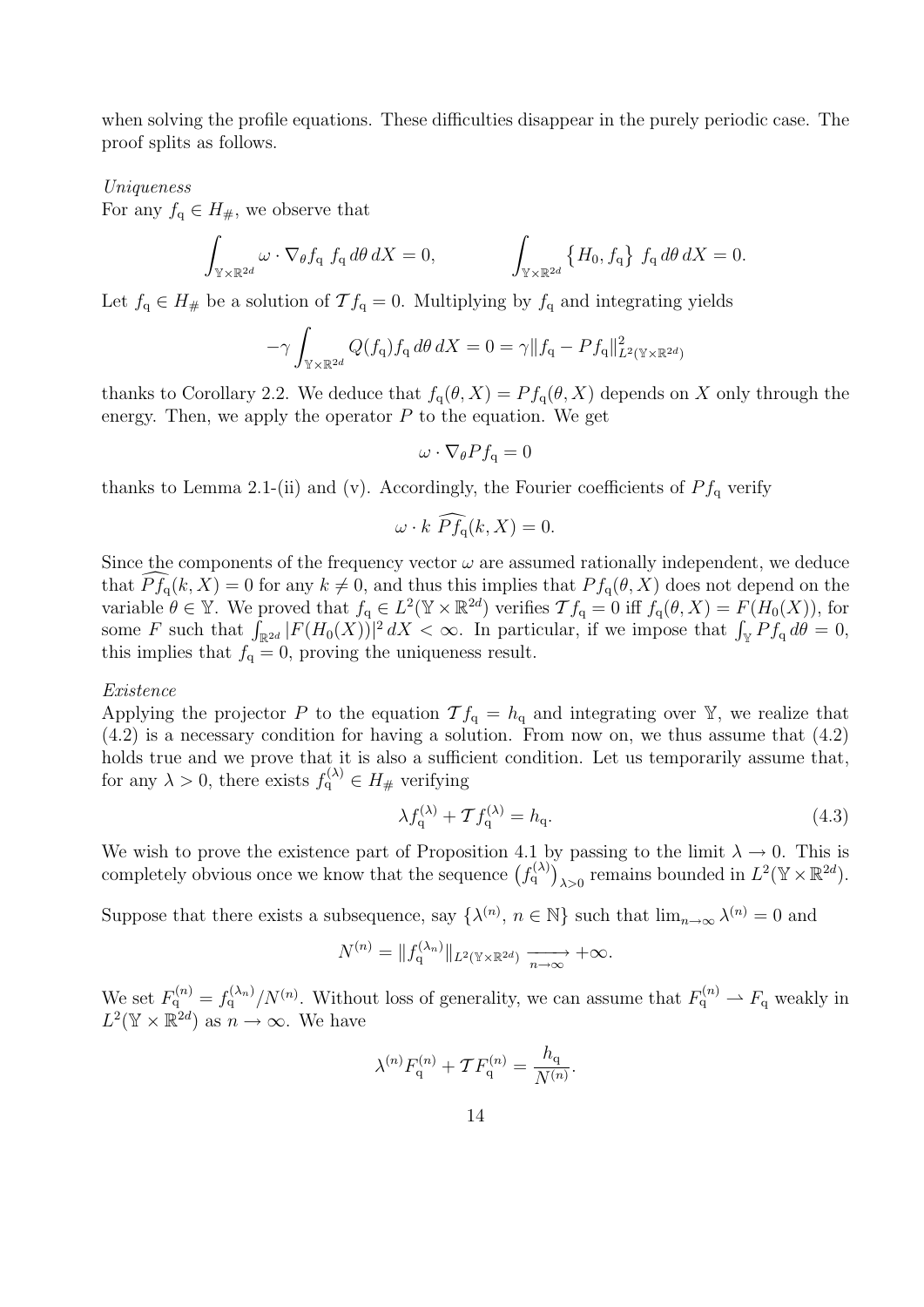Hence, multiplying by  $F_q^{(n)}$  leads to

$$
\gamma \|F_{\mathbf{q}}^{(n)} - PF_{\mathbf{q}}^{(n)}\|_{L^{2}(\mathbb{Y}\times\mathbb{R}^{2d})}^{2} \leq \int_{\mathbb{Y}\times\mathbb{R}^{2d}} \frac{h_{\mathbf{q}}}{N^{(n)}} F_{\mathbf{q}}^{(n)} d\theta dX \leq \frac{\|h_{\mathbf{q}}\|_{L^{2}(\mathbb{Y}\times\mathbb{R}^{2d})}}{N^{(n)}}.
$$

We deduce that

$$
||F_{\mathbf{q}}^{(n)} - PF_{\mathbf{q}}^{(n)}||_{L^{2}(\mathbb{Y}\times\mathbb{R}^{2d})}^{2} \xrightarrow[n \to \infty]{} 0.
$$
 (4.4)

Accordingly,  $F_q^{(n)} = PF_q^{(n)} + (F_q^{(n)} - PF_q^{(n)}) \rightharpoonup F_q = PF_q$  as  $n \to \infty$ . Now, we apply the projection operator and we get

$$
\lambda^{(n)} P F_{\mathbf{q}}^{(n)} + \omega \cdot \nabla_{\theta} P F_{\mathbf{q}}^{(n)} = \frac{P h_{\mathbf{q}}}{N^{(n)}}.
$$
\n(4.5)

Integrating with respect to  $\theta$ , we obtain for any  $n \in \mathbb{N}$ 

$$
\int_{\mathbb{Y}} PF_{\mathbf{q}}^{(n)}(\theta, X) d\theta = 0,
$$

as a consequence of  $(4.2)$ . Besides, passing to the limit in  $(4.5)$  yields

$$
\omega \cdot \nabla_{\theta} PF_{\mathbf{q}}^{(n)} \xrightarrow[n \to \infty]{} \omega \cdot \nabla_{\theta} PF_{\mathbf{q}} = 0 \quad \text{strongly in } L^2(\mathbb{Y} \times \mathbb{R}^{2d}).
$$

Hence the limit is nothing but  $F_q = 0$ . We will obtain a contradiction by showing that  $F_q^{(n)}$ converges strongly.

Let us consider the Fourier series associated with  $PF_q^{(n)}$ 

$$
PF_{\mathbf{q}}^{(n)}(\theta, X) = \sum_{k \in \mathbb{Z}^r} \widehat{PF_{\mathbf{q}}^{(n)}}(k, X) e^{2i\pi k \cdot \theta}.
$$

We have already remarked that the first Fourier coefficient vanishes

$$
\widehat{PF_{\mathbf{q}}^{(n)}}(0,X) = \int_{\mathbb{Y}} PF_{\mathbf{q}}^{(n)}(\theta, X) d\theta = 0.
$$

Therefore, the Plancherel theorem gives

$$
||PF_{q}^{(n)}||_{L^{2}(\mathbb{Y}\times\mathbb{R}^{2d})}^{2} = \sum_{k\in\mathbb{Z}^{r}\backslash\{0\}} \widehat{|PF_{q}^{(n)}(k,X)|^{2}}
$$
  
= 
$$
\sum_{k\in\mathbb{Z}^{r}\backslash\{0\}} \frac{1}{|\omega \cdot k|^{2}} |\omega \cdot k|^{2} |\widehat{PF_{q}^{(n)}(k,X)}|^{2}
$$
  
= 
$$
\sum_{k\in\mathbb{Z}^{r}\backslash\{0\}} \frac{1}{4\pi^{2}|\omega \cdot k|^{2}} |\omega \cdot \widehat{\nabla_{\theta}PF_{q}^{(n)}(k,X)}|^{2}.
$$

When  $r \ge 2$ , we use the assumption that the data  $h_q$  has finitely many harmonics. By (4.5),  $PF_{q}^{(n)}$  shares the same property, with the same truncation index K and we are thus led to

$$
||PF_{\mathbf{q}}^{(n)}||_{L^{2}(\mathbb{Y}\times\mathbb{R}^{2d})}^{2} \leq \sup_{k\in\mathbb{Z}^{r}\backslash\{0\},\ |k|\leq K} \left(\frac{1}{4\pi^{2}|\omega\cdot k|^{2}}\right) \ ||\omega\cdot\nabla_{\theta}PF_{\mathbf{q}}^{(n)}||_{L^{2}(\mathbb{Y}\times\mathbb{R}^{2d})}^{2} \xrightarrow[n\to\infty]{} 0.
$$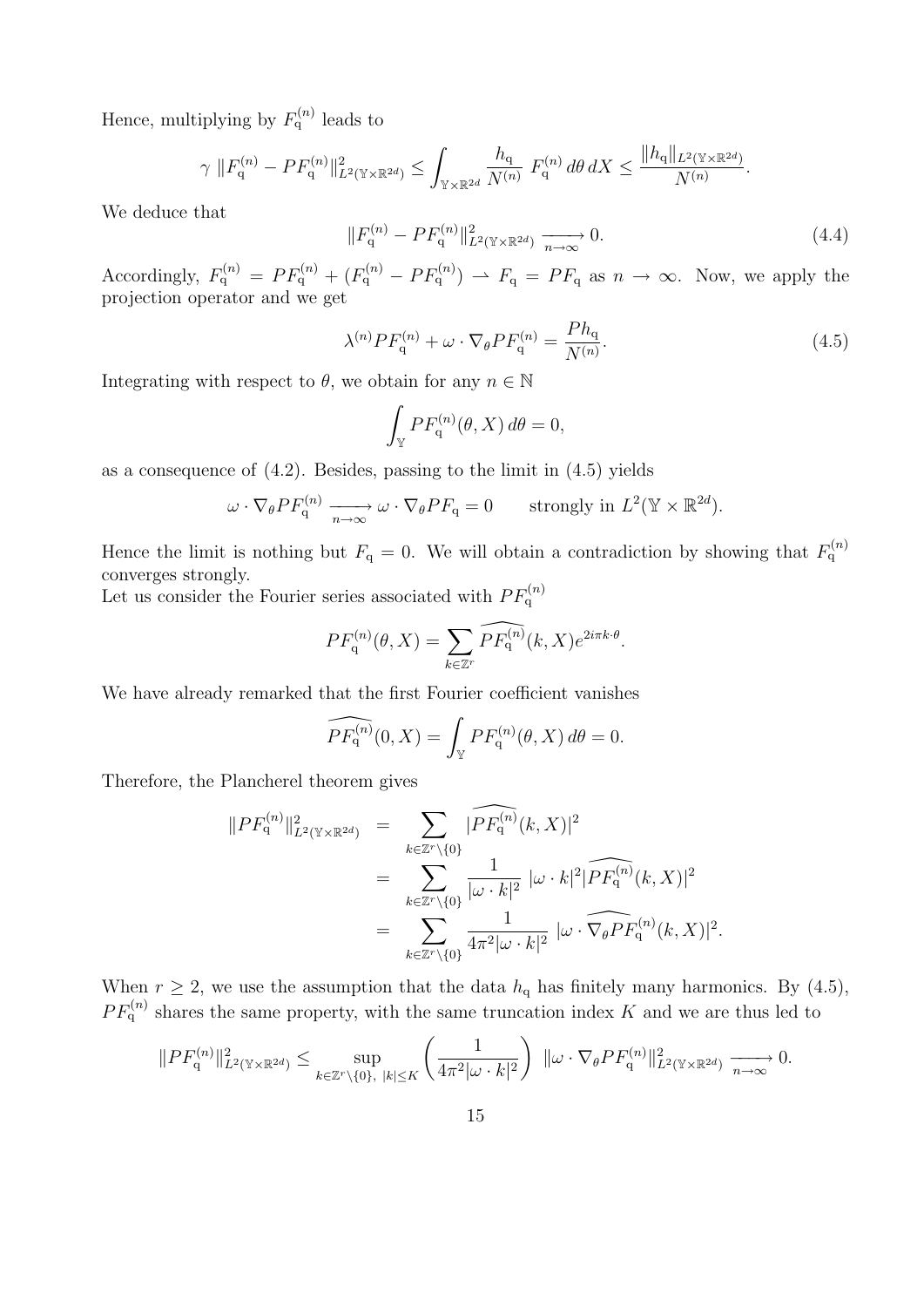When  $r = 1$  the conclusion is immediate since we get  $||PF_q^{(n)}||^2_{L^2(\mathbb{Y}\times\mathbb{R}^{2d})} \leq ||\partial_{\theta}PF_q^{(n)}||^2_{L^2(\mathbb{Y}\times\mathbb{R}^{2d})}$ .

It remains to justify the existence of  $F^{(\lambda)}$ . This is obtained by a Banach fixed point argument. Indeed, consider the operator  $\Phi^{(\lambda)}$ , which to a function  $\phi \in L^2_{\#}(\mathbb{Y} \times \mathbb{R}^{2d})$  associates the solution  $\psi^{(\lambda)} = \Phi^{(\lambda)}(\phi) \in L^2_{\#}(\mathbb{Y} \times \mathbb{R}^{2d})$  to the transport equation

$$
\lambda \psi^{(\lambda)}(\theta, X) + \omega \cdot \nabla_{\theta} \psi^{(\lambda)} + \{H_0, \psi^{(\lambda)}\} + \gamma \psi^{(\lambda)} = \gamma P \phi + h_q(\theta, X).
$$

We prove that  $\Phi^{(\lambda)}$  is a contraction over  $L^2_{\#}(\mathbb{Y} \times \mathbb{R}^{2d})$ . Since (4.3) also reads  $f_q^{(\lambda)} = \Phi^{(\lambda)}(f_q^{(\lambda)}),$ this clearly implies the existence and uniqueness of  $f_q^{(\lambda)}$ , the solution to (4.3). Now, to prove the contraction property of  $\Phi^{(\lambda)}$ , we take two functions  $\phi$  and  $\phi$ , with the associated  $\psi^{(\lambda)} = \Phi^{(\lambda)}(\phi)$ and  $\psi^{(\lambda)} = \Phi^{(\lambda)}(\phi)$ . We readily obtain the following energy estimate

$$
(\lambda + \gamma) \|\psi^{(\lambda)} - \widetilde{\psi}^{(\lambda)}\|_{L^2(\mathbb{Y} \times \mathbb{R}^{2d})}^2 \leq \gamma \|\langle P\phi - P\widetilde{\phi}, \psi^{(\lambda)} - \widetilde{\psi}^{(\lambda)}\rangle_{L^2(\mathbb{Y} \times \mathbb{R}^{2d})}\|_{L^2(\mathbb{Y} \times \mathbb{R}^{2d})} \leq \gamma \|\phi - \widetilde{\phi}\|_{L^2(\mathbb{Y} \times \mathbb{R}^{2d})} \|\psi^{(\lambda)} - \widetilde{\psi}^{(\lambda)}\|_{L^2(\mathbb{Y} \times \mathbb{R}^{2d})}.
$$

The second estimate uses the Cauchy-Schwarz inequality together with the continuity of P over  $L^2(\mathbb{Y} \times \mathbb{R}^{2d})$  (see Lemma 2.1). As a consequence, we have

$$
\big\|\psi^{(\lambda)}-\widetilde{\psi}^{(\lambda)}\big\|_{L^2(\mathbb Y\times\mathbb R^{2d})}\leq \frac{\gamma}{\gamma+\lambda}\left\|\phi-\widetilde{\phi}\right\|_{L^2(\mathbb Y\times\mathbb R^{2d})}.
$$

This is the claimed contraction property.

This ends the proof of Proposition 4.1. The continuity estimate follows from the closed graph theorem, once we have remarked that the set of functions verifying the compatibility condition is a closed subspace of  $L^2_{\#}(\mathbb{Y} \times \mathbb{R}^{2d})$ . П

The distinction between the purely periodic case and the genuinely quasiperiodic case is due to small denominator difficulties: while the transport operator  $\partial_{\theta}$  is (essentially) invertible over  $L^2(d\theta)$  in one dimension, the inverse of the transport operator  $\omega \cdot \nabla_{\theta}$  ceases to be bounded in reasonable spaces when the angular variable  $\theta$  belongs to the  $r > 1$  dimensional torus. This appears clearly when we try to deduce the behavior of  $PF^{(n)}$  from informations on  $\omega$ .  $\nabla_{\theta} PF^{(n)}$ . In the periodic case the required estimate is actually nothing but the classical Poincaré-Wirtinger estimate for periodic functions on  $(0, 1)$ . When  $r \geq 2$ , the quantity  $|\omega \cdot k|^2$  is never zero when  $k \neq 0$ , due to the rational independence of the components of  $\omega$ . Nevertheless, small denominators might appear, corresponding to cases where  $\omega \cdot k$  is small but nonzero. This typically happens for large values of |k|. This is the reason why we assume, in the case  $r \geq 2$ , that  $h_q$  has finitely many harmonics. Another (classical) way to analyze this difficulty consists in saying that the Fredholm alternative does not apply to the transport operator  $\omega \cdot \nabla_{\theta}$ ; its range is not closed in general. The difficulty can also be illustrated by imposing some diophantine condition on  $\omega$  (which is therefore satisfied for almost all  $\omega$ ). Some slight adaptations of the previous proof then lead to the following claim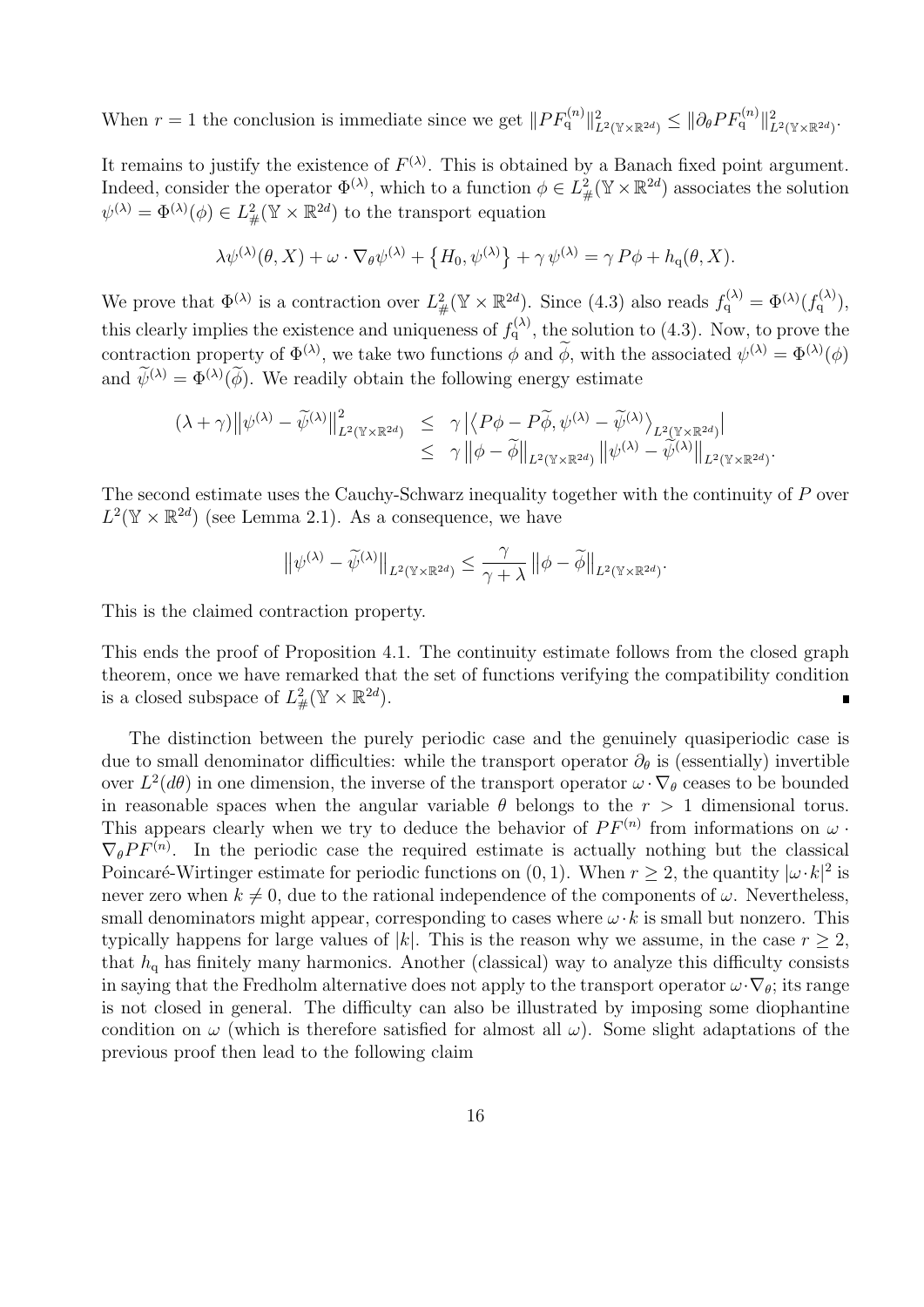**Proposition 4.2** Let  $\omega$  satisfy the following diophantine condition: for any  $k \in \mathbb{Z}^r$ ,

$$
|\omega \cdot k| \ge \frac{C_\gamma}{|k|^\gamma},
$$

holds for some  $\gamma > 0$  and  $C_{\gamma} > 0$ . Let  $h_q \in L^2_{\#}(\mathbb{Y} \times \mathbb{R}^{2d})$  satisfy

$$
||Ph_{q}||_{H^{\gamma}_{\#}(\mathbb{Y};L^{2}(\mathbb{R}^{2d}))} \sum_{k \in \mathbb{Z}^{r}} |k|^{2\gamma} ||\widehat{Ph}_{q}(k,\cdot)||_{L^{2}(\mathbb{R}^{2d})}^{2} < \infty.
$$

Then, the problem  $\mathcal{T} f_q = h_q$  has a solution  $f_q \in H_{\#}$  iff  $h_q$  satisfies the compatibility condition (4.2). The solution is unique when imposing the additional constraint  $\int_{\mathbb{Y}} Pf_q(\theta, X) d\theta = 0$ . This uniquely defined solution depends continuously on  $h_q$  in the sense that

$$
||(I - P)f_q||_{L^2(\mathbb{Y} \times \mathbb{R}^{2d})} \le C ||h_q||_{L^2(\mathbb{Y} \times \mathbb{R}^{2d})}, \qquad ||Pf_q||_{L^2(\mathbb{Y} \times \mathbb{R}^{2d})} \le C ||h_q||_{H^{\gamma}(\mathbb{Y}; L^2(\mathbb{R}^{2d}))}.
$$

Other solutions differ from  $f_q$  by a function  $\varphi(H_0(X))$ .

In the course of the formal derivation, we have seen that we actually have to consider data belonging to some weighted space:

$$
h_{\mathbf{q}} : \mathbb{Y} \times \mathbb{R}^{2d} \to \mathbb{R}, \quad, \mathbb{Y}-\text{periodic}, \quad \int_{\mathbb{Y} \times \mathbb{R}^{2d}} |h_{\mathbf{q}}(\theta, X)|^2 \, w(X)^{\alpha} \, dX \, d\theta < \infty
$$

for some real  $\alpha$ . The profile equation in such a weighted space is easily reduced to the simpler  $L^2$  framework. Indeed, define  $h_q(\theta, X) = h_q(\theta, X)w(X)^{\alpha/2}$ . Then,  $h_q$  belongs to  $L^2_{\#}(\mathbb{Y} \times \mathbb{R}^{2d})$ . Hence, we solve  $\mathcal{T}\widetilde{f}_q = \widetilde{h}_q$  with  $\widetilde{f}_q \in H_{\#}, \int_{\mathbb{Y}} P\widetilde{f}_q d\theta = 0$  and we set  $f_q(\theta, X) =$  $f_{\mathbf{q}}(\theta, X)w(X)^{-\alpha/2}$ .  $f_{\mathbf{q}}$  satisfies

$$
\int_{\mathbb{Y}\times\mathbb{R}^{2d}}|f_q(\theta,X)|^2\ w(X)^\alpha\,dX\,d\theta<\infty,\qquad \mathcal{T}f_q=h_q,\qquad \int_{\mathbb{Y}}Pf_q\,d\theta=0
$$

since multiplication by a (smooth enough) function of  $H_0(X)$  commutes with the operator T. Clearly, similar conclusions hold for the adjoint operator  $\mathcal{T}^*$ , which shows that the results can easily be extended to the weighted space framework.

Let us now turn to the very particular case we are interested in.

#### 4.2 Solution of the profile equation (3.2)

The computation of the effective coefficients relies on the resolution of the profile equation with data  $\nabla_x V_q(\theta, x) \cdot \nabla_p H_0(x, p)$ . The compatibility condition (4.2) is satisfied in a strong way since we actually have

$$
P(\nabla_x V_q \cdot \nabla_p H_0) = P\{V_q, H_0\} = 0.
$$

This allows us to derive a more explicit expression for the solution  $\chi_q$  (resp.  $\chi_q^*$ ) of the profile equation  $\mathcal{T}\chi_q = \nabla_x V_q \cdot \nabla_p H_0$  (resp.  $\mathcal{T}^* \chi_q^* = \nabla_x V_q \cdot \nabla_p H_0$ ).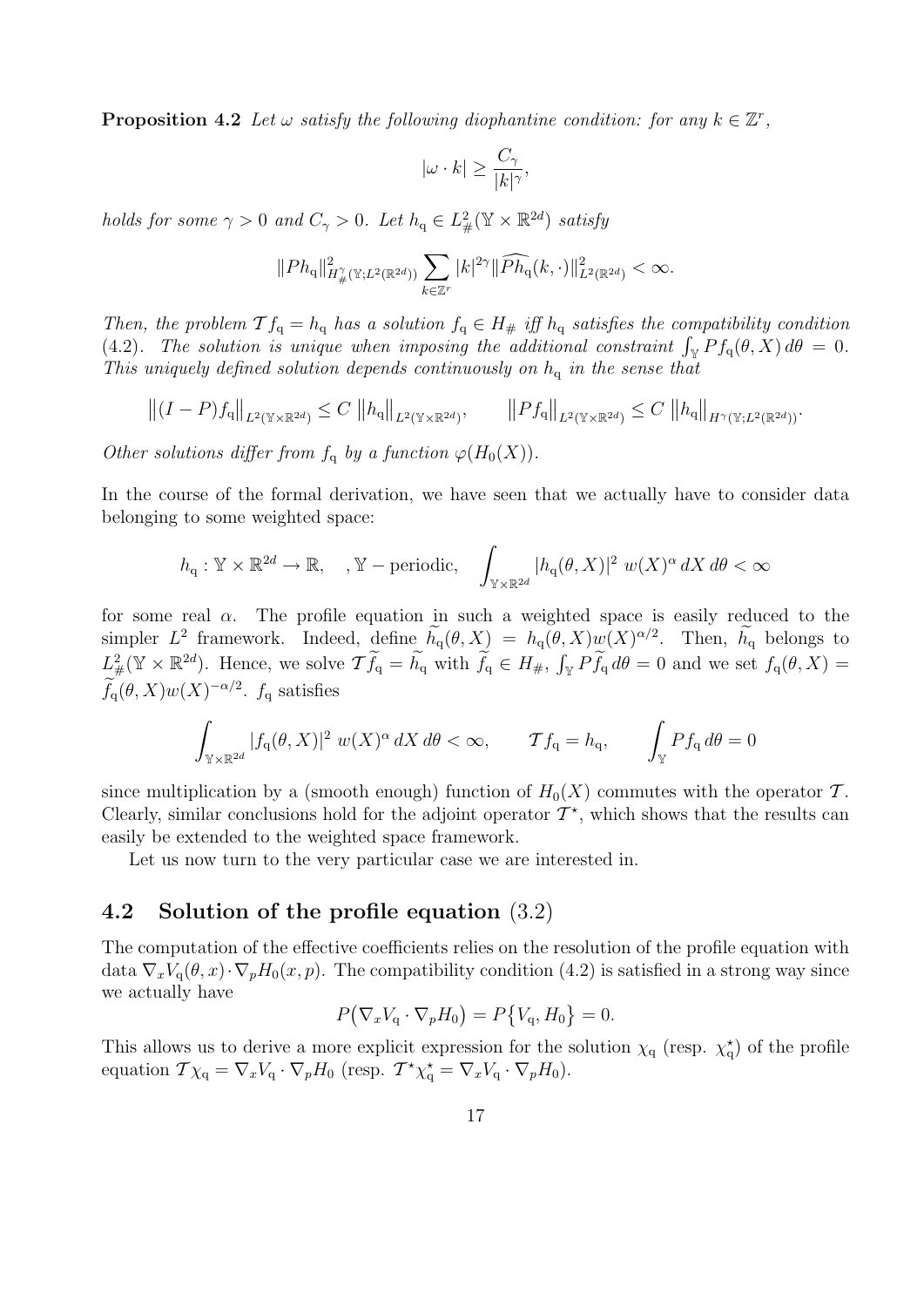Indeed, let us consider the profile equation  $\mathcal{T} f_q = h_q$  under the condition  $Ph_q = 0$ . (Similar computations can be performed for the adjoint equation.) Then, applying the operator  $P$  to the equation yields  $\omega \cdot \nabla_{\theta} Pf_q = Ph_q = 0$  which implies that  $Pf_q$  does not depend on  $\theta$ . Requiring  $\int_{\mathbb{Y}} Pf_q d\theta = 0$  gives  $Pf_q = 0$ . Therefore, we are led to solve

$$
\begin{cases} \omega \cdot \nabla_{\theta} f_{\mathbf{q}} + \{H_0, f_{\mathbf{q}}\} + \gamma f_{\mathbf{q}} = h_{\mathbf{q}},\\ P f_{\mathbf{q}} = 0. \end{cases}
$$

Let us introduce the characteristics  $\Theta \in \mathbb{R}^r$ ,  $\overline{X} \in \mathbb{R}^{2d}$ , the solutions of the ODEs system

$$
\begin{cases}\n\frac{d}{ds}\Theta(s) = \omega, & \frac{d}{ds}\overline{X}(s) = (\nabla_p H_0(\overline{X}(s)), -\nabla_x H_0(\overline{X}(s))), \n\Theta(0) = \theta, & \overline{X}(0) = (x, p).\n\end{cases}
$$

Note in particular that  $\Theta(s) = \theta + s\omega$ . Hence, we get

$$
\frac{d}{ds}\Big(e^{\gamma s} f_q(\Theta(s), \overline{X}(s))\Big) = e^{\gamma s} h_q(\Theta(s), \overline{X}(s)).
$$

Integration with respect to s yields the following statement:

**Lemma 4.3** Let  $h_q \in L^2(\mathbb{Y} \times \mathbb{R}^{2d})$  be such that  $Ph_q = 0$ . Then the solution  $f_q \in H_{\#}$  of  $Th_q = h_q$  with  $P f_q = 0$  is given by

$$
f_{\mathbf{q}}(\theta, x, p) = \int_{-\infty}^{0} e^{\gamma s} h_{\mathbf{q}}(\Theta(s), \overline{X}(s)) ds.
$$
 (4.6)

Accordingly, if  $h_q$  lies in  $C^0(\mathbb{Y}; L^2(\mathbb{R}^{2d}))$ , then,  $f_q$  lies in the same space. If, furthermore  $\nabla_X h_q$ lies in  $C^0(\mathbb{Y}; L^2_{loc}(\mathbb{R}^{2d}))$ , then,  $f_q$  also satisfies this property.

There only remains to discuss the regularity statement, which follows from a direct application of Lebesgue's dominated convergence theorem. Similarly, we can differentiate (4.6) with respect to X and conclude thanks to Hypothesis 1.3. Let us now state the precise result which will be used in the sequel:

Corollary 4.4 Assume Hypothesis 1.1, 1.2, 1.3, 3.1. Then, there exists a unique function  $\chi_q^{\star} : \mathbb{Y} \times \mathbb{R}^{2d} \to \mathbb{R}$  such that

$$
\int_{\mathbb{Y}\times\mathbb{R}^{2d}}|\chi_{\mathbf{q}}^{\star}(\theta,X)|^2\;\frac{dX\,d\theta}{w(X)^{\beta}}<\infty,\qquad \mathcal{T}^{\star}\chi_{\mathbf{q}}^{\star}=\nabla_xV_{\mathbf{q}}\cdot\nabla_pH_0,\qquad \int_{\mathbb{Y}}P\chi_{\mathbf{q}}^{\star}\,d\theta=0.
$$

It is defined by the formula

$$
\chi_{\mathbf{q}}^{\star}(\theta, x, p) = \int_0^{\infty} e^{-\gamma s} \nabla_x V_{\mathbf{q}} \cdot \nabla_p H_0(\theta + s\omega, \overline{X}(s; x, p)) ds.
$$

Furthermore, for any  $0 < R < \infty$ ,  $\chi_q^*$  and  $\nabla_X \chi_q^*$  belong to  $C^0(\mathbb{Y}; L^2(B(0,R)))$ , where  $B(0,R)$  $\{X \in \mathbb{R}^{2d}, |X| \leq R\}$ , and  $P\chi_q^* = 0$ .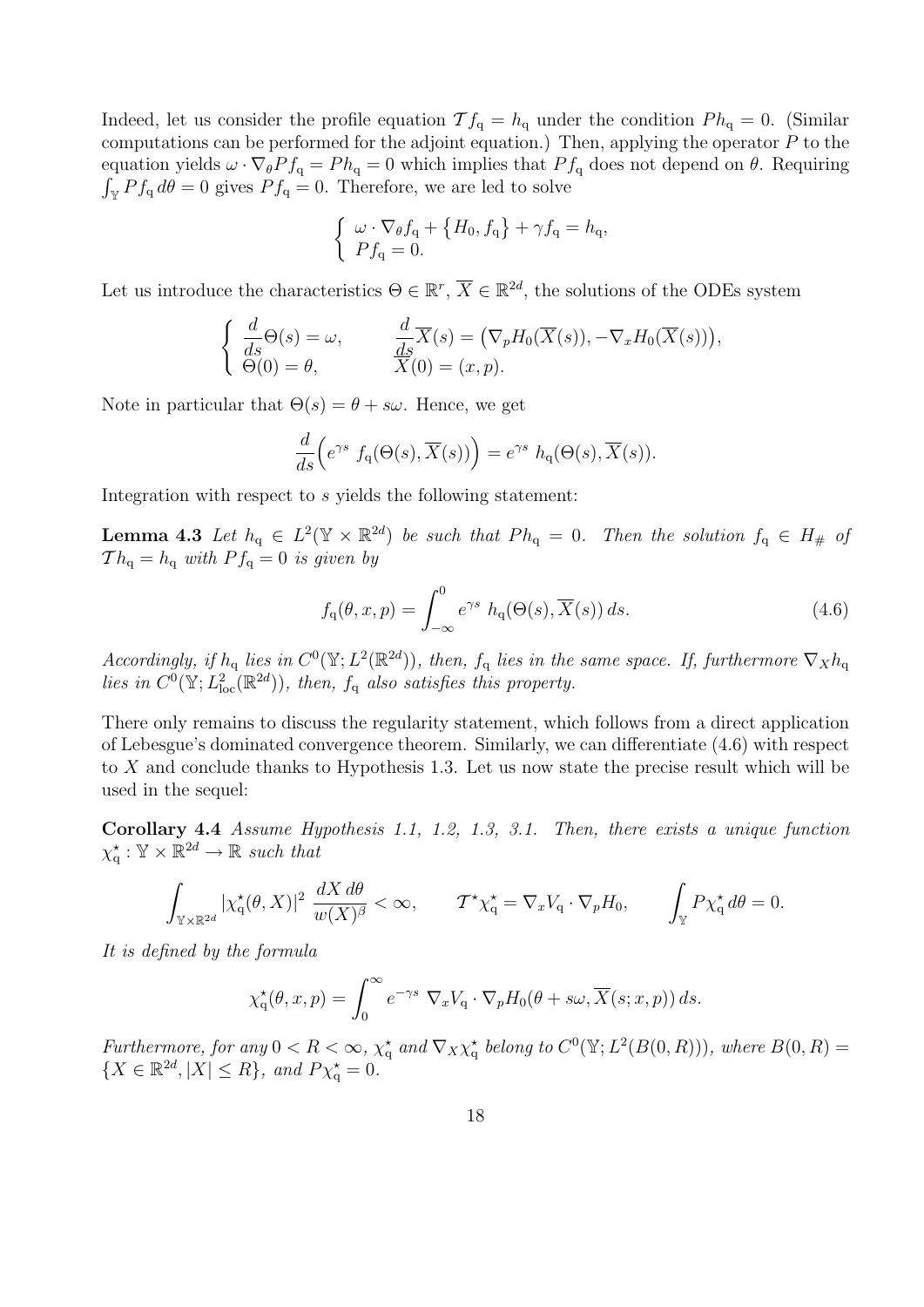**Remark 4.1** The role of Hypothesis 1.3 is to guarantee that  $\chi_q^*$  possesses enough regularity to justify some algebraic manipulations below. If, instead of Hypothesis 1.3, we assume the weaker hypothesis  $H_0 \in W^{2,\infty}(\mathbb{R}^{2d})$ , we readily obtain the following estimate:  $|\nabla_{x,p}\overline{X}(s)| \leq$  $e^{Cs}$   $(1+|(x,p)|)$  for some  $C>0$ . Then, all our results will remain true provided that we consider large enough values of the parameter  $\gamma$  (which should be  $> C$ ). However, this looks too strong a restriction from a physical viewpoint because usually, relaxation rates are rather weak.

### 5 Proof of Theorem 3.2

#### 5.1 A priori estimates

We obtain the basic uniform estimate by multiplying  $(1.2)$  by  $f^{\epsilon}$  and performing some integration by parts. Since the transport terms are antisymmetric, we get

$$
\frac{1}{2} \frac{d}{dt} \int_{\mathbb{R}^{2d}} |f^{\varepsilon}|^{2} dX = \frac{\gamma}{\varepsilon^{2}} \int_{\mathbb{R}^{2d}} Q(f^{\varepsilon}) f^{\varepsilon} dX = -\frac{\gamma}{\varepsilon^{2}} \int_{\mathbb{R}^{2d}} |Pf^{\varepsilon} - f^{\varepsilon}|^{2} dX \le 0,
$$

thanks to Corollary 2.2. Hence, we deduce the following claim.

**Proposition 5.1** Suppose that the initial data  $f_0^{\varepsilon}$  is bounded in  $L^2(\mathbb{R}^{2d})$ . Then, (i)  $(f^{\varepsilon})_{\varepsilon>0}$  is bounded in  $L^{\infty}(\mathbb{R}^+; L^2(\mathbb{R}^{2d}))$ , (ii)  $(g^{\varepsilon} = \frac{1}{\varepsilon})$  $\frac{1}{\varepsilon}(f^{\varepsilon}-Pf^{\varepsilon})\big)_{\varepsilon>0}$  is bounded in  $L^2(\mathbb{R}^+\times\mathbb{R}^{2d})$ .

**Remark 5.1** For any convex function  $\Psi : \mathbb{R}^+ \to \mathbb{R}^+$ , we have

$$
\frac{1}{2} \frac{d}{dt} \int_{\mathbb{R}^{2d}} \Psi(f^{\varepsilon}) dX = \gamma \int_{\mathbb{R}^{2d}} Q(f^{\varepsilon}) \Psi'(f^{\varepsilon}) dX \n= -\frac{\gamma}{\varepsilon^{2}} \int_{\mathbb{R}^{2d}} \left( Pf^{\varepsilon} - f^{\varepsilon} \right) \left( \Psi'(Pf^{\varepsilon}) - \Psi'(f^{\varepsilon}) \right) dX \le 0
$$

.

In particular, this provides uniform estimates of  $f^{\varepsilon}$  in any  $L^p(\mathbb{R}^{2d})$  space,  $1 \leq p \leq \infty$ . However, these estimates will not be needed in the sequel.

#### 5.2 Convergence proof

A possible proof would consist in solving the successive profile equations (3.1)-(3.3), constructing an approximate solution  $f_{app}^{\varepsilon} = f^{(0)} + \varepsilon f^{(1)} + \varepsilon^2 f^{(2)}$ , evaluating the difference  $f^{\varepsilon} - f_{app}^{\varepsilon}$  and showing that it is  $\mathcal{O}(\varepsilon)$ . Such an approach is usually very demanding in terms of regularity of the solution and would lead to tedious technicalities. Moreover, the resolution of the profile equation (3.3) can impose more restrictions on the potential  $V_q$  than those detailed in Proposition 4.1. Here, we adopt another viewpoint, trying to pass to the limit in the equation. To this end, we follow the general homogenization strategy developed e.g. in [GP2]. It combines double scale convergence tools, as introduced in [N] and [A], combined with a suitable choice of test functions, the so-called "oscillating test functions method", see [Ev1, Ev2, T0, T]. First of all, let us give the following double scale convergence statement, which is adapted to the quasi-periodic framework.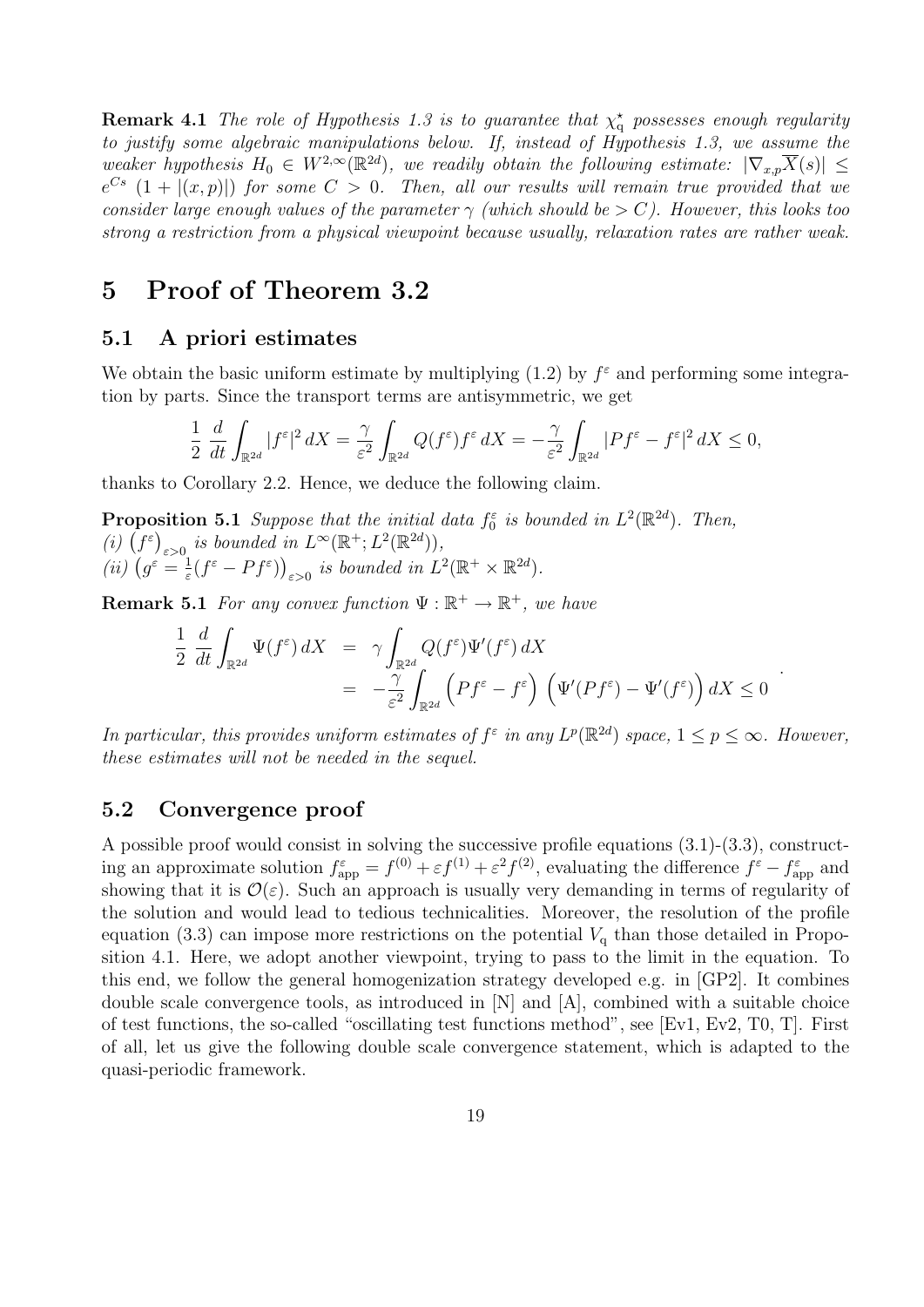**Proposition 5.2** Let  $f_{\varepsilon}$  be a bounded sequence in  $L^2(\mathbb{R})$ . Let  $\omega \in \mathbb{R}^r$  the components of which are rationally independent. Then, there exists a subsequence, still labelled by  $\varepsilon$ , and a function  $F_q \in L^2_{\#}(\mathbb{R} \times \mathbb{Y})$  such that for any test function  $\psi_q \in L^2(\mathbb{R}; C^0_{\#}(\mathbb{Y}))$ , we have

$$
\lim_{\varepsilon \to 0} \int_{\mathbb{R}} f_{\varepsilon}(t) \psi_{\mathbf{q}}(t, \omega t/\varepsilon^2) dt = \iint_{\mathbb{R}} \int_{\mathbb{Y}} F_{\mathbf{q}}(t, \theta) \psi_{\mathbf{q}}(t, \theta) d\theta dt.
$$

The proof follows the arguments of [A], which are combined to the ergodic condition " $\omega$  has rationally independent components", through the use of a variant of the Birkhoff theorem (see [DS]). This is detailed in Appendix D. Further adaptations to sequences of functions with values in a Hilbert space can be readily obtained as in [GP1]. Therefore, coming back to Proposition 5.1, we have the following compactness property, where  $C_{c,\#}^0(\mathbb{R} \times \mathbb{Y}; L^2(\mathbb{R}^{2d}))$ denotes the space of functions  $\psi_q : \mathbb{R} \times \mathbb{R}^r \times \mathbb{R}^{2d} \to \mathbb{R}$  which are continuous with respect to  $(t, \theta) \in \mathbb{R} \times \mathbb{R}^r$ , Y – periodic with respect to the second variable, with values in  $L^2(\mathbb{R}^{2d})$ , and such that  $\psi_{\mathsf{q}}(t, \theta, X) = 0$  when  $t \notin K$ , for some compact set  $K \subset \mathbb{R}$ .

**Lemma 5.3** We can suppose, up to the extraction of a subsequence, that  $f^{\varepsilon}$  converges to  $F_q(t, \theta, X) \in L^2_{\#}((0, T) \times \mathbb{Y} \times \mathbb{R}^{2d})$  in the sense that

$$
\lim_{\varepsilon \to 0} \int_{\mathbb{R}} \int_{\mathbb{R}^{2d}} f^{\varepsilon}(t, X) \ \psi_{\mathbf{q}}(t, \omega t/\varepsilon^{2}, X) dt = \int_{\mathbb{R}} \int_{\mathbb{R}^{2d}} \int_{\mathbb{Y}} F_{\mathbf{q}}(t, \theta, X) \ \psi_{\mathbf{q}}(t, \theta, X) d\theta dX dt,
$$

holds for any trial function  $\psi_q \in C^0_{c, \#}(\mathbb{R} \times \mathbb{Y}; L^2(\mathbb{R}^{2d}))$ . Furthermore,  $f^{\varepsilon}$  converges weakly in  $L^2((0,T)\times \mathbb{R}^{2d})$  to  $f(t,X)=\int_{\mathbb{Y}} F_q(t,\theta,X)\,d\theta.$ 

Let us multiply (1.2) by  $\psi_q(t, \omega t/\varepsilon^2, X)$ , where  $\psi_q$  is a  $C^{\infty}$  function of its arguments and is Y−periodic with respect to the second variable. Integrations by parts yield

$$
\varepsilon \frac{d}{dt} \int_{\mathbb{R}^{2d}} f^{\varepsilon}(t, X) \psi_{\mathbf{q}}(t, \omega t/\varepsilon^{2}, X) dX - \varepsilon \int_{\mathbb{R}^{2d}} f^{\varepsilon}(t, X) \partial_{t} \psi_{\mathbf{q}}(t, \omega t/\varepsilon^{2}, X) dX \n- \frac{1}{\varepsilon} \int_{\mathbb{R}^{2d}} f^{\varepsilon}(t, X) \omega \cdot \nabla_{\theta} \psi_{\mathbf{q}}(t, \omega t/\varepsilon^{2}, X) dX - \frac{1}{\varepsilon} \int_{\mathbb{R}^{2d}} f^{\varepsilon}(t, X) \{H_{0}, \psi_{\mathbf{q}}\}(t, \omega t/\varepsilon^{2}, X) dX \n+ \int_{\mathbb{R}^{2d}} f^{\varepsilon}(t, X) \nabla_{x} V_{\mathbf{q}}(\omega t/\varepsilon^{2}, x) \cdot \nabla_{p} \psi_{\mathbf{q}}(t, \omega t/\varepsilon^{2}, X) dX \n- \frac{1}{\varepsilon} \int_{\mathbb{R}^{2d}} f^{\varepsilon}(t, X) \gamma Q(\psi_{\mathbf{q}})(t, \omega t/\varepsilon^{2}, X) dX = 0
$$
\n(5.1)

since  $Q^* = Q$ .

Hence, we first conclude that

$$
\lim_{\varepsilon \to 0} \int_0^\infty \int_{\mathbb{R}^{2d}} f^{\varepsilon}(t, X) \left[ \omega \cdot \nabla_{\theta} \psi_q + \{H_0, \psi_q\} + \gamma Q(\psi_q) \right] (t, \omega t/\varepsilon^2, X) dX dt = 0
$$
  
= 
$$
\int_0^\infty \int_{\mathbb{R}^{2d}} \int_{\mathbb{Y}} F_q(t, \theta, X) \left[ \omega \cdot \nabla_{\theta} \psi_q + \{H_0, \psi_q\} + \gamma Q(\psi_q) \right] (t, \theta, X) d\theta dX dt.
$$

<sup>&</sup>lt;sup>2</sup>Referring to [A], section 5,  $L^2(\mathbb{R}; C^0_{\#}(\mathbb{Y}))$  is the class of functions  $\psi_q : \mathbb{R} \times \mathbb{R}^r \to \mathbb{R}$  which are measurable and square integrable with respect to the variable  $t \in \mathbb{R}$ , with values in the Banach space of continuous and Y−periodic functions.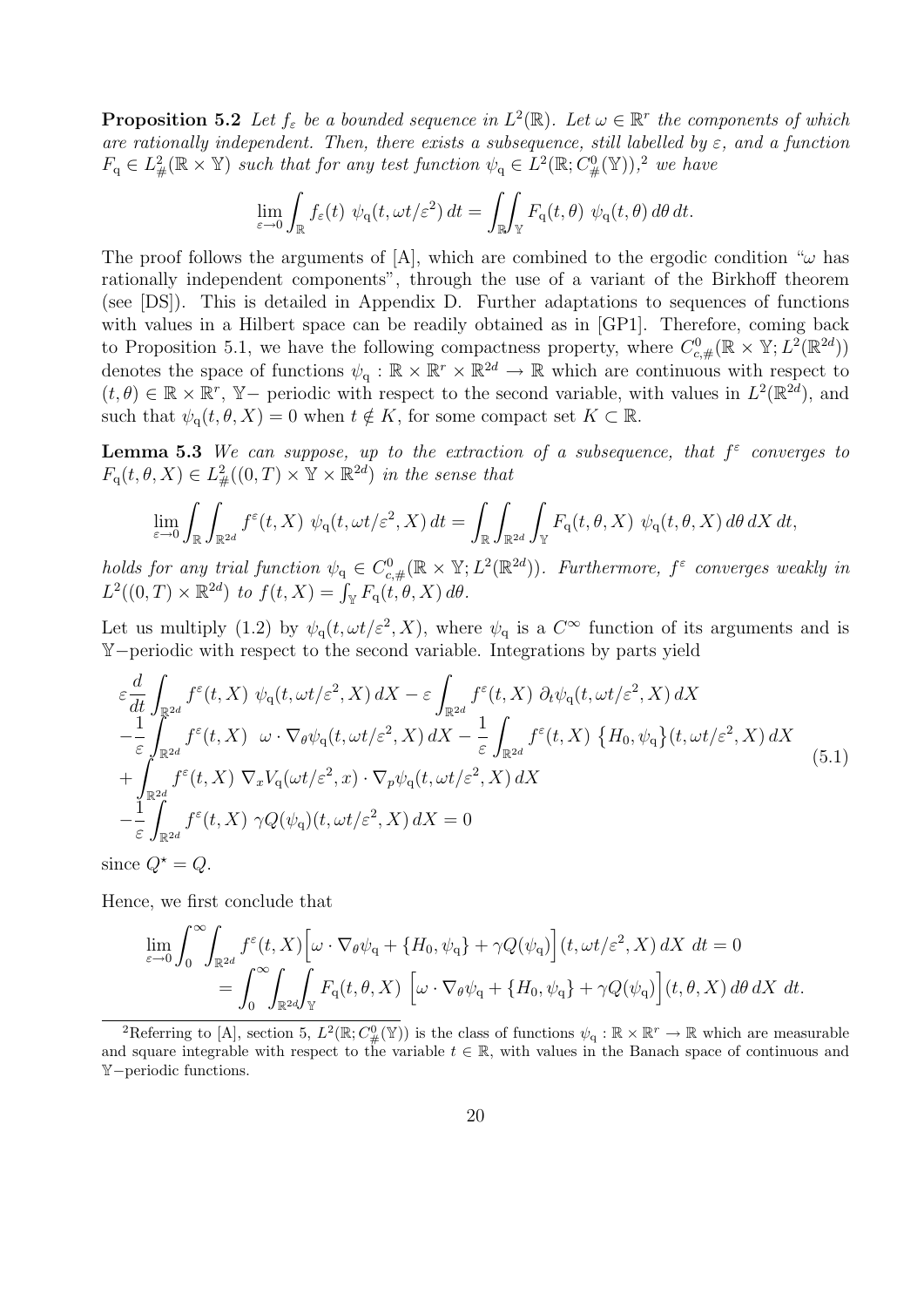It implies that the double scale limit  $F_q$  does not depend on  $\theta$  and is only a function of the energy; we denote  $F_q(t, \theta, X) = F(t, H_0(X)) = f(t, X)$ .

Next, we remark that for any function only depending on the energy, the most singular term in (5.1) vanishes. Accordingly, let us choose  $\psi_q(t, \theta, X) = \varphi(H_0(X)) + \varepsilon \phi_q(t, \theta, X)$ , with  $\varphi \in$  $C_c^\infty(\mathbb{R}),$  as a test function. We get

$$
\lim_{\varepsilon \to 0} \left\{ \int_0^\infty \int_{\mathbb{R}^{2d}} f^{\varepsilon}(t, X) \left[ \omega \cdot \nabla_{\theta} \phi_q + \{H_0, \phi_q\} + \gamma Q(\phi_q) \right] (t, \omega t/\varepsilon^2, X) dX dt \right. \n- \int_0^\infty \int_{\mathbb{R}^{2d}} f^{\varepsilon}(t, X) \nabla_x V_q(\omega t/\varepsilon^2, X) \cdot \nabla_p (\varphi(H_0(X))) dX dt \right\} = 0 \n= \int_0^\infty \int_{\mathbb{R}^{2d}} \int_{\mathbb{Y}} F_q(t, \theta, X) \left[ \omega \cdot \nabla_{\theta} \phi_q + \{H_0, \phi_q\} + \gamma Q(\phi_q) \right] (t, \theta, X) d\theta dX dt \n- \int_0^\infty \int_{\mathbb{R}^{2d}} \int_{\mathbb{Y}} F_q(t, \theta, X) \nabla_x V_q(\theta, X) \cdot \nabla_p H_0(X) \partial_E \varphi(H_0(X)) d\theta dX dt \n= - \int_0^\infty \int_{\mathbb{R}^{2d}} \int_{\mathbb{Y}} F_q(t, \theta, X) \nabla_x V_q(\theta, X) \cdot \nabla_p H_0(X) \partial_E \varphi(H_0(X)) d\theta dX dt = 0.
$$

Eventually, we choose  $\phi_q$  depending on  $\varphi$  in such a way that the order  $\mathcal{O}(1)$  term in (5.1) also vanishes. This is indeed possible by choosing  $\phi_q$  a solution of the (adjoint) profile equation

$$
\omega \cdot \nabla_{\theta} \phi_{q} + \{H_{0}, \phi_{q}\} + \gamma Q(\phi_{q}) = -\mathcal{T}^{\star} \phi_{q} = \nabla_{x} V_{q}(\theta, X) \cdot \nabla_{p} H_{0}(X) \partial_{E} \varphi(H_{0}(X)).
$$

Precisely, we set

$$
\phi_{\mathbf{q}}(\theta, X) = -\chi_{\mathbf{q}}^{\star}(\theta, X) \partial_E \varphi(H_0(X)).
$$

with  $\chi^*_{q}$  defined in Corollary 4.4. Note that by the regularity properties in Corollary 4.4,  $\phi_q(\theta, X)$  and  $\nabla_p \phi_q(\theta, X) = -\nabla_p \chi_q^* \partial_E \varphi(H_0(X)) - \chi_q^* \nabla_p H_0(X) \partial_{EE}^2 \varphi(H_0(X))$  can indeed be used as "admissible" test functions. It follows that

$$
\frac{d}{dt} \int_{\mathbb{R}^{2d}} f^{\varepsilon}(t, X) \left( \varphi(H_0(X)) + \varepsilon \phi_q(\omega t/\varepsilon^2, X) \right) dX \n+ \int_{\mathbb{R}^{2d}} f^{\varepsilon}(t, X) \nabla_x V_q(\omega t/\varepsilon^2, x) \cdot \nabla_p \phi_q(\omega t/\varepsilon^2, X) dX = 0,
$$
\n(5.2)

holds in  $\mathcal{D}'((0, +\infty))$ .

Equation (5.2) indicates that

$$
\left| \frac{d}{dt} \int_{\mathbb{R}^{2d}} f^{\varepsilon}(t, X) \left( \varphi(H_0(X)) + \varepsilon \phi_{\mathbf{q}}(\omega t/\varepsilon^2, X) \right) dX \right|
$$
  
\n
$$
\leq \| f^{\varepsilon} \|_{L^{\infty}(\mathbb{R}^+; L^2(\mathbb{R}^{2d}))} \| \nabla_x V_{\mathbf{q}} \|_{L^{\infty}(\mathbb{Y} \times \mathbb{R}^{2d})} \| \nabla_p \phi_{\mathbf{q}} \|_{L^{\infty}(\mathbb{Y}; L^2(\mathbb{R}^{2d}))},
$$

is uniformly bounded with respect to  $\varepsilon > 0$ ,  $0 \le t \le T < \infty$ , thanks to Proposition 5.1, Hypothesis 3.1, Corollary 4.4 and the fact that  $\varphi$  has a compact support. Hence, for any  $\varphi$ fixed in  $C_c^{\infty}(\mathbb{R})$ , the family

$$
\Big\{ \int_{\mathbb{R}^{2d}} f^{\varepsilon}(t, X) \big( \varphi(H_0(X)) + \varepsilon \phi_{\mathbf{q}}(\omega t/\varepsilon^2, X) \big) dX, \ \varepsilon > 0 \Big\}
$$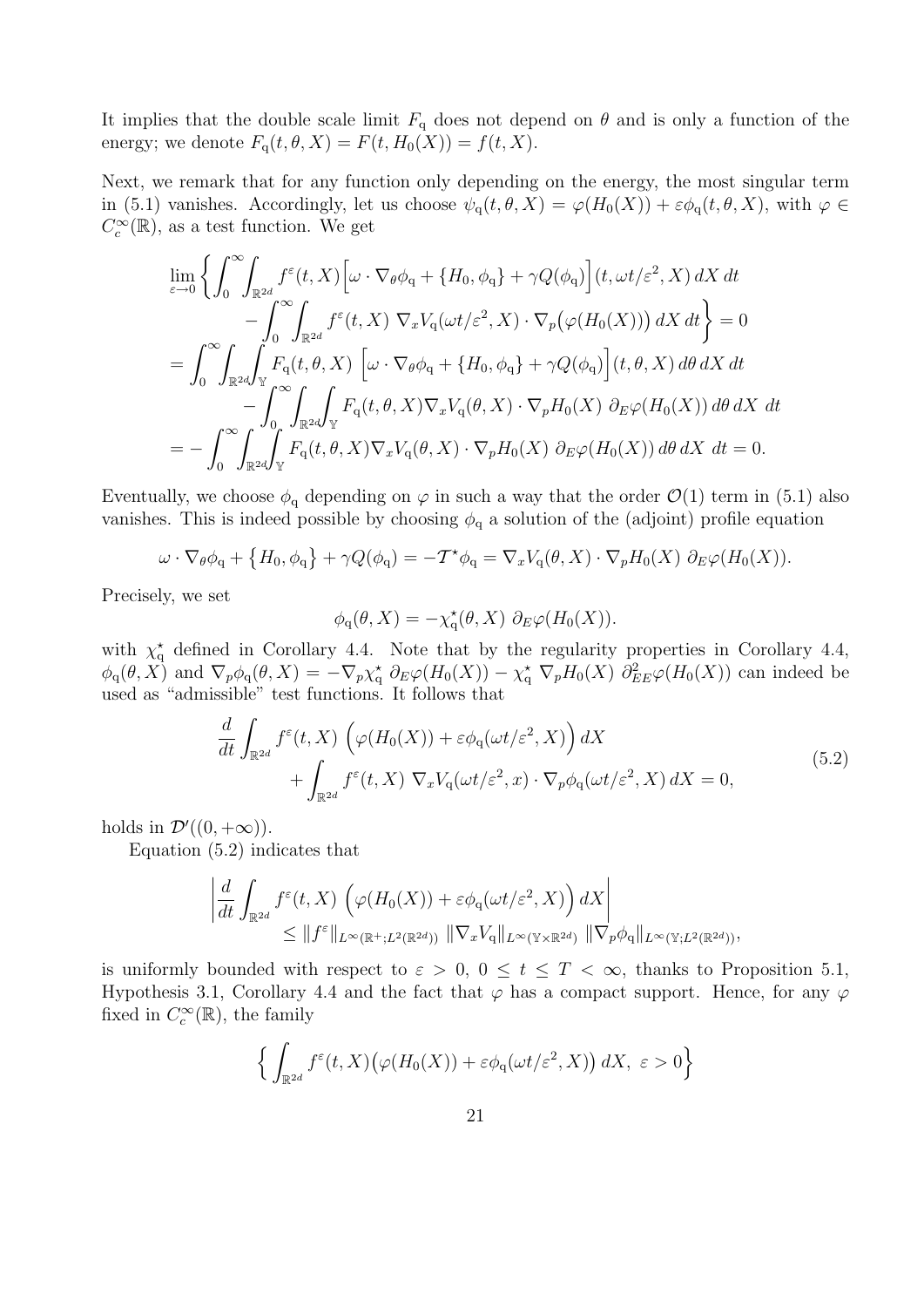is relatively compact in  $C^0([0,T])$ , by virtue of the Arzela-Ascoli theorem. But, we also have

$$
\int_{\mathbb{R}^{2d}} f^{\varepsilon}(t, X) \varphi(H_0(X)) dX = \int_{\mathbb{R}^{2d}} Pf^{\varepsilon}(t, X) \varphi(H_0(X)) dX
$$
\n
$$
= \int_{\mathbb{R}^{2d}} f^{\varepsilon}(t, X) \big(\varphi(H_0(X)) + \varepsilon \phi_q(\omega t/\varepsilon^2, X)\big) dX - \varepsilon \int_{\mathbb{R}^{2d}} f^{\varepsilon}(t, X) \varphi_q(\omega t/\varepsilon^2, X) dX
$$

where the last integral is dominated by

$$
||f^{\varepsilon}||_{L^{\infty}(\mathbb{R}^{+};L^{2}(\mathbb{R}^{2d}))} ||\chi_{\mathbf{q}}^{\star}||_{L^{\infty}(\mathbb{Y};L^{2}(\{X\in\mathbb{R}^{2d},H_{0}(X)\in\text{supp}\varphi\}))} ||\varphi||_{W^{1,\infty}(\mathbb{R})}.
$$

Thus, the family

$$
\Big\{ \int_{\mathbb{R}^{2d}} Pf^{\varepsilon}(t, X) \varphi(H_0(X)) dX, \ \varepsilon > 0 \Big\}
$$

is relatively compact in  $C^0([0,T])$ . Combining a separability and a diagonal extraction argument, we conclude that we can consider a subsequence, still labelled by  $\varepsilon$ , such that

$$
\lim_{\varepsilon \to 0} \int_{\mathbb{R}^{2d}} Pf^{\varepsilon}(t, X) \varphi(H_0(X)) dX = \int_{\mathbb{R}^{2d}} F(t, H_0(X)) \varphi(H_0(X)) dX
$$

uniformly on  $[0, T]$ , for any  $\varphi$  verifying  $\int_{\mathbb{R}^{2d}} |\varphi(H_0(X))|^2 dX < \infty$ .

Furthermore, the limit of the second integral in (5.2) as  $\varepsilon \to 0$  reads

$$
\int_{\mathbb{R}^{2d}} \int_{\mathbb{Y}} F_{q}(t, \theta, X) \nabla_{x} V_{q}(\theta, x) \cdot \nabla_{p} \chi_{q}^{\star}(\theta, X) \partial_{E} \varphi(H_{0}(X)) d\theta dX \n+ \int_{\mathbb{R}^{2d}} \int_{\mathbb{Y}} F_{q}(t, \theta, X) \nabla_{x} V_{q}(\theta, x) \cdot \nabla_{p} H_{0}(X) \chi_{q}^{\star}(\theta, X) \partial_{E}^{2} \varphi(H_{0}(X)) d\theta dX \n= \int_{\mathbb{R}^{2d}} F(t, H_{0}(X)) \left( \int_{\mathbb{Y}} \nabla_{x} V_{q}(\theta, x) \cdot \nabla_{p} \chi_{q}^{\star}(\theta, X) d\theta \right) \partial_{E} \varphi(H_{0}(X)) dX \n+ \int_{\mathbb{R}^{2d}} F(t, H_{0}(X)) \left( \int_{\mathbb{Y}} \nabla_{x} V_{q}(\theta, x) \cdot \nabla_{p} H_{0}(X) \chi_{q}^{\star}(\theta, X) d\theta \right) \partial_{E}^{2} \varphi(H_{0}(X)) dX \n= \int_{\mathbb{R}^{2d}} F(t, H_{0}(X)) \left( a^{\star} \partial_{E} \varphi(H_{0}(X)) + b^{\star} \partial_{E}^{2} \varphi(H_{0}(X)) \right) dX,
$$

since we have seen that  $F_q(t, \theta, X) = F(t, H_0(X))$ . Hence, letting  $\varepsilon$  tend to 0 in (5.2) yields

$$
\frac{d}{dt} \int_{\mathbb{R}^{2d}} F(t, H_0(X)) \varphi(H_0(X)) dX = \int_{\mathbb{R}^{2d}} F(t, H_0(X)) \Big( a^* \partial_E \varphi(H_0(X)) + b^* \partial_{EE}^2 \varphi(H_0(X)) \Big) dX. \tag{5.3}
$$

 $\blacksquare$ 

Let us detail some properties of the effective coefficients.

**Lemma 5.4** The coefficients  $a^*$  and  $b^*$  belong to  $L^2_{loc}(\mathbb{R}, h_0(E)dE)$ , and we have  $b^*(E) \geq 0$  for almost all  $E \in \mathbb{R}$ . If furthermore, for any measurable set  $A \subset \mathbb{R}$ , and  $\theta \in \mathbb{Y}$ , we have

$$
(I - P)(\nabla_x V_q(\theta, x) \cdot \nabla_p H_0(X)) \neq 0 \quad on \{X \in \mathbb{R}^{2d}, H_0(X) \in A\}
$$

then,  $b^*(E) > 0$  almost everywhere.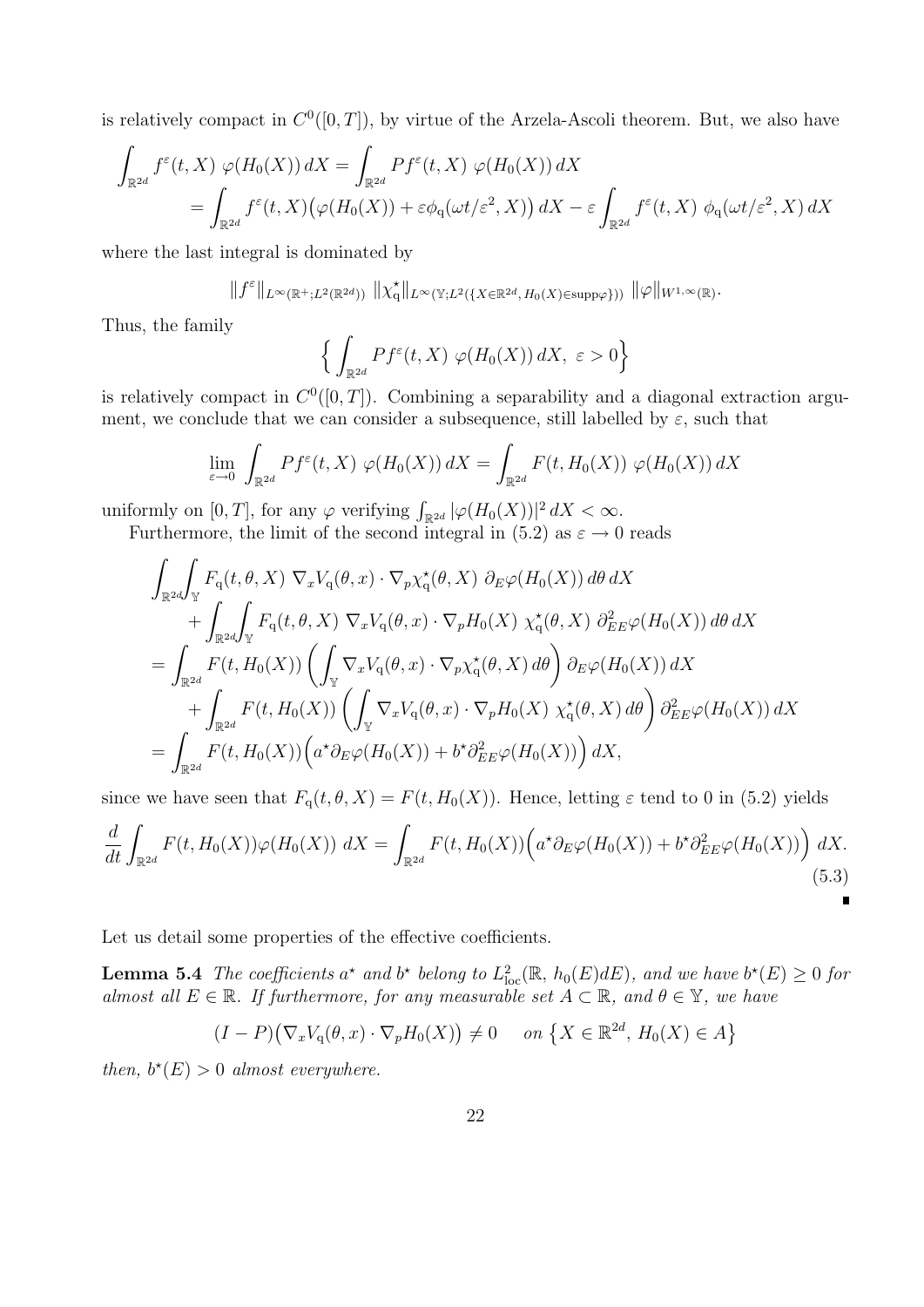**Proof.** Regularity is a consequence of Corollary 4.4. Next, let  $\varphi \in C_c^{\infty}(\mathbb{R})$ . Thanks to Lemma  $2.1-(iii)$ , we get

$$
\int_{\mathbb{R}^{2d}} b^{\star} (H_0(X)) \varphi^2 (H_0(X)) dX
$$
\n
$$
= \int_{\mathbb{R}^{2d}} \int_{\mathbb{Y}} \left( \nabla_x V_q(\theta, x) \cdot \nabla_p H_0(X) \varphi (H_0(X)) \right) \left( \chi_q^{\star}(\theta, X) \varphi (H_0(X)) \right) d\theta dX
$$
\n
$$
= \int_{\mathbb{R}^{2d}} \int_{\mathbb{Y}} T^{\star} \left( \chi_q^{\star}(\theta, X) \varphi (H_0(X)) \right) \chi_q^{\star}(\theta, X) \varphi (H_0(X)) d\theta dX
$$
\n
$$
= \gamma \int_{\mathbb{R}^{2d}} \int_{\mathbb{Y}} \left| P \chi_q^{\star}(\theta, X) \varphi (H_0(X)) - \chi_q^{\star}(\theta, X) \varphi (H_0(X)) \right|^2 d\theta dX \ge 0.
$$

Next, suppose that  $b^*(E) = 0$  for E in some measurable set  $A \subset \mathbb{R}$ . Let us set

$$
\chi_{\mathbf{q},\mathbf{A}}^*(\theta,X) = \chi_{\mathbf{q}}^*(\theta,X) \mathbb{1}_{\{X \in \mathbb{R}^{2d}, H_0(X) \in A\}}(X).
$$

Reasoning as above we obtain

$$
\int_{\{X\in\mathbb{R}^{2d}, H_0(X)\in A\}} b^\star(H_0(X)) dX = 0 = \gamma \int_{\mathbb{R}^{2d}} \int_{\mathbb{Y}} \left| P\chi_{\mathbf{q},\mathbf{A}}^\star - \chi_{\mathbf{q},\mathbf{A}}^\star \right|^2 d\theta dX.
$$

Therefore,  $P\chi_{\rm q,A}^* = \chi_{\rm q,A}^*$ , which implies that

$$
\begin{array}{rcl}\n\mathbb{1}_{\{X \in \mathbb{R}^{2d}, H_0(X) \in A\}}(X) \, \mathcal{T}^\star \chi_q^\star & = & \mathcal{T}^\star \chi_{q,A}^\star \\
& = & \omega \cdot \nabla_{\theta} \chi_{q,A}^\star \\
& = & P\big(\omega \cdot \nabla_{\theta} \chi_{q,A}^\star\big) \\
& = & \mathbb{1}_{\{X \in \mathbb{R}^{2d}, H_0(X) \in A\}}(X) \, \nabla_x V_q(\theta, x) \cdot \nabla_p H_0(X)\n\end{array}
$$

holds. This would contradict the assumption  $(I-P)(1\!\!1_{\{X\in\mathbb{R}^{2d}, H_0(X)\in A\}}(X)\nabla_xV_q(\theta, x)\cdot \nabla_pH_0(X))$  $\neq 0$  and proves that  $b^*(E) > 0$  for  $E \in \mathbb{R}$  a.e..

We end the proof by showing that  $(5.3)$  is a weak formulation of the conservative equation (1.7). The coarea formula yields

$$
\frac{d}{dt} \int_{\mathbb{R}} F(t, E) \varphi(E) h_0(E) dE = \int_{\mathbb{R}} F(t, E) \Big( a^*(E) \partial_E \varphi(E) + b^*(E) \partial_{EE}^2 \varphi(E) \Big) h_0(E) dE,
$$

with  $F \in L^{\infty}(\mathbb{R}^+; L^2(\mathbb{R}, h_0(E)dE))$ , and the right hand side makes sense by Lemma 5.4. Then, Lemma 3.1 allows us to write:

$$
h_0(E)b^*(E) = h_0(E)b(E) \in L^2_{loc}(\mathbb{R}, h_0(E)^{-1} dE),
$$
  

$$
h_0(E)a^*(E) = \partial_E(h_0(E)b(E)) \in L^2_{loc}(\mathbb{R}, h_0(E)^{-1} dE).
$$

Therefore, the right hand side in (5.3) becomes

$$
\int_{\mathbb{R}} F(t, E) \, \partial_E \Big( h_0(E) b(E) \partial_E \varphi(E) \Big) \, dE,
$$

 $\blacksquare$ 

which proves the expected result.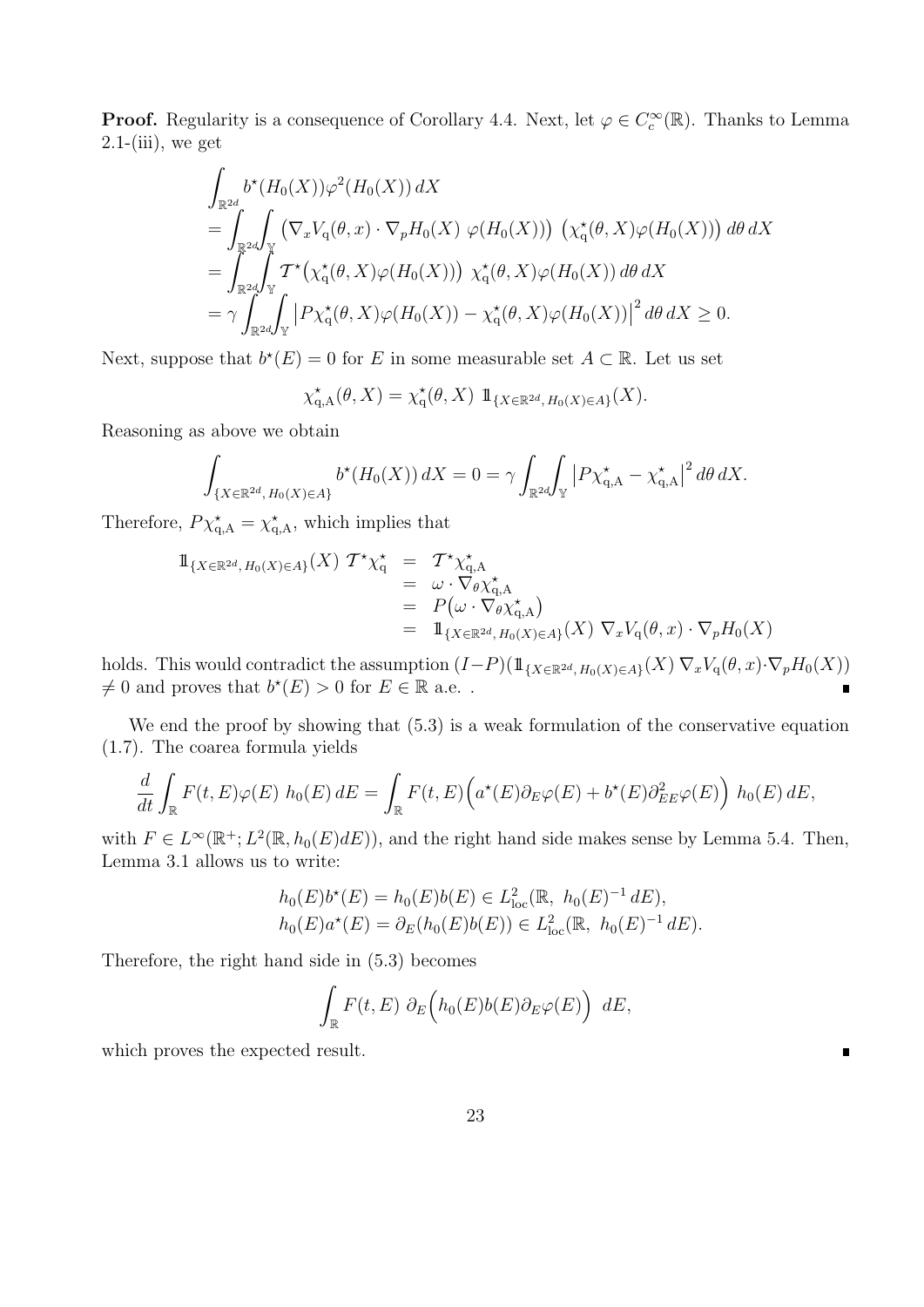### A The coarea formula and its consequences

Let  $H_0: \mathbb{R}^{2d} \longrightarrow \mathbb{R}$  be a  $C^{\infty}$  function. The Sard Theorem (see e.g. [M]) asserts that, for almost every real number<sup>3</sup>  $E \in \mathbb{R}$ , and for any X such that  $H_0(X) = E$ , one has  $\nabla_X H_0(X) \neq 0$ . As a consequence, for almost every  $E \in \mathbb{R}$ , the level set  $S_E := \{ X \in \mathbb{R}^{2d}, H_0(X) = E \}$ is a smooth, codimension one, submanifold of  $\mathbb{R}^{2d}$ . Now, the coarea formula asserts that the following equality holds

$$
\int_{\mathbb{R}^{2d}} f(X)dX = \int_{\mathbb{R}} \left( \int_{S_E} f(X)\,\delta(H_0(X) - E) \right) dE,\tag{A.1}
$$

for any function  $f \in L^1(\mathbb{R}^{2d})$ . We recall that the measure  $\delta(H_0(X) - E)$  is defined by

$$
\int_{S_E} f(X) \,\delta(H_0(X) - E) := \int_{S_E} f(X) \,\frac{d\sigma_E(X)}{|\nabla_X H_0(X)|},\tag{A.2}
$$

using again the fact that the gradient  $\nabla_X H_0(X)$  never vanishes on  $S_E$ ,  $d\sigma_E(X)$  being the euclidian surface measure on the level set  $S_E$ . We recall that a crucial hypothesis in our work is

$$
h_0(E) := \int_{S_E} \delta(H_0(X) - E) < \infty \tag{A.3}
$$

for almost every  $E \in \mathbb{R}$ . Having defined the normalized average

$$
\Pi f(E) = \frac{1}{h_0(E)} \int_{S_E} f(X) \delta(H_0(X) - E), \tag{A.4}
$$

for  $f \in L^1(\mathbb{R}^{2d})$ , the coarea formula then takes the form

$$
\int_{\mathbb{R}^{2d}} f(X) dX = \int_{\mathbb{R}} \Pi f(E) h_0(E) dE.
$$
\n(A.5)

In particular,  $\Pi$  is an isometry from  $L^1(\mathbb{R}^2)$  to  $L^1(\mathbb{R}; h_0(E) dE)$ . Since the analysis developed in the present paper needs an  $L^2$  framework, we next turn to the  $L^2$  properties of the operator Π.

**Lemma A.1** Let  $f(X): \mathbb{R}^{2d} \longrightarrow \mathbb{R}$  be in  $L^2(\mathbb{R}^{2d})$ . Then, we have

 $\|\Pi f\|_{L^2(\mathbb{R};h_0(E)dE)} \leq \|f\|_{L^2(\mathbb{R}^{2d})}.$ 

Furthermore, let  $g : \mathbb{R} \longrightarrow \mathbb{R}$  satisfy  $g \in L^2(\mathbb{R}; h_0(E)dE)$ . The adjoint  $\Pi^*$  of the operator  $\Pi$ with respect to the scalar product in  $L^2(\mathbb{R}; h_0(E)dE)$  is

$$
\Pi^*g(X) = g(H_0(X)).
$$

It satisfies

$$
\|\Pi^*g\|_{L^2(\mathbb{R}^{2d})} = \|g\|_{L^2(h_0(E)dE)}.
$$

<sup>&</sup>lt;sup>3</sup>Note that here, we make the same abuse of notation as in the main part of the present paper: instead of writing the correct condition  $E \in H_0(\mathbb{R}^{2d})$ , we simply write  $E \in \mathbb{R}$ .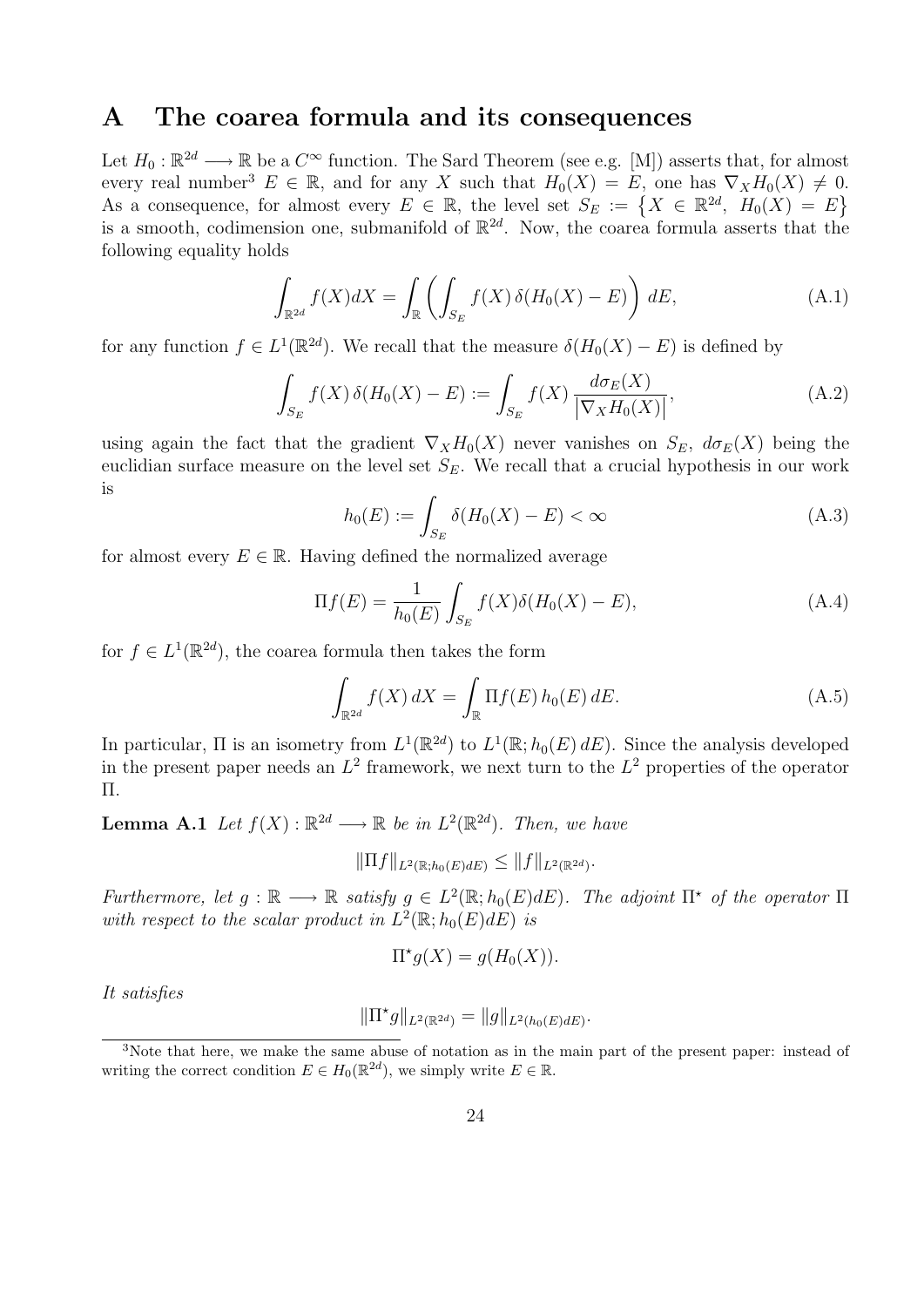Proof. First we use the Cauchy-Schwarz inequality together with the coarea formula and we get

$$
\int_{\mathbb{R}} |\Pi f(E)|^2 h_0(E) dE = \int_{\mathbb{R}} h_0(E) \Big( \int_{S_E} f(X) \frac{\delta (H_0(X) - E)}{h_0(E)} \Big)^2 dE
$$
\n
$$
\leq \int_{\mathbb{R}} \frac{h_0(E)}{h_0(E)^2} \left( \int_{S_E} |f(X)|^2 \delta (H_0(X) - E) \right) \left( \int_{S_E} \delta (H_0(X) - E) \right) dE
$$
\n
$$
\leq \int_{\mathbb{R}} \int_{S_E} |f(X)|^2 \delta (H_0(X) - E) dE \int_{\mathbb{R}^{2d}} |f(X)|^2 dX.
$$

Next, we observe that

$$
\langle \Pi f, g \rangle_{L^2(h_0(E)dE)} = \int_{\mathbb{R}} g(E) \left( \int_{S_E} f(X) \, \delta(H_0(X) - E) \right) dE
$$
  
= 
$$
\int_{\mathbb{R}} \int_{S_E} f(X) \, g(H_0(X)) \, \delta(H_0(X) - E) \, dE \int_{\mathbb{R}^{2d}} f(X) \, g(H_0(X)) \, dX.
$$

Eventually, the coarea formula yields

$$
\|\Pi^{\star}g\|_{L^{2}(\mathbb{R}^{2d})}^{2} = \int_{\mathbb{R}^{2d}} |g(H_{0}(X))|^{2} dX = \int_{\mathbb{R}} \int_{S_{E}} |g(H_{0}(X))|^{2} \delta(H_{0}(X) - E) dE = \int_{\mathbb{R}} |g(E)|^{2} h_{0}(E) dE.
$$

### B Dimensionless Equations

Let us detail the passage from  $(1.1)$  to its dimensionless version  $(1.2)$ . The coefficients of the operator Q being dimensionless,  $Q(f)$  has the same dimension as f itself, while  $\tau > 0$  is a relaxation time. Let us introduce time and length scales, denoted by T and L respectively, and let P stand for a momentum unit. Then, we set

$$
\begin{cases}\nt_{\star} = t/T, & x_{\star} = x/L, \\
f_{\star}(t_{\star}, x_{\star}, p_{\star}) = L^{d}P^{d} f(t_{\star}T, x_{\star}L, p_{\star}P), & H_{0,\star}(x_{\star}, p_{\star}) = \frac{1}{H} H_{0}(x_{\star}L, p_{\star}P),\n\end{cases}
$$

where the energy scale  $H > 0$  characterizes the amplitude of the hamiltonian  $H_0$ . It remains to discuss the perturbation  $\mathcal V$ . To this end, we introduce additional parameters:

 $-\varepsilon > 0$ , which is a dimensionless quantity measuring the strength of the perturbation compared with the free hamiltonian,

 $-\theta > 0$ , which is a characteristic time scale of the evolution of V. Hence, we have

$$
\mathcal{V}(t,x) = \varepsilon \amalg V_{\star} \left( \frac{t}{\theta}, \frac{x}{L} \right).
$$

Finally, (1.1) can be recast in the following dimensionless form

$$
\partial_{t_{\star}} f_{\star} + \frac{\text{TH}}{\text{LP}} \{ H_{0,\star}, f_{\star} \} + \varepsilon \frac{\text{TH}}{\text{LP}} \{ V_{\star}(t_{\star} \text{T}/\theta), f_{\star} \} = \frac{\text{T}}{\tau} Q_{\star}(f_{\star}).
$$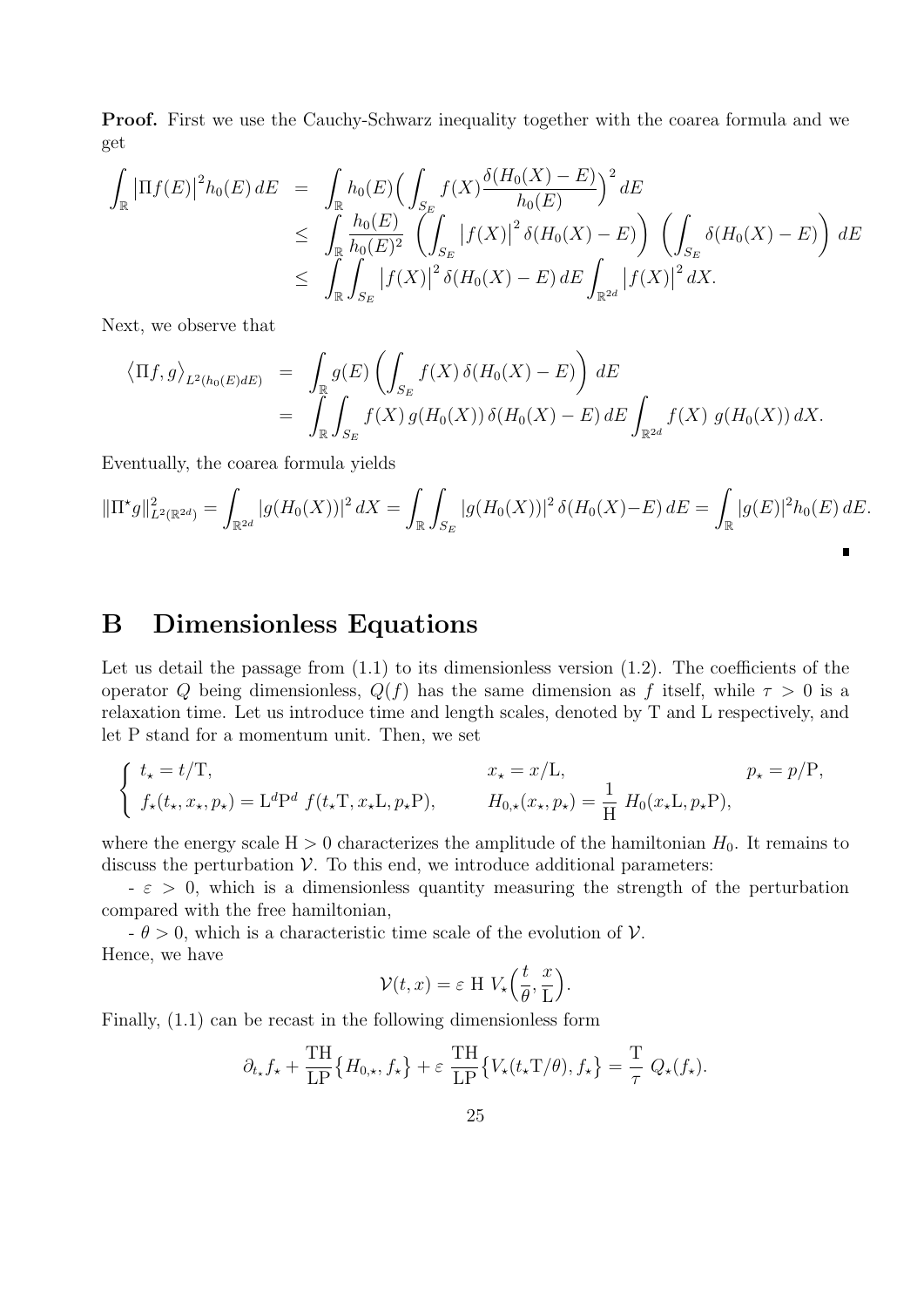Then, our analysis is based on the following scaling assumptions. First, we suppose that

$$
\frac{\text{TH}}{\text{LP}} = \frac{1}{\varepsilon^2} \gg 1.
$$

Roughly speaking it means that the time unit we adopt is large compared with the characteristic time scale of the free hamiltonian  $H_0$  (e.g. for the harmonic oscillator the period of the characteristic curves). Next, we are interested in the behavior of the system as  $\varepsilon \ll 1$  when the time scales involved in the problem satisfy the following ordering:

$$
\frac{T}{\theta} = \frac{1}{\varepsilon^2}, \qquad \frac{T}{\tau} = \frac{\gamma}{\varepsilon^2}, \qquad \gamma = \mathcal{O}(1).
$$

Here,  $\gamma > 0$  is a fixed dimensionless quantity. This sets up the asymptotic regime we are dealing with.

### C Effective coefficients: Proof of Lemma 3.1

Let  $\psi \in C_c^{\infty}(\mathbb{R})$ . The coarea formula (A.5) yields

$$
\int_{\mathbb{R}} h_0 b^* \psi dE = \int_{\mathbb{R}^{2d}} \int_{\mathbb{Y}} \left\{ V_q, H_0 \right\} \chi_q^*(\theta, X) \psi(H_0(X)) d\theta dX
$$
  
\n
$$
= \int_{\mathbb{R}^{2d}} \int_{\mathbb{Y}} T \chi_q \chi_q^*(\theta, X) \psi(H_0(X)) d\theta dX
$$
  
\n
$$
= \int_{\mathbb{R}^{2d}} \int_{\mathbb{Y}} \chi_q T^* \left( \chi_q^*(\theta, X) \psi(H_0(X)) \right) d\theta dX
$$
  
\n
$$
= \int_{\mathbb{R}^{2d}} \int_{\mathbb{Y}} \chi_q T^* \chi_q^*(\theta, X) \psi(H_0(X)) d\theta dX
$$
  
\n
$$
= \int_{\mathbb{R}^{2d}} \int_{\mathbb{Y}} \chi_q \left\{ V_q, H_0 \right\} \psi(H_0(X)) d\theta dX = \int_{\mathbb{R}} h_0 b \psi dE.
$$

Similarly, combining the coarea formula and integration by parts, we get

$$
\int_{\mathbb{R}} h_0 a^* \psi dE = \int_{\mathbb{R}^{2d}} \left\{ V_q, \chi_q^* \right\} (\theta, X) \psi(H_0(X)) d\theta dX
$$
  
\n
$$
= - \int_{\mathbb{R}^{2d}} \int_{\mathbb{Y}} \chi_q^* \left\{ V_q, \psi(H_0(X)) \right\} d\theta dX
$$
  
\n
$$
= - \int_{\mathbb{R}^{2d}} \int_{\mathbb{Y}} \chi_q^* \left\{ V_q, H_0(X) \right\} (\partial_E \psi)(H_0(X)) d\theta dX
$$
  
\n
$$
= - \int_{\mathbb{R}} h_0 b^* \partial_E \psi dE,
$$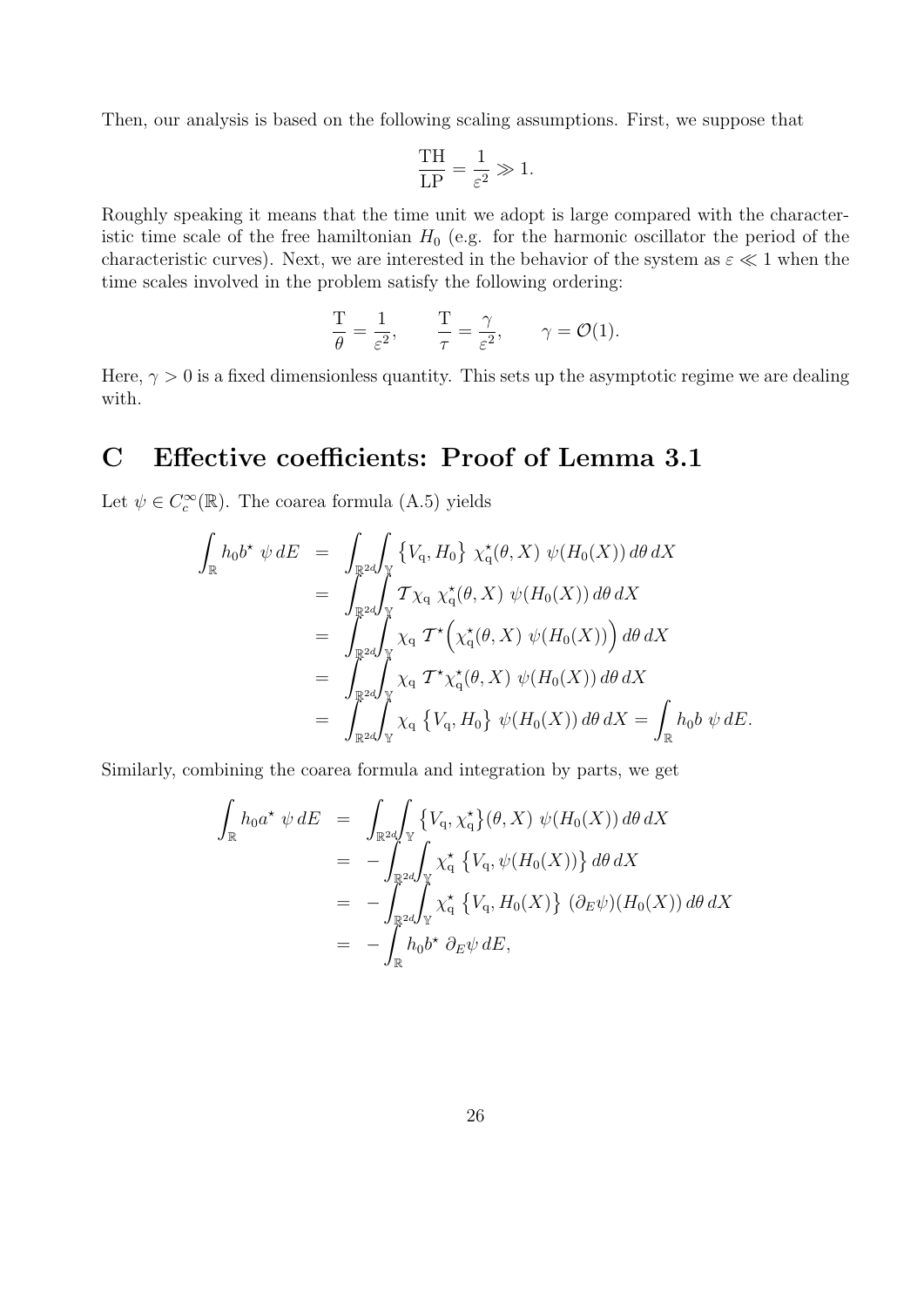which proves  $h_0 a^* = \partial_E(h_0 b^*)$ . We obtain the equality  $h_0 a^* = h_0 a$  by remarking that

$$
\int_{\mathbb{R}^{2d}} \int_{\mathbb{Y}} \chi_{q}^{\star} \left\{ V_{q}, H_{0}(X) \right\} (\partial_{E} \psi)(H_{0}(X)) d\theta dX
$$
\n
$$
= \int_{\mathbb{R}^{2d}} \int_{\mathbb{Y}} \chi_{q}^{\star} \mathcal{T} \chi_{q} (\partial_{E} \psi)(H_{0}(X)) d\theta dX
$$
\n
$$
= \int_{\mathbb{R}^{2d}} \int_{\mathbb{Y}} \mathcal{T}^{\star} \chi_{q}^{\star} \chi_{q} (\partial_{E} \psi)(H_{0}(X)) d\theta dX
$$
\n
$$
= \int_{\mathbb{R}^{2d}} \int_{\mathbb{Y}} \left\{ V_{q}, H_{0}(X) \right\} \chi_{q} (\partial_{E} \psi)(H_{0}(X)) d\theta dX
$$
\n
$$
= \int_{\mathbb{R}^{2d}} \int_{\mathbb{Y}} \left\{ V_{q}, \psi(H_{0}(X)) \right\} \chi_{q} d\theta dX
$$

holds. An integration by parts allows to conclude the proof.

### D Double scale convergence: Proof of Proposition 5.2

 $\begin{array}{c} \hline \end{array}$ 

The double scale convergence framework has been extended to very complicated and general oscillating coefficients, which leads to tedious technicalities; we refer on these aspects to [CG] and [N2]. The case of quasi-periodic coefficients we are dealing with can be treated by following closely the arguments of [A]. Indeed, consider a bounded sequence in  $L^2(\mathbb{R})$ 

$$
\sup_{\varepsilon>0}\int_{\mathbb{R}}|f_{\varepsilon}(t)|^2 dt \leq C < \infty.
$$

Let A stand for the space  $L^2(\mathbb{R}; C^0_{\#}(\mathbb{Y}))$ , which is a separable Banach space. Let  $\phi \in \mathcal{A}$  and remark that

$$
\left| \int_{\mathbb{R}} f_{\varepsilon}(t) \, \phi(t, \omega t/\varepsilon) \, dt \right| \leq \|f_{\varepsilon}\|_{L^{2}(\mathbb{R})} \, \left( \int_{\mathbb{R}} \left( \sup_{z \in Y} |\phi(t, z)| \right)^{2} dt \right)^{1/2} \leq C \, \|\phi\|_{\mathcal{A}}.
$$

Hence, if we denote by  $\Theta_{\varepsilon}$  the linear form defined by

$$
\langle \Theta_{\varepsilon}, \phi \rangle = \int_{\mathbb{R}} f_{\varepsilon}(t) \phi(t, \omega t/\varepsilon) dt,
$$

we conclude that  $(\Theta_{\varepsilon})_{\varepsilon>0}$  is bounded in the dual set  $\mathcal{A}'$ . Hence, by the Banach-Alaoglu theorem, we can suppose that  $\widetilde{\Theta_{\varepsilon}}$  converges to some  $\nu$  weakly- $\star$  in  $\mathcal{A}'$ . However, we also have:

$$
\left|\int_{\mathbb{R}}f_{\varepsilon}(t)\,\phi(t,\omega t/\varepsilon)\,dt\right|\leq C\,\left(\int_{\mathbb{R}}|\phi(t,\omega t/\varepsilon)|^2\,dt\right)^{1/2}\,,
$$

so that letting  $\varepsilon$  tend to 0 yields:

$$
|\langle \nu, \phi \rangle| \leq C \lim_{\varepsilon \to 0} \left( \int_{\mathbb{R}} |\phi(t, \omega t/\varepsilon)|^2 dt \right)^{1/2}.
$$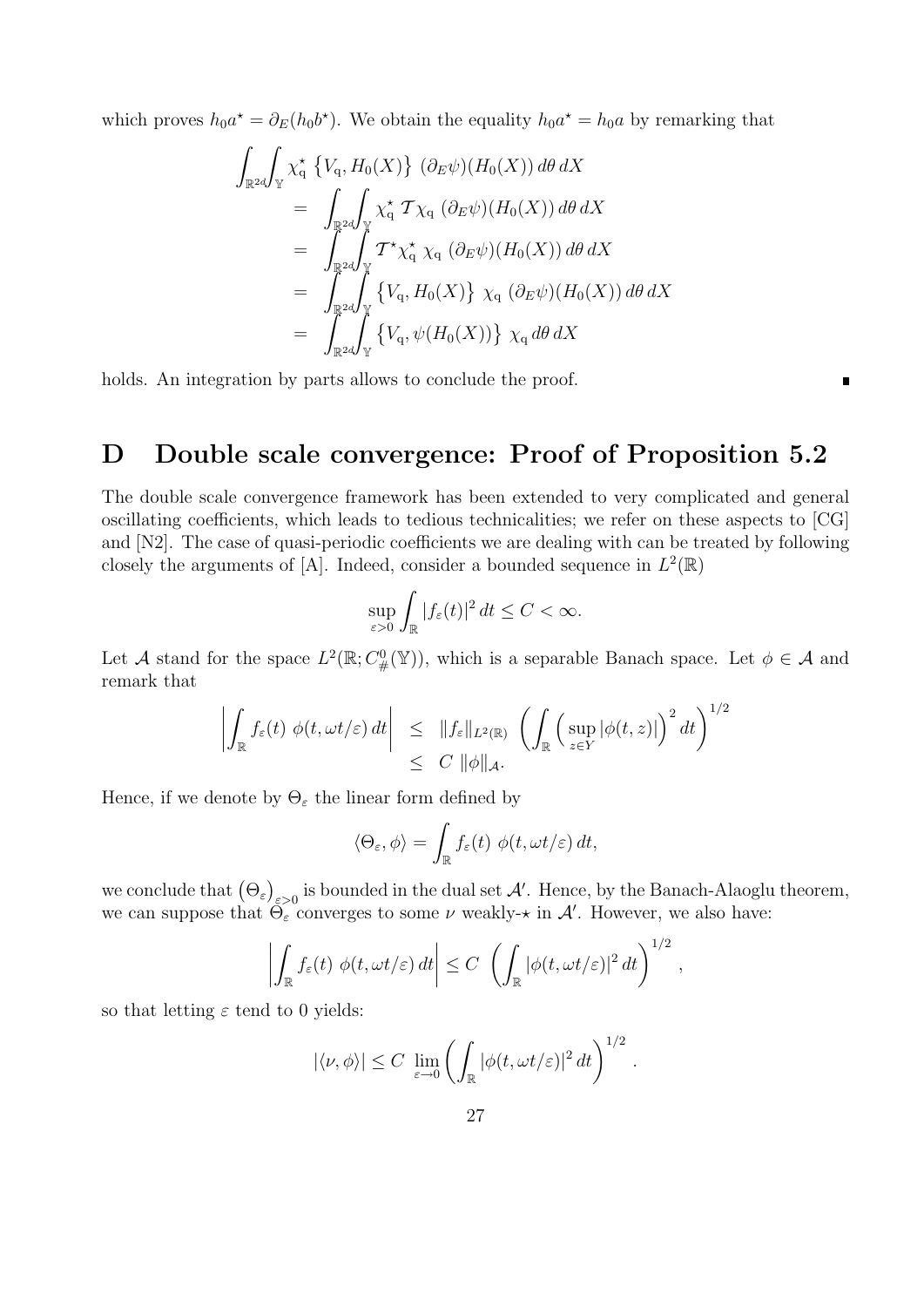Therefore, we can identify  $\nu$  with a function  $F \in L^2_{\#}(\mathbb{R} \times \mathbb{Y})$  by the Riesz theorem once we are able to justify that

$$
\lim_{\varepsilon \to 0} \int_{\mathbb{R}} |\phi(t, \omega t/\varepsilon)|^2 dt = \iint_{\mathbb{R}} |\phi(t, \theta)|^2 d\theta dt.
$$

The proof of this fact follows the arguments of [A], with some slight modifications; the adaptation to the quasi-periodic framework can be seen as a version of the Birkhoff ergodic theorem, see [DS]. It is a consequence of the two following claims.

**Lemma D.1** Let  $\omega$  be a element of  $\mathbb{R}^r$  the components of which are rationaly independent. Let  $\phi \in C^0_\#(\mathbb{Y})$ . Then  $\phi(\omega t/\varepsilon) \rightharpoonup \int_{\mathbb{Y}} \phi(\theta) d\theta$  weakly- $\star$  in  $L^\infty(\mathbb{R})$ .

**Proof.** We start by proving the result for  $\phi(\theta) = \exp(2i\pi k \cdot \theta)$ ,  $k \in \mathbb{Z}^r$ . Indeed, let  $\psi \in L^1(\mathbb{R})$ . We get

$$
\int_{\mathbb{R}} \psi(t) e^{2i\pi k \cdot \omega t/\varepsilon} dt \widehat{\psi}\Big(-\frac{2\pi k \cdot \omega}{\varepsilon}\Big).
$$

Therefore, for  $k = 0$ , this is nothing but

$$
\widehat{\psi}(0) = \int_{\mathbb{R}} \psi(t) dt = \int_{\mathbb{R}} \psi(t) dt \int_{\mathbb{Y}} e^{2i\pi 0 \cdot \theta} d\theta,
$$

while for  $k \neq 0$ , the ergodic condition  $k \cdot \omega \neq 0$  yields

$$
\lim_{\varepsilon \to 0} \widehat{\psi}\Big( -\frac{2\pi k \cdot \omega}{\varepsilon} \Big) = 0 = \int_{\mathbb{R}} \psi(t) dt \int_{\mathbb{Y}} e^{2i\pi k \cdot \theta} d\theta.
$$

Of course, we immediately deduce that the result also applies to any trigonometric polynomial.

Then, we extend the property to any  $\phi \in C^0_{\#}(\mathbb{Y})$ . Indeed, such a function can be approached, in the sup norm sense, by a sequence  $(p_n)_{n\in\mathbb{N}}$  of trigonometric polynomials. Then, we note that

$$
\left| \int_{\mathbb{R}} \psi(t) \phi(\omega t/\varepsilon) dt - \int_{\mathbb{R}} \psi(t) \Big( \int_{\mathbb{Y}} \phi(\theta) d\theta \Big) dt \right|
$$
  
\n
$$
\leq \int_{\mathbb{R}} |\psi(t)| |\phi(\omega t/\varepsilon) - p_n(\omega t/\varepsilon)| dt + \left| \int_{\mathbb{R}} \psi(t) p_n(\omega t/\varepsilon) dt - \int_{\mathbb{R}} \psi(t) \Big( \int_{\mathbb{Y}} p_n(\theta) d\theta \Big) dt \right|
$$
  
\n
$$
+ \int_{\mathbb{R}} |\psi(t)| \int_{\mathbb{Y}} |\phi(\theta) - p_n(\theta)| d\theta dt
$$
  
\n
$$
\leq 2 ||\psi||_{L^{1}(\mathbb{R})} ||\phi - p_n||_{L^{\infty}(\mathbb{Y})} + \left| \int_{\mathbb{R}} \psi(t) p_n(\omega t/\varepsilon) dt - \int_{\mathbb{R}} \psi(t) \Big( \int_{\mathbb{Y}} p_n(\theta) d\theta \Big) dt \right|.
$$

Let  $\delta > 0$  be a positive number. Then, there exists  $n = n(\delta)$  such that the first term at the right hand side is less than  $\delta$ . Eventually, the previous step of the proof garantees that for  $0 < \varepsilon < \varepsilon(\delta)$  small enough, the last integral is also less than  $\delta$ . This ends the proof. É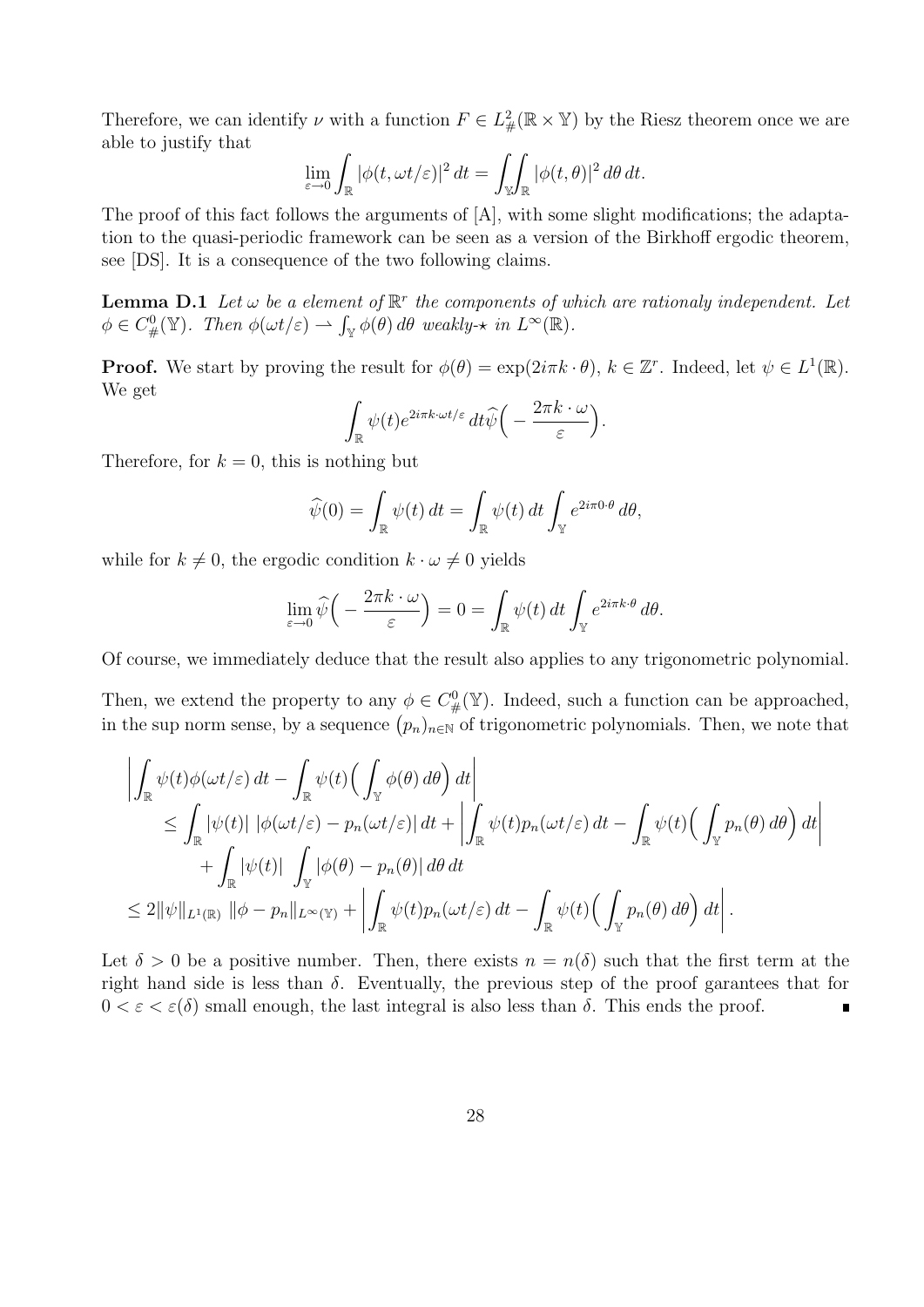**Lemma D.2** Let  $\omega$  be an element of  $\mathbb{R}^r$  the components of which are rationaly independent. Let  $\phi \in L^1(\mathbb{R}; C^0(\mathbb{Y}))$ . Then, we have

$$
\lim_{\varepsilon \to 0} \int_{\mathbb{R}} \phi(t, \omega t/\varepsilon) dt = \iint_{\mathbb{Y}} \int_{\mathbb{R}} \phi(t, \theta) d\theta dt.
$$

**Proof.** Let us introduce a covering of the unit cube of  $\mathbb{R}^r$ , made of  $I(n)$  open sets  $O_i$  with diameter  $\leq \alpha_n$ , where we assume that  $I(n) \to \infty$  and  $\alpha_n \to 0$  as n goes to  $\infty$ . For each  $i \in \{1, \ldots, I(n)\},$  Let  $\theta_i$  be an element of  $O_i$ . To this covering, we associate a set of functions  $\zeta_i, i \in \{1, \ldots, I(n)\}\$  such that

$$
0 \le \zeta_i(\theta) \le 1
$$
,  $\text{supp}(\zeta_i) \subset O_i$ ,  $\sum_{i=1}^{I(n)} \zeta_i(\theta) = 1$ ,

and we extend these functions to  $\mathbb{R}^r$  by periodicity. Let  $\phi \in L^1(\mathbb{R}; C^0_\#(\mathbb{Y}))$ . We set

$$
\phi_n(t,\theta) = \sum_{i=1}^{I(n)} \phi(t,\theta_i) \zeta_i(\theta).
$$

Then, we note that

$$
\begin{array}{rcl} \left| \phi(t,\theta) - \phi_n(t,\theta) \right| & = & \Big| \sum_{i=1}^{I(n)} \zeta_i(\theta) \left( \phi(t,\theta_i) - \phi(t,\theta) \right) \Big| \\ & \leq & \sum_{i=1}^{I(n)} \zeta_i(\theta) \sup_{\theta \in O_i} \big| \phi(t,\theta_i) - \phi(t,\theta) \big|. \end{array}
$$

Since, for  $t \in \mathbb{R}$  a.e., the function  $\theta \mapsto \phi(t, \theta)$  is continuous on the compact set Y, and for  $\theta \in O_i$ ,  $|\theta - \theta_i| \leq \alpha_n \to 0$ , we deduce that  $\sup_{\theta \in \mathbb{Y}} |\phi(t,\theta) - \phi_n(t,\theta)| \to 0$  as n goes to  $\infty$ . Besides, we have  $\sup_{\theta \in \mathbb{Y}} |\phi(t, \theta) - \phi_n(t, \theta)| \leq 2 ||\phi(t, \cdot)||_{L^{\infty}(\mathbb{Y})} \in L^{1}(\mathbb{R})$ . Therefore, the Lebesgue theorem yields

$$
\|\phi - \phi_n\|_{L^1(\mathbb{R}, L^\infty(\mathbb{Y}))} \xrightarrow[n \to \infty]{} 0. \tag{D.1}
$$

Ē

Then, for  $n \in \mathbb{N}$  fixed, we write

$$
\int_{\mathbb{R}} \phi_n(t, \omega t/\varepsilon) dt = \sum_{i=1}^{I(n)} \int_{\mathbb{R}} \phi(t, \theta_i) \zeta_i(\omega t/\varepsilon) dt.
$$

Since  $t \mapsto \phi(t, \theta_i)$  belongs to  $L^1(\mathbb{R})$  and  $\zeta_i \in C^0(\mathbb{Y})$ , Lemma D.1 applies and leads to

$$
\lim_{\varepsilon \to 0} \int_{\mathbb{R}} \phi_n(t, \omega t/\varepsilon) dt = \sum_{i=1}^{I(n)} \int_{\mathbb{R}} \phi(t, \theta_i) \Big( \int_{\mathbb{Y}} \zeta_i(\theta) d\theta \Big) dt = \int_{\mathbb{R}} \int_{\mathbb{Y}} \phi_n(t, \theta) d\theta dt.
$$

Combining this to (D.1) ends the proof.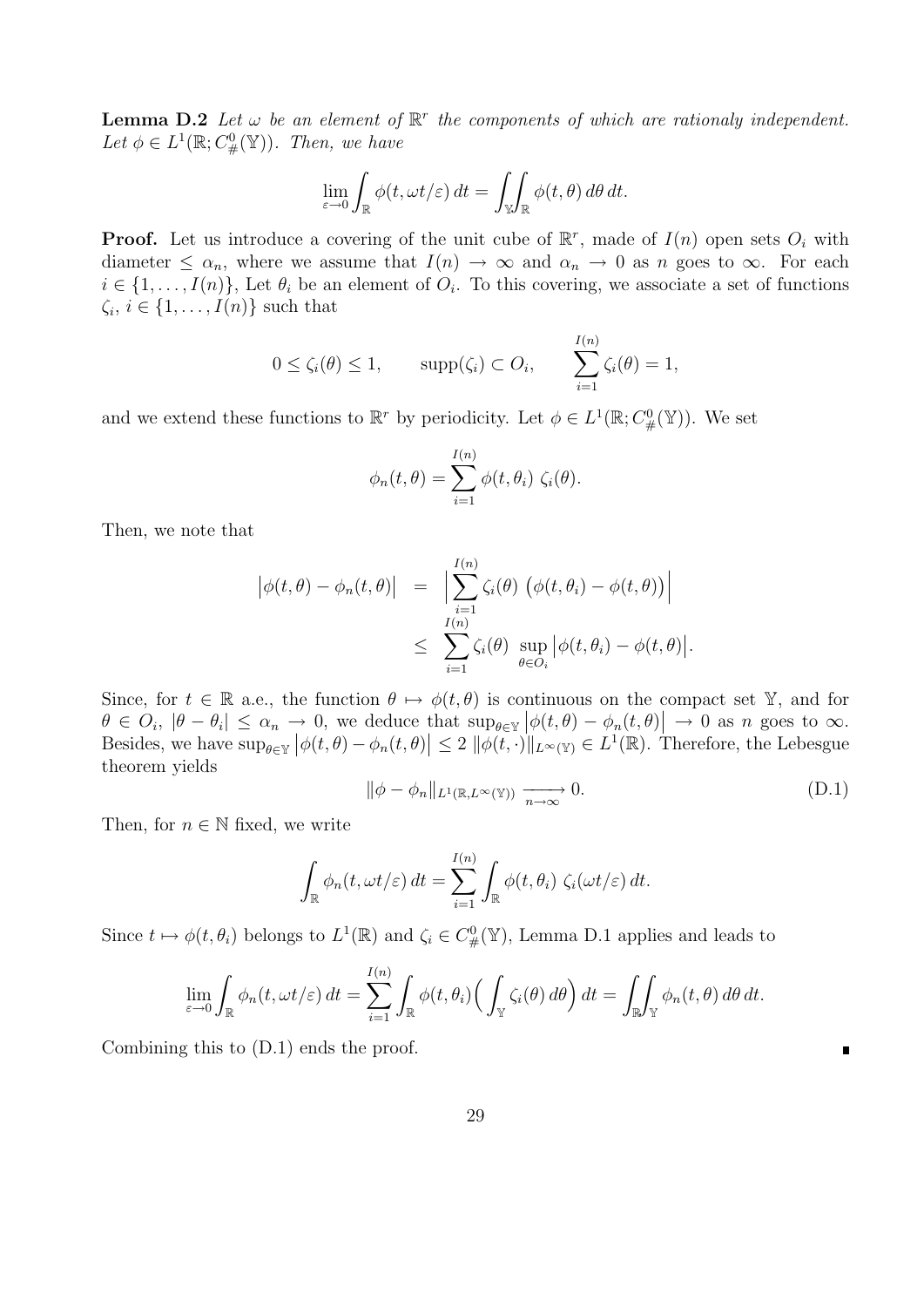### E A simple example

It is worth illustrating the previous developments with a fully explicit computation. This can be performed when considering Hamiltonians based on the harmonic oscillator

$$
H_{\text{harm}}(X) = |X|^2/2 = \frac{x^2 + p^2}{2},
$$

with  $X = (x, p) \in \mathbb{R}^2$  and the simplest perturbation

$$
V(t/\varepsilon^2, x) = x \cos(\omega t/\varepsilon^2), \qquad \omega \in \mathbb{R} \setminus \{0\}.
$$

Let us consider the following Hamiltonian

$$
H_0(X) = G\big(H_{\text{harm}}(X)\big),
$$

with  $G : \mathbb{R}^+ \to \mathbb{R}^+$  a  $C^1$ , strictly increasing function. We note that  $H_0(X) = E$  iff  $|X|^2 =$ 2 $G^{-1}(E)$ . Therefore, integration over  $S_E$  reduces to integration over the sphere of  $\mathbb{R}^2$  with radius  $2G^{-1}(E)$ : we write  $(x, p) \in S_E$  as  $x = \sqrt{2G^{-1}(E)} \cos(\sigma)$ ,  $p = \sqrt{2G^{-1}(E)} \sin(\sigma)$ , with  $\sigma \in (0, 2\pi)$  and  $d\sigma_E$  becomes  $\sqrt{2G^{-1}(E)} d\sigma$ . Next, we compute

$$
\nabla H_0(X) = G'(|X|^2/2) \left(\begin{array}{c} x \\ p \end{array}\right),
$$

so that  $|\nabla H_0(X)| = G'(|X|^2/2) |X| = G'(G^{-1}(E)) \sqrt{2G^{-1}(E)}$ . In what follows, we denote

$$
\Omega(E) = G'(G^{(-1)}(E)).
$$

Hence, we obtain

$$
h_0(E) = \int_{x^2 + p^2 = 2G^{-1}(E)} \frac{d\sigma_E}{|\nabla H_0(x, p)|} \int_0^{2\pi} \frac{\sqrt{2G^{(-1)}(E)}}{\Omega(E) \sqrt{2G^{(-1)}(E)}} d\sigma = \frac{2\pi}{\Omega(E)},
$$

and

$$
\Pi f(E) = \frac{1}{2\pi} \int_0^{2\pi} f\left(\sqrt{2G^{(-1)}(E)} \cos(\sigma), \sqrt{2G^{(-1)}(E)} \sin(\sigma)\right) d\sigma.
$$

The characteristics  $\overline{X}(t; x, p) = (\overline{x}(t; x, p), \overline{p}(t; x, p))$  verify

$$
\frac{d}{dt}\overline{X}(t;x,p) = G'(|\overline{X}(t;x,p)|^2/2) \left( \overline{p}(t;x,p) \atop -\overline{x}(t;x,p) \right), \qquad \overline{X}(0;x,p) = \left( \begin{array}{c} x \\ p \end{array} \right).
$$

The keypoint relies on the observation that  $X(t; x, p)$  lies on the same sphere of  $\mathbb{R}^2$  than the initial data. Indeed, we have

$$
\frac{d}{dt}H_0(\overline{X}(t;x,p))=0.
$$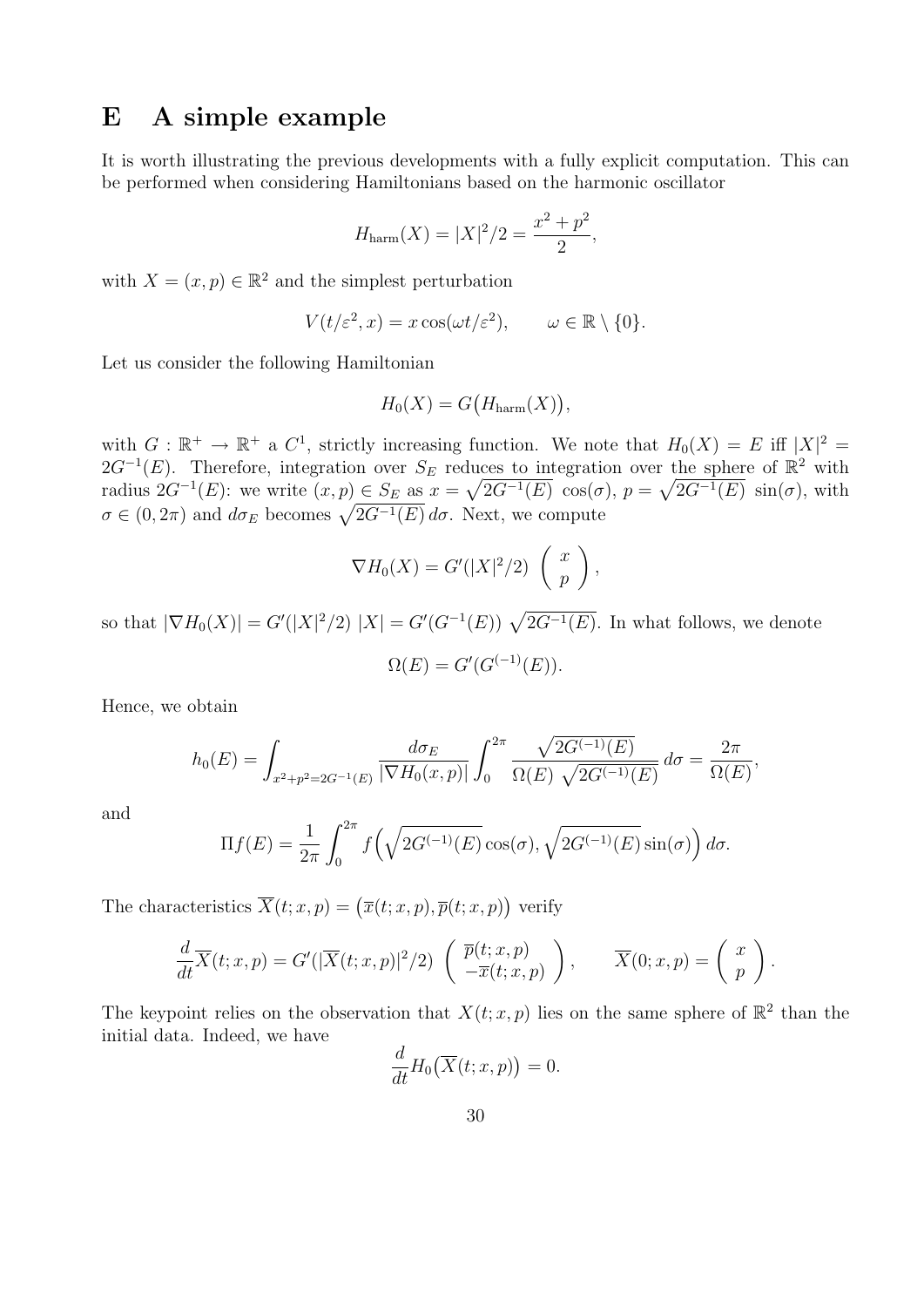Since  $G$  is a diffeomorphism, we deduce that

$$
\overline{x}(t;x,p)^2 + \overline{p}(t;x,p)^2 = x^2 + p^2 = 2G^{-1}(E).
$$

In turn,  $\overline{x}(t; x, p)$  satisfies the following simple second order ODE

$$
\frac{d^2}{dt^2}\overline{x}(t;x,p) = \frac{d}{dt}\Big[G'(|\overline{X}(t;x,p)|^2/2) \ \overline{p}(t;x,p)\Big]G'(|\overline{X}(t;x,p)|^2/2)\frac{d}{dt}\overline{p}(t;x,p)
$$
\n
$$
= -\Omega(E)^2 \ \overline{x}(t;x,p).
$$

We immediatly solve this ODE, and we finally obtain

$$
\overline{X}(t;x,p) = \begin{pmatrix} \cos(\Omega(E)t) & \sin(\Omega(E)t) \\ -\sin(\Omega(E)t) & \cos(\Omega(E)t) \end{pmatrix} \begin{pmatrix} x \\ p \end{pmatrix}, \qquad E = G\left(\frac{x^2 + p^2}{2}\right).
$$

In particular, we note that

$$
\nabla_{x,p}\overline{X}(t;x,p) = \begin{pmatrix} \cos(\Omega(E)t) + \overline{p}(t;x,p) \ t\Omega \Omega'(E) \ x & \sin(\Omega(E)t) + \overline{p}(t;x,p) \ t\Omega \Omega'(E) \ p \\ -\sin(\Omega(E)t) - \overline{x}(t;x,p) \ t\Omega \Omega'(E) \ x & \cos(\Omega(E)t) - \overline{x}(t;x,p) \ t\Omega \Omega'(E) \ p \end{pmatrix}.
$$

Therefore, Hypothesis 1.3 is satisfied since  $E \mapsto \Omega \Omega'(E)$  is locally bounded. Of course, this is also true in the purely harmonic case  $(G(h) = h, \Omega(E) = 1)$ .

It remains to compute the effective coefficients. Since  $\partial_p H_0(x, p) = \Omega(E)$  p, we get

$$
\chi(\theta, x, p) \int_0^\infty e^{-\gamma s} \cos(\theta - \omega s) \Omega(E) (x \sin(\Omega(E)s) + p \cos(\Omega(E)s)) ds.
$$

Then, we are led to

$$
b(E) = \Pi \left( \int_0^{2\pi} \partial_x V(\theta, x) \partial_p H_{\text{harm}} \chi^*(\theta, x, p) d\theta \right) (E)
$$
  
\n
$$
= \frac{1}{2\pi} \int_0^{\infty} \int_0^{2\pi} \int_0^{2\pi} \cos(\theta) \Omega(E) \sqrt{2G^{-1}(E)} \sin(\sigma) e^{-\gamma s} \cos(\theta - \omega s)
$$
  
\n
$$
\times \Omega(E) \sqrt{2G^{-1}(E)} (\cos(\sigma) \sin(\Omega(E)s) + \sin(\sigma) \cos(\Omega(E)s)) d\theta d\sigma ds
$$
  
\n
$$
= \frac{2G^{-1}(E) \Omega(E)^2}{2\pi} \int_0^{\infty} e^{-\gamma s} \pi \cos(\Omega(E)s) \left( \int_0^{2\pi} \cos(\theta) \cos(\theta - \omega s) d\theta \right) ds
$$
  
\n
$$
= \pi G^{-1}(E) \Omega(E)^2 \int_0^{\infty} e^{-\gamma s} \cos(\Omega(E)s) \cos(\omega s) ds
$$
  
\n
$$
= \pi \frac{G^{-1}(E) \Omega(E)^2}{2} \left( \frac{\gamma}{(\omega + \Omega(E))^2 + \gamma^2} + \frac{\gamma}{(\omega - \Omega(E))^2 + \gamma^2} \right).
$$

Similarly, we obtain

$$
a(E) = \Pi \left( \int_0^{2\pi} \partial_x V(\theta, x) \partial_p \chi^*(\theta, x, p) d\theta \right) (E)
$$
  
= 
$$
\frac{1}{h_0(E)} \partial_E (h_0 b^*(E))
$$
  
= 
$$
\frac{\pi}{2} \Omega(E) \partial_E \left[ \Omega(E) G^{-1}(E) \left( \frac{\gamma}{(\omega + \Omega(E))^2 + \gamma^2} + \frac{\gamma}{(\omega - \Omega(E))^2 + \gamma^2} \right) \right]
$$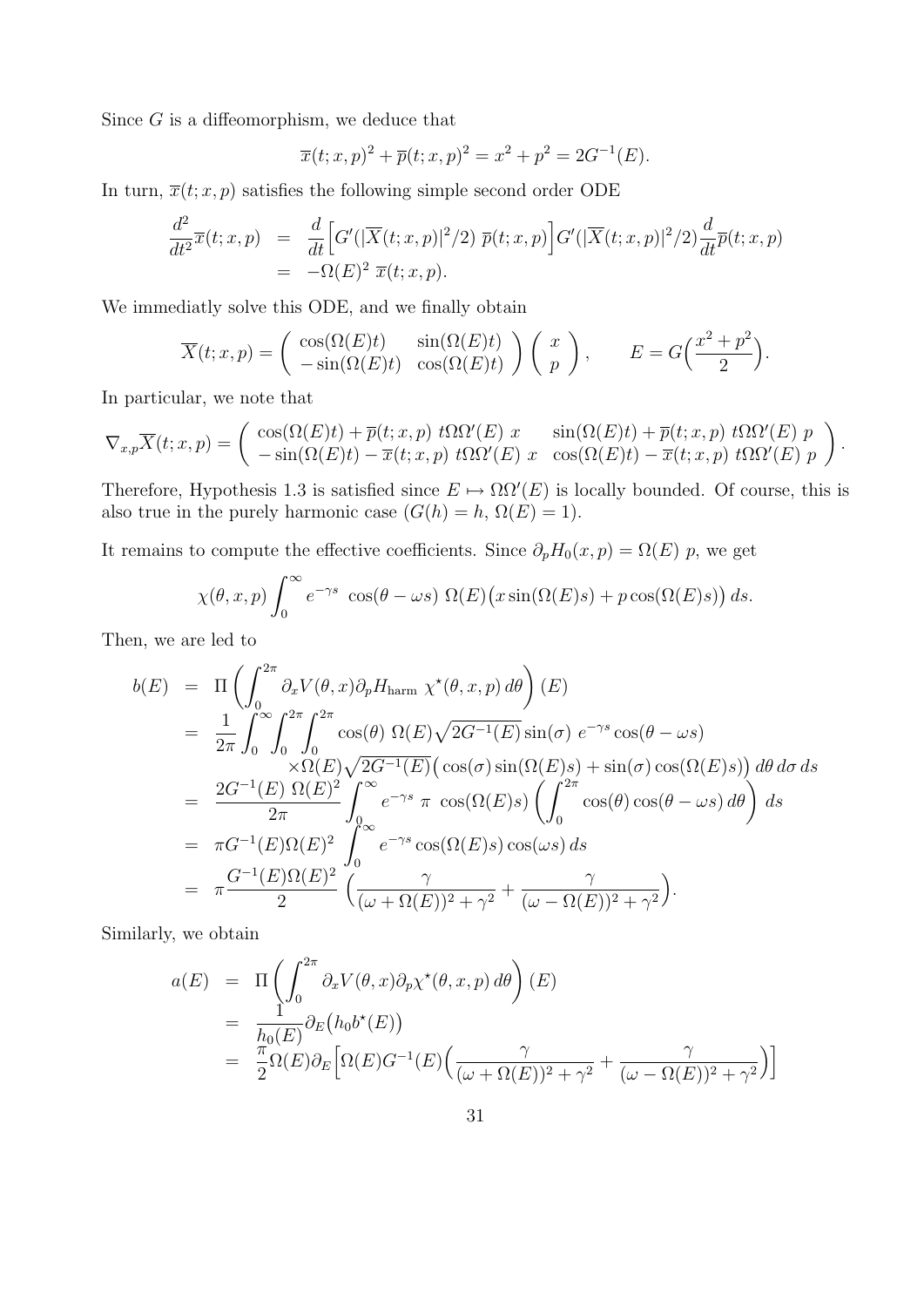Let us end with a couple of remarks concerning these computations. Notice that the diffusion coefficient  $b(E)$  vanishes when  $G^{-1}(E)$  or  $\Omega(E)$  vanish, which is the case for the harmonic oscillator at the energy  $E = 0$ . The coefficient becomes infinite when G has an infinite derivative. Remark that the limit  $\gamma \to 0$  reveals resonance phenomena: dealing with the purely harmonic case  $(G(h) = h, \Omega(E) = 1)$ , we remark that the coefficients tend to  $\infty$  as  $\gamma \to 0$  if the perturbation V oscillates with the characteristic frequency of the system  $\omega = \pm 1$ . The situation can be different when dealing with another function G. Indeed, f the equation  $\Omega(E) = \pm \omega$  has a finite number of solutions  $\{E_1, \ldots, E_I\}$ , resonances only occur on this finite set of energies.

Of course, it is also interesting to compare with the explicit solution of the kinetic equation

$$
\partial_t f^{\varepsilon} + \frac{1}{\varepsilon^2} \big\{ H_0, f^{\varepsilon} \big\} + \frac{1}{\varepsilon} \big\{ V(t/\varepsilon^2), f^{\varepsilon} \big\} = 0,
$$

that can be obtained in the simplest case  $H_0(x,p) = (x^2+p^2)/2$  and  $V(t,x) = x \cos(\omega t)$ . Indeed, the characteristics associated with the full Hamiltonian can be readily computed. They satisfy the ODE system

$$
\begin{cases}\n\frac{d}{ds}\tilde{x}(s;t,x,p) = \frac{1}{\varepsilon^2}\tilde{p}(s;t,x,p), & \frac{d}{ds}\tilde{p}(s;t,x,p) = -\frac{1}{\varepsilon^2}\tilde{x}(s;t,x,p) + \frac{1}{\varepsilon}\cos(\omega s/\varepsilon^2), \\
\tilde{x}(t;t,x,p) = x, & \tilde{p}(t;t,x,p) = p.\n\end{cases}
$$

We get for  $\omega \neq \pm 1$ :

$$
\widetilde{x}(0;t,x,p) = x \cos(t/\varepsilon^2) - p \sin(t/\varepsilon^2) + \frac{\varepsilon}{2} \left( \frac{1 - \cos((1+\omega)t/\varepsilon^2)}{1+\omega} + \frac{1 - \cos((1-\omega)t/\varepsilon^2)}{1-\omega} \right),
$$
  

$$
\widetilde{p}(0;t,x,p) = x \sin(t/\varepsilon^2) + p \cos(t/\varepsilon^2) - \frac{\varepsilon}{2} \left( \frac{\sin((1+\omega)t/\varepsilon^2)}{1+\omega} + \frac{\sin((1-\omega)t/\varepsilon^2)}{1-\omega} \right),
$$

and for  $\omega = \pm 1$ :

$$
\widetilde{x}(0;t,x,p) = x \cos(t/\varepsilon^2) - p \sin(t/\varepsilon^2) + \frac{\varepsilon}{2} \frac{1 - \cos(2t/\varepsilon^2)}{2}, \n\widetilde{p}(0;t,x,p) = x \sin(t/\varepsilon^2) + p \cos(t/\varepsilon^2) - \frac{\varepsilon}{4} \sin(2t/\varepsilon^2) - \frac{t}{2\varepsilon}.
$$

Given an initial data  $f_0$ , we thus have

$$
f^{\varepsilon}(t,x,p) = f_0\big(\widetilde{x}(0;t,x,p),\widetilde{p}(0;t,x,p)\big),
$$

which develops different features than solutions of a diffusion equation.

### References

[Ale1] R. Alexandre, Some results in homogenization tackling memory effects, Asymptot. Anal. 15 no. 3-4, 229–259 (1997).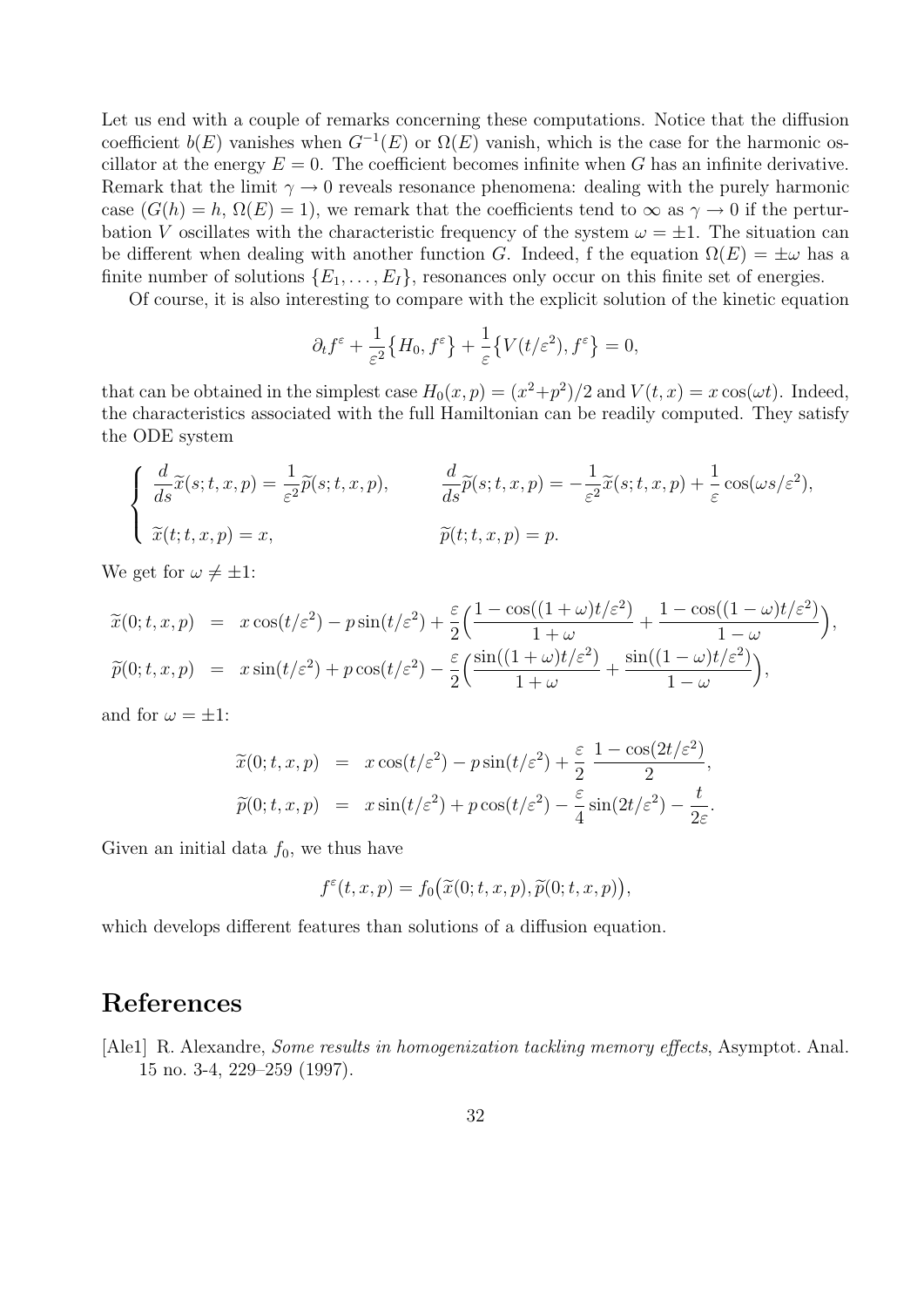- [Ale2] R. Alexandre, Asymptotic behaviour of transport equations, Appl. Anal. 70 no. 3-4, 405– 430 (1999).
- [A] G. Allaire, Homogenization and two-scale convergence, SIAM J. Math. Anal., 23, 1482– 1518 (1992).
- [AHZ] Y. Amirat, K. Hamdache, A. Ziani, *On homogenization of ordinary differential equa*tions and linear transport equations in Calculus of variations, homogenization and continuum mechanics (Marseille, 1993) Ser. Adv. Math. Appl. Sci., vol. 18, (World Sci. Publishing, 1994) pp. 29–50.
- [BPR] G. Bal, G. Papanicolaou, L. Ryzhik, Radiative transport limit for the random  $Schrödinger equation$ , Nonlinearity 15 no. 2, 513–529 (2002).
- [BLP] A. Bensoussan, J.-L. Lions, G. Papanicolaou, Asymptotic analysis for periodic structures, Studies in Mathematics and its Applications, 5 (North-Holland, 1978).
- [BDG] C. Bardos, L. Dumas, F. Golse, Diffusion approximation for billiards with totally accommodating scatterers, J. Statist. Phys. 86 no. 1-2, 351–375 (1997).
- [BCD] B. Bidégaray, F. Castella, P. Degond, From Bloch model to the rate equations, Discrete Contin. Dyn. Syst., 11, no. 1, 1–26 (2004).
- [BCDG] B. Bidégaray, F. Castella, E. Dumas, M. Gisclon, From Bloch model to the rate equations II: the case of almost degenerate energy levels, Math. Models Methods Appl. Sci., 14, no. 12, 1785–1817 (2004).
- [BCS] L. A. Bunimovich, N.I. Chernov, Ya. G. Sinai, Statistical properties of two-dimensional hyperbolic billiards, Uspekhi Mat. Nauk 46 no. 4, 43–92, (1991); translation in Russian Math. Surveys 46, no. 4, 47–106 (1991).
- [CG] J. Casado-Díaz, I. Gayte, *The two-scale convergence method applied to generalized Besi*covitch spaces, R. Soc. Lond. Proc. Ser. A Math. Phys. Eng. Sci. 458 no. 2028, 2925–2946 (2002).
- [Ca1] F. Castella, On the derivation of a Quantum Boltzmann Equation from the periodic von Neumann equation, Mod. Math. An. Num., Vol. 33, N. 2, 329-349 (1999).
- [Ca2] F. Castella, From the von Neumann equation to the Quantum Boltzmann equation in a deterministic framework, J. Stat. Phys., Vol. 104, N. 1/2, 387–447 (2001).
- [CD] F. Castella, P. Degond Convergence de l'´equation de von Neumann vers l'´equation de Boltzmann Quantique dans un cadre déterministe, C. R. Acad. Sci., t. 329, sér. I, 231–236 (1999).
- [DS] N. Dunford, J. Schwartz, Linear operators (John Wiley & Sons, 1988).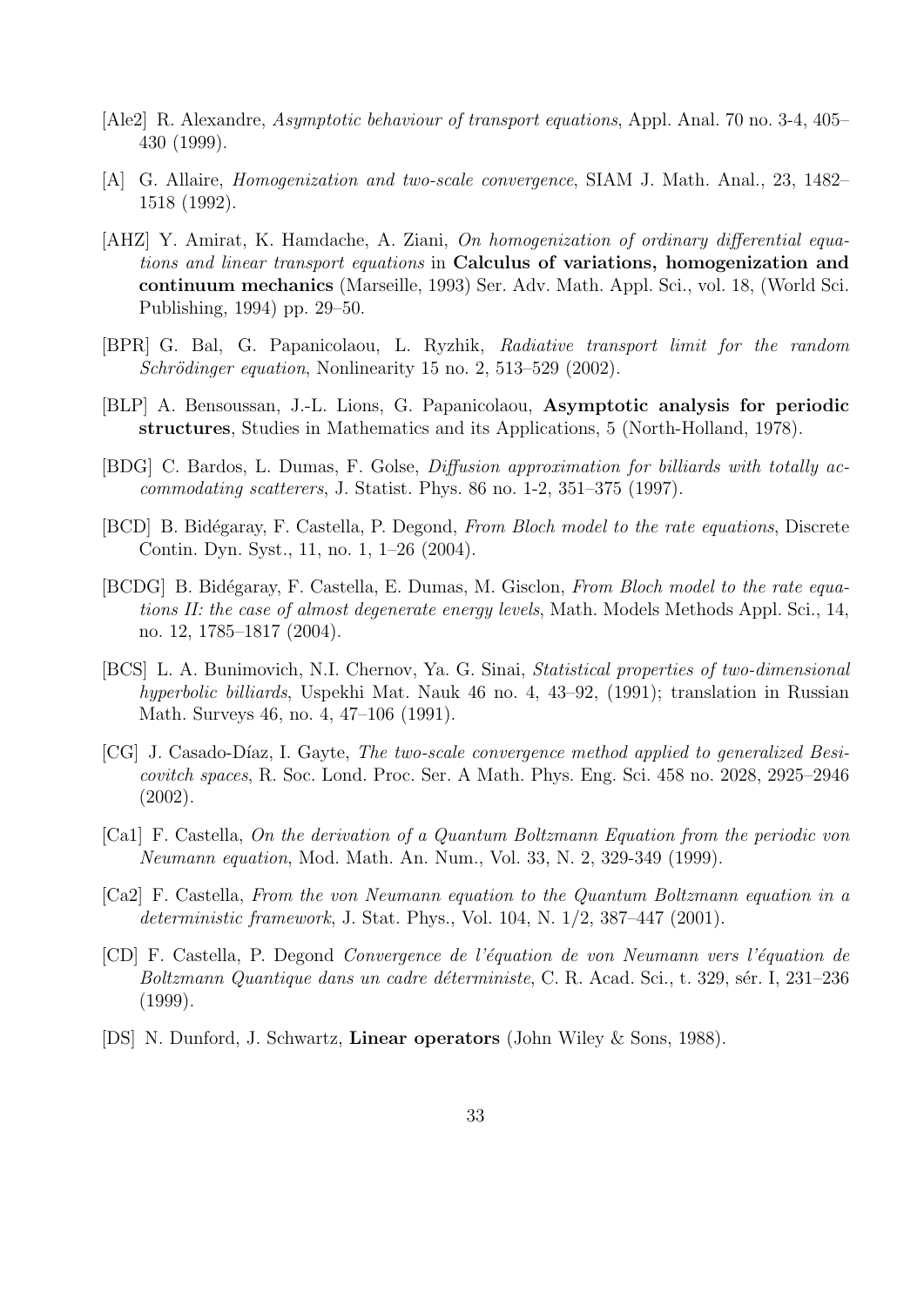- [EY1] L. Erdös, H. T. Yau, *Linear Boltzmann equation as scaling limit of quantum Lorentz* gas, Advances in Differential Equations and Mathematical Physics, Contemporary Mathematics 217, 135–155 (1998).
- [EY2] L. Erdös, H. T. Yau, *Linear Boltzmann equation as the weak coupling limit of a random*  $Schrödinger equation$ , Commun. Pure Appl. Math. 53, 667-735 (2000).
- [Ev1] L. C. Evans, The perturbed test function method for viscosity solutions of nonlinear PDE, Proc. Roy. Soc. Edinburgh Sect. A, 111, 359–375 (1989).
- [Ev2] L. C. Evans, Periodic homogenization of certain fully nonlinear partial differential equations, Proc. Roy. Soc. Edinburgh Sect. A, 120, 245–265 (1992).
- [FH] E. Frenod, K. Hamdache, Homogenisation of transport kinetic equations with oscillating potentials, Proc. Roy. Soc. Edinburgh Sect. A, 126, no. 6, 1247–1275 (1996).
- [GP1] T. Goudon, F. Poupaud, Approximation by homogeneization and diffusion of kinetic equations, Comm. P.D.E., 26, 537–570 (2001).
- [GP2] T. Goudon, F. Poupaud, Homogenization of transport equations: weak mean field approximation, SIAM J. Math Anal., 36, 856–881 (2004).
- [GP3] T. Goudon, F. Poupaud, Homogenization of transport equations: A simple PDE approach to the Kubo formula, Preprint.
- [KPR] J.B. Keller, G. Papanicolaou, L. Ryzhik, Transport equations for elastic and other waves in random media, Wave Motion, 24, no. 4, 327–370 (1996).
- [La] O. Lanford III, The evolution of large classical systems, in: Moser, J. (ed) Dynamical systems, theory and applications. Lectures Notes in Physics 35 (Springer, 1975) pp. 1–111.
- [LV] G. Loeper, A. Vasseur, Electric turbulence in a plasma subject to a strong magnetic field, Asymptot. Anal., 40, no. 1, 51–65 (2004).
- [Lo] R. Loudon, The quantum theory of light (Oxford Science Publications, 1983).
- [M] J.W. Milnor, Topology from the differentiable viewpoint (The University Press of Virginia, 1963).
- [N] G. Nguetseng, A general convergence result for a functional related to the theory of homogenization, SIAM J. Math. Anal., 20, 608–623 (1989).
- [N2] G. Nguetseng, Almost periodic homogenization: asymptotic analysis of a second order elliptic equation, Publications Mathématiques du laboratoire d'analyse numérique, Université Yaoundé I.
- [PR] B. Perthame, L. Ryzhik, The quantum scattering limit for a regularized Wigner equation, Preprint.